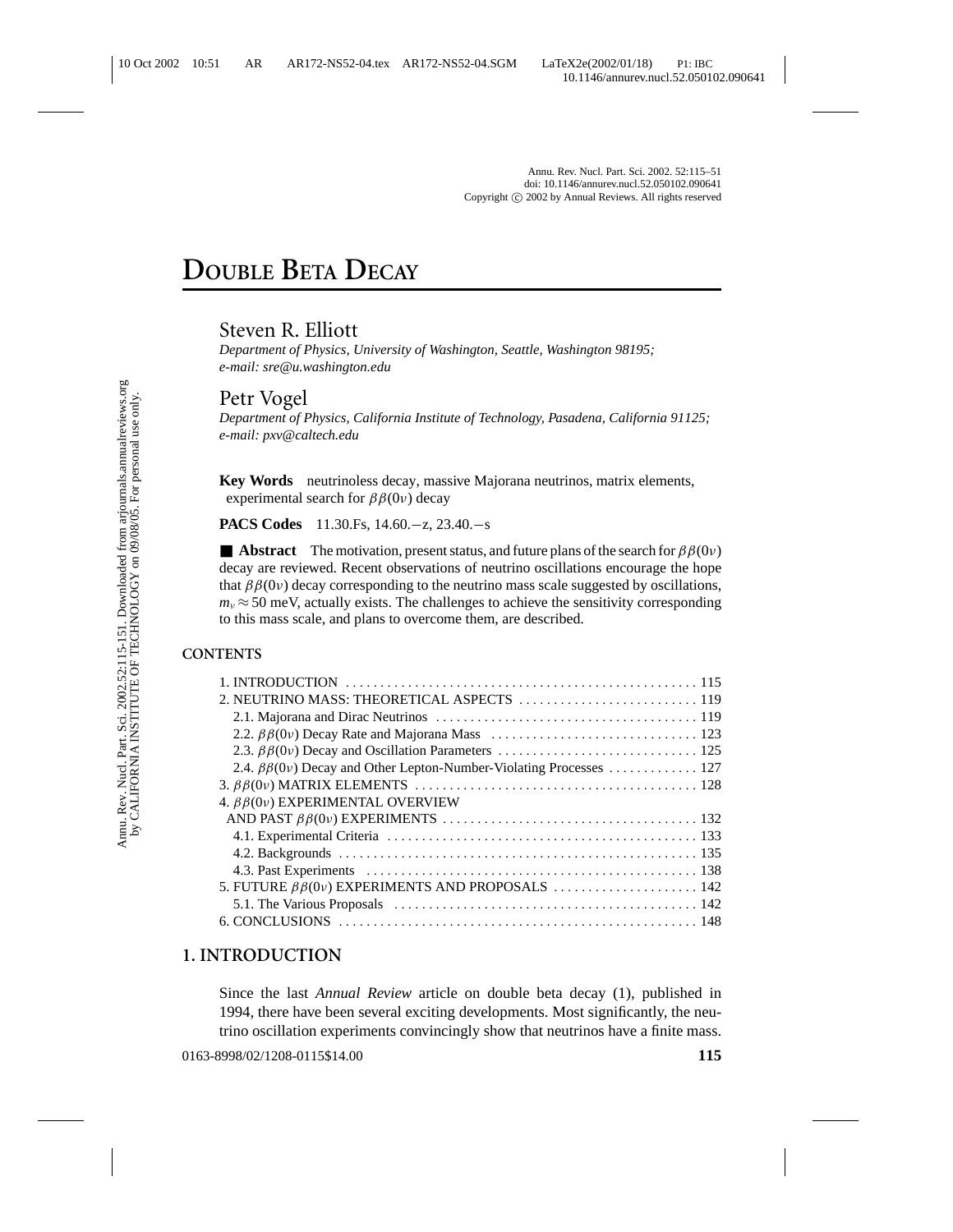However, in oscillation experiments only the differences in squares of the neutrino masses,  $\Delta m_{ij}^2 \equiv |m_i^2 - m_j^2|$ , can be measured. Nevertheless, a lower limit on the masses,  $\Delta m_{ij}^2 \equiv |m_i^2 - m_j^2|$ , can be measured. Nevertheless, a lower limit on the absolute value of the neutrino mass scale,  $m_{scale} = \sqrt{\Delta m^2}$ , has been established in this way. Its existence, in turn, is causing a renaissance of enthusiasm in the double beta decay community, because the next generation of experiments is expected to reach a sensitivity corresponding to this mass scale. Below, we review the current status of double beta decay and the effort devoted to reach the required sensitivity. But before proceeding, we briefly summarize the achievements of the neutrino oscillation searches and the role of the search for the neutrinoless double beta decay in the elucidation of the pattern of neutrino masses and mixing. In these introductory remarks, we use the established terminology, some of which is only defined later in the text.

There is a consensus that the measurement of atmospheric neutrinos by the SuperKamiokande collaboration (2) can be interpreted only as a consequence of the nearly maximal mixing between  $v_{\mu}$  and  $v_{\tau}$  neutrinos (i.e., sin<sup>2</sup> 2 $\theta_{\text{atm}} \sim 1.0$ ) with the corresponding mass squared difference  $\Delta m_{\text{atm}}^2 \sim 3 \times 10^{-3} \text{ eV}^2$ , i.e.,  $m_{\text{scale}} \sim$ 50 meV. This finding is supported by the K2K experiment (3) that uses an accelerator  $v_{\mu}$  beam pointing toward the SuperKamiokande detector 250 km away, and is in accord with the earlier findings of the Kamiokande (4), IMB (5), and Soudan (6) experiments. Several large long-baseline experiments are being built to further elucidate this discovery and determine the corresponding parameters more accurately.

At the same time, in the "solar neutrino puzzle," which has been with us for over 30 years since the pioneering chlorine experiment of Davis (7), the interpretation of the measurements in terms of oscillations between the ν*<sup>e</sup>* and some combination of active (i.e.,  $v_{\mu}$  and  $v_{\tau}$ ) neutrinos now seems inescapable. That conclusion is particularly supported by the results of the SNO experiment (8) and SuperKamiokande (9), along with the earlier solar neutrino flux determination in the chlorine and gallium (10, 11) experiments. The values of the corresponding oscillation parameters remain uncertain. Several "solutions" are possible, although the so-called large-mixing-angle (LMA) solution with  $\sin^2 2\theta_{\rm sol} \sim 0.8$  (but  $\sin^2 2\theta_{\rm sol} < 1$ ) and  $\Delta m_{\text{sol}}^2 \sim 5 \times 10^{-5} \text{ eV}^2$  is preferred at present. Again, the continuing and soonto-be-operational experiments, such as KamLAND and Borexino, aim to clarify which of the possible solutions is the correct one.

The pattern of neutrino mixing is further simplified by the constraint due to the CHOOZ and PALO VERDE reactor neutrino experiments (12, 13), which indicate that the third mixing angle,  $\theta_{13}$ , is small,  $\sin^2 2\theta_{13} \leq 0.1$ .

The oscillation experiments cannot determine the absolute magnitude of the masses. In particular, they cannot at this stage separate two rather different scenarios: the hierarchical pattern of neutrino masses, in which the neutrino masses  $m_i$  and/or  $m_j$  are of similar magnitude as  $\sqrt{\Delta m_{ij}^2}$ , and the degenerate pattern, in which all  $m_i \gg \sqrt{\Delta m_{ij}^2}$ . It is likely that the search for the neutrinoless double beta decay, reviewed here, will help in the foreseeable future to establish the correct mass pattern and to determine, or at least strongly constrain, the absolute neutrino mass scale.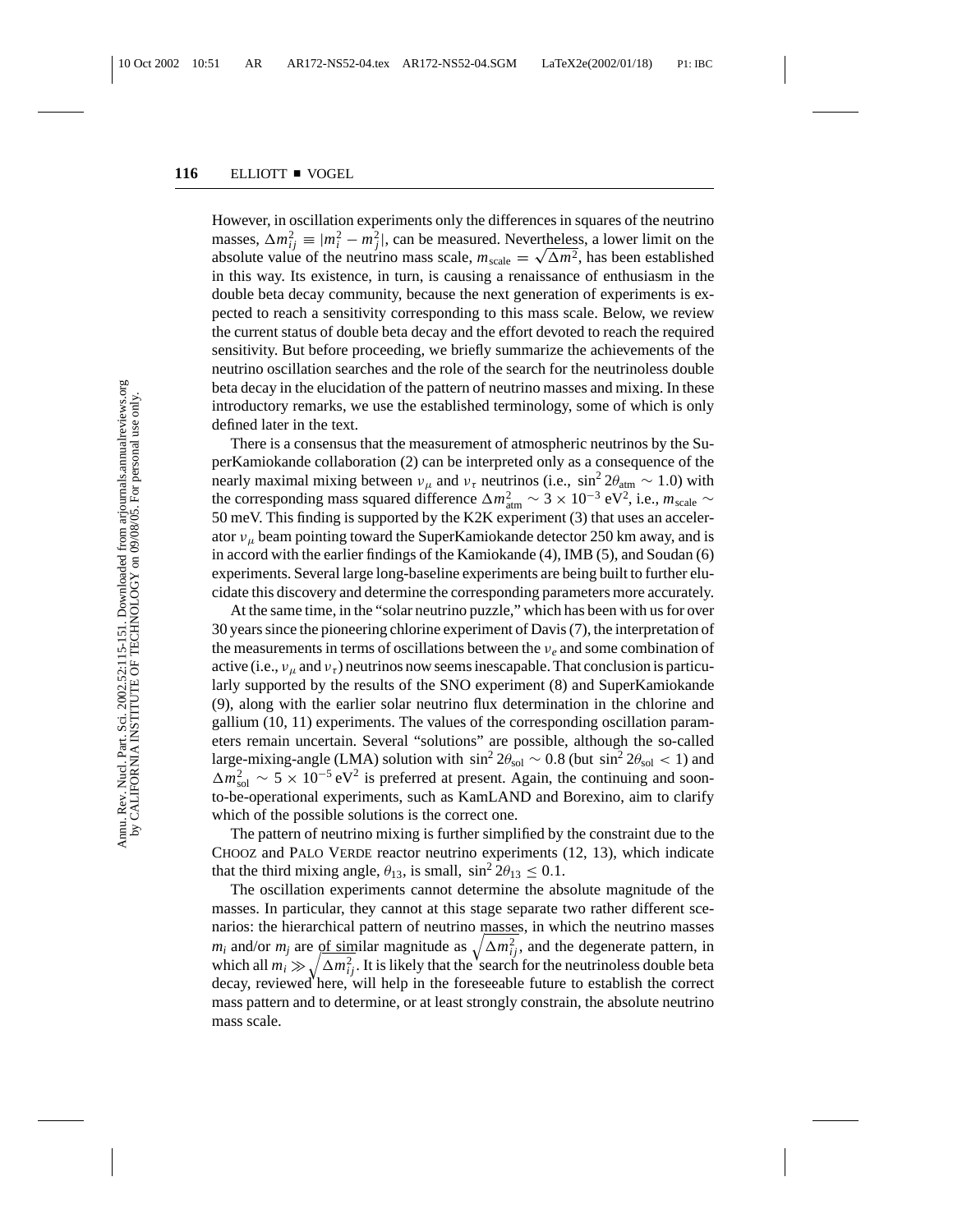Moreover, the oscillation results tell us nothing about the properties of neutrinos under charge conjugation. Whereas the charged leptons are Dirac particles, distinct from their antiparticles, neutrinos may be the ultimate neutral fermions, as envisioned by Majorana, identical with their antiparticles. That fundamental distinction becomes important only for massive particles. Neutrinoless double beta decay,  $\beta\beta(0v)$ , proceeds only when neutrinos are massive Majorana particles; hence, observing  $\beta\beta(0v)$  would establish neutrinos as such fermions.

According to the standard electroweak model, neutrinos are massless, and the total lepton number and the individual flavor lepton numbers are conserved. Most people believe that the standard model, despite its enormous success, is incomplete, and physics beyond the standard model is being actively pursued on many fronts. The observation of neutrino mass and oscillation is a clear example of a phenomenon at variance with the standard model. Further elucidation of various aspects of neutrino mass will help point us toward the proper extension of the standard model.

Double beta decay is a rare transition between two nuclei with the same mass number  $(A)$  that changes the nuclear charge  $(Z)$  by two units. The decay can proceed only if the initial nucleus is less bound than the final one, and both must be more bound than the intermediate nucleus (or the decay to the intermediate nucleus must be highly hindered, as in  ${}^{48}Ca$ ). These conditions are fulfilled in nature for many even-even nuclei, and only for them. Typically, the decay can proceed from the ground state (spin and parity always  $0^+$ ) of the initial nucleus to the ground state (also  $0^+$ ) of the final nucleus, although the decay into excited states ( $0^+$  or  $2^+$ ) is in some cases also energetically possible.

The two-neutrino decay,  $\beta\beta(2\nu)$ ,

$$
(Z, A) \to (Z + 2, A) + e_1^- + e_2^- + \bar{\nu}_{e1} + \bar{\nu}_{e2}, \tag{1.}
$$

which involves the transformation of two neutrons into protons, conserves not only electric charge but also lepton number. (Analogous decays, involving transformation of two protons into neutrons, are also sometimes possible. We concentrate here, however, on the decays  $2n \rightarrow 2p$ , for which there are more candidate nuclei and usually larger *Q* values.)

On the other hand, the neutrinoless decay,  $\beta\beta(0v)$ ,

$$
(Z, A) \to (Z + 2, A) + e_1^- + e_2^-,
$$
 2.

violates lepton number conservation and is therefore forbidden in the standard electroweak theory. In addition, there can be transitions  $\beta\beta(0v,\chi)$  in which a light neutral boson  $\chi$ , a majoron postulated in various extensions of the standard electroweak theory (14), is emitted:

$$
(Z, A) \to (Z + 2, A) + e_1^- + e_2^- + \chi.
$$

The interest in double beta decay spans more than six decades. Already in 1937, Racah (15), following the fundamental suggestion of Majorana (16), discussed the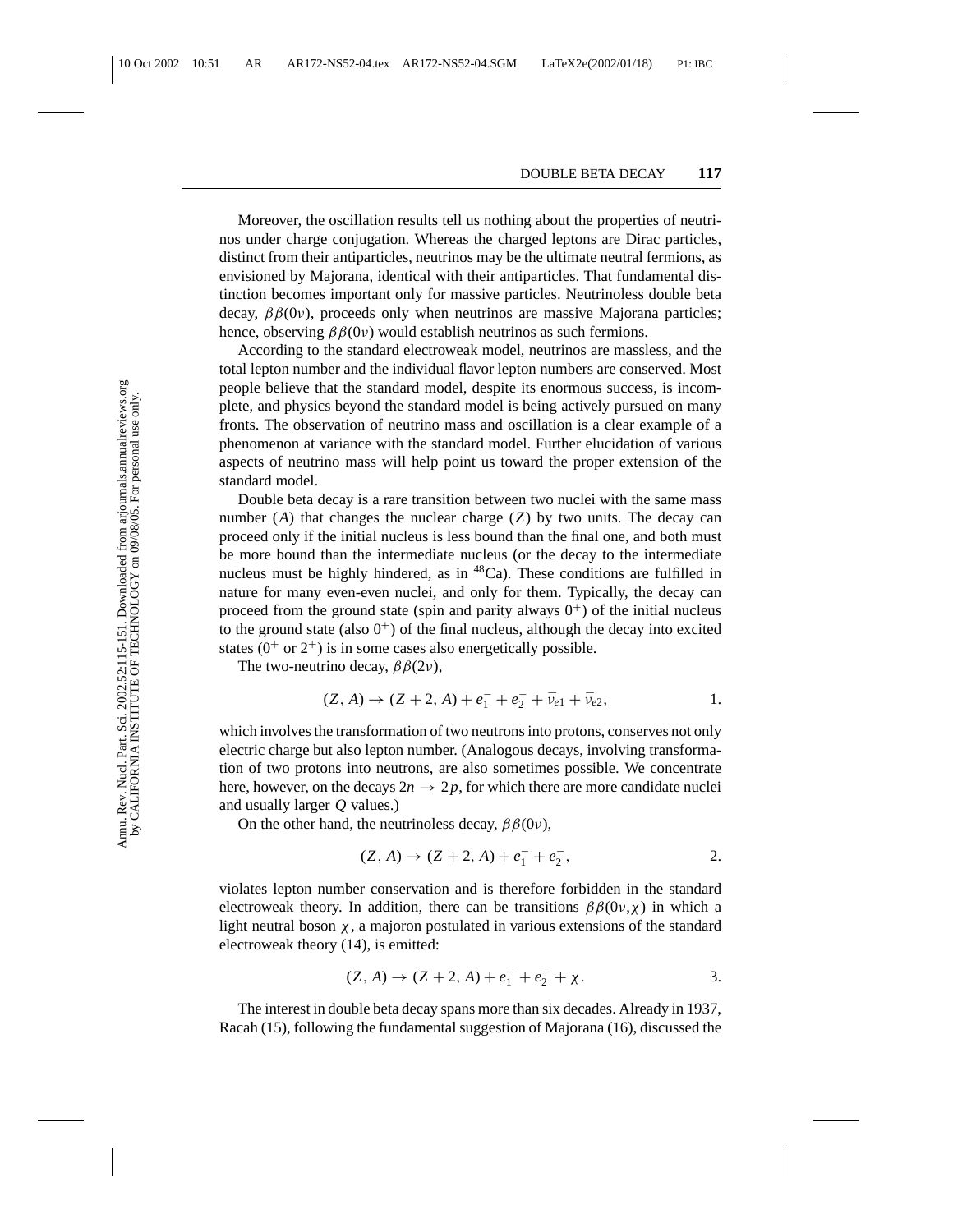possibility of a neutrinoless transformation of two neutrons into two protons plus two electrons. Even earlier, Goeppert-Mayer (17) evaluated the decay rate of the  $\beta\beta(2\nu)$  mode and realized that the corresponding half-life could exceed 10<sup>20</sup> y. And Furry, shortly afterward (18), estimated that the  $\beta\beta(0\nu)$  decay should be much faster than the  $\beta\beta(2\nu)$  decay. That conclusion, however, had to be revised with the discovery of parity nonconservation in weak interactions. Thus, the stage was set for the realization that the observation of the  $\beta\beta(0\nu)$  decay would establish that the neutrino is a massive Majorana particle.

Numerous earlier reviews of double beta decay include the classics by Primakoff & Rosen (19), Haxton & Stephenson (20), and Doi et al. (21). More recent reviews, besides Reference (1), include those by Boehm & Vogel (22) (which lists the phase-space integrals), Suhonen & Civitarese (23) (which deals mostly with the nuclear matrix elements), Faessler & Šimkovic  $(24)$ , Vergados  $(25)$ , and Klapdor-Kleingrothaus (26). A rather complete list of experimental data can be found in the papers by Tretyak & Zdesenko (27, 28). The *Review of Particle Physics* regularly lists the most important double beta decay experimental data (29). For a recent review of the whole field of neutrino mass and oscillations, see Reference (30).

It is easy to distinguish the three decay modes ( $\beta\beta(2\nu)$ ,  $\beta\beta(0\nu)$ , and  $\beta\beta(0\nu, \chi)$ ) by the shape of the electron sum energy spectra, which are determined by the phase space of the outgoing light particles. Figure 1 illustrates these spectra for the  $\beta\beta(2\nu)$ and  $\beta\beta(0v)$  modes. In the 2*v* decay, the summed kinetic energy  $K_e$  of the two electrons displays a broad maximum below half the endpoint energy. In contrast, in the  $\beta\beta(0v)$  mode, the two electrons carry the full available kinetic energy (the nuclear recoil is negligible for all practical purposes) and the spectrum is therefore a single peak at the endpoint. In the majoron decay (omitted from Figure 1 for simplicity), the electron spectrum is again continuous, but the maximum is shifted higher, above the halfway point, as required by the three-light-particle phase space.

The inset in Figure 1 illustrates in detail the expected spectra near the endpoint, where the  $\beta\beta(2\nu)$  decay represents the ultimate background to the search for the  $\beta\beta(0v)$  mode (see Section 4.2.4 for discussion).

The  $\beta\beta(2\nu)$  decay mode is an allowed process. However, since it is a secondorder semileptonic weak decay, its lifetime, proportional to  $(G_F\cos\theta_C)^{-4}$ , is very long. Observing  $\beta\beta(2\nu)$  decay presents a formidable challenge, since it must be detected despite the inevitable presence of traces of radioisotopes that have similar decay energy but lifetimes more than 10 orders of magnitude shorter. Nevertheless, at present, that challenge has been met and the  $\beta\beta(2\nu)$  decay has been positively identified in a number of cases. Observing the  $\beta\beta(2\nu)$  decay not only confirms that the necessary background suppression has been achieved but also constrains the nuclear models needed to evaluate the corresponding nuclear matrix elements.

Hand in hand with the observation of the  $\beta\beta(2\nu)$  decays, the experiments became sensitive to longer and longer half-lives of the  $\beta\beta(0\nu)$  decay mode. Because the  $\beta\beta(0v)$  rate is proportional to the square of effective neutrino mass, the improvements led to correspondingly improved limits on the mass. This is illustrated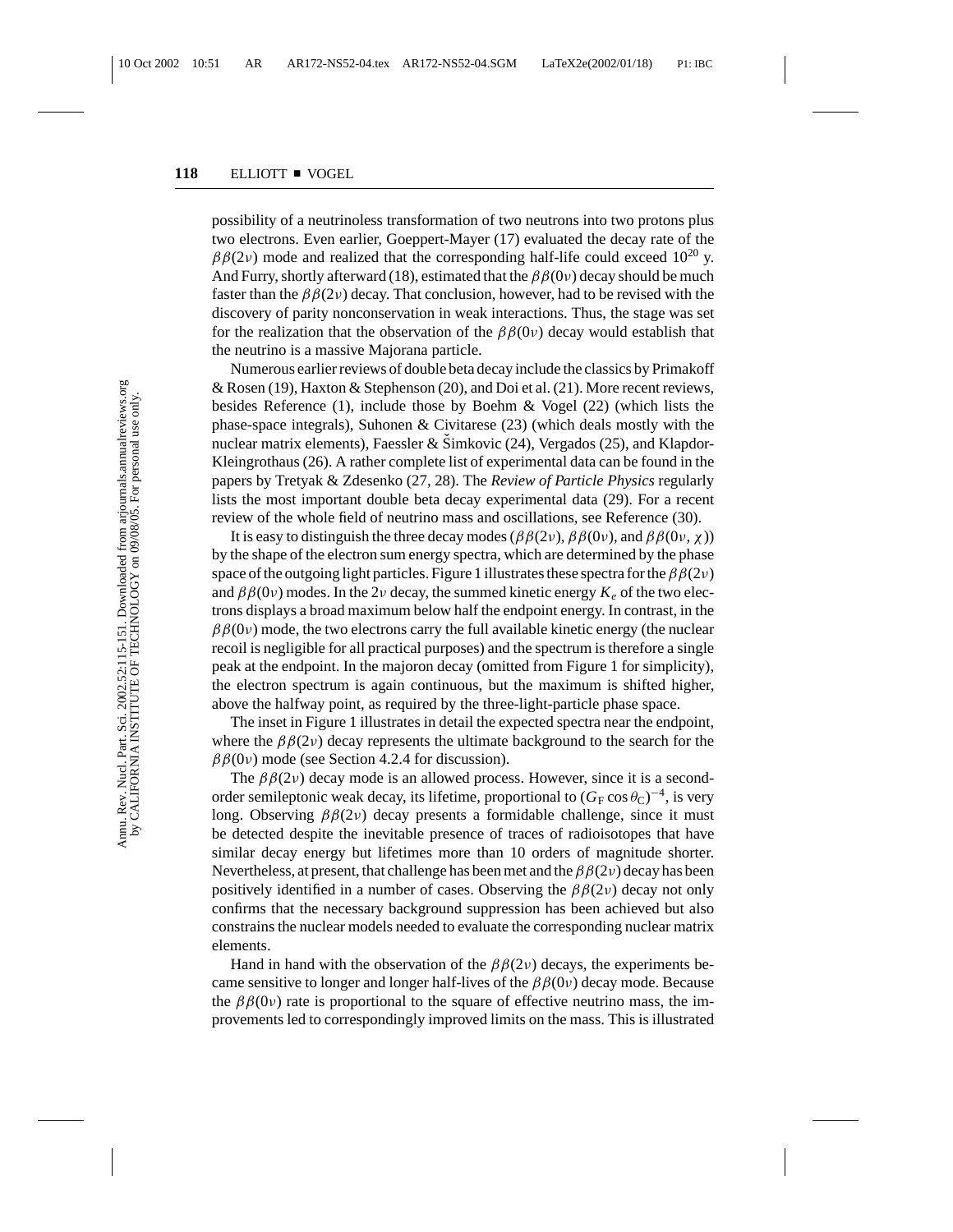

**Figure 1** Illustration of the spectra of the sum of the electron kinetic energies  $K_e$  (Q is the endpoint) for the  $\beta\beta(2\nu)$  normalized to 1 (dotted curve) and  $\beta\beta(0\nu)$  decays (solid curve). The  $\beta\beta(0v)$  spectrum is normalized to  $10^{-2}$  ( $10^{-6}$  in the inset). All spectra are convolved with an energy resolution of 5%, representative of several experiments. However, some experiments, notably Ge, have a much better energy resolution.

in Figure 2, which shows an essentially exponential improvement, by more than a factor of four per decade, of the corresponding limits. If this trend continues, we expect to reach the neutrino mass scale suggested by the oscillation experiments in 10–20 years. Given the typical lead time of the large particle physics experiments, the relevant double beta decay experiments should begin the "incubation" process now.

### **2. NEUTRINO MASS: THEORETICAL ASPECTS**

### **2.1. Majorana and Dirac Neutrinos**

Empirically, neutrino masses are much smaller than the masses of the charged leptons with which they form weak isodoublets. Even the mass of the lightest charged lepton, the electron, is at least  $10<sup>5</sup>$  times larger than the neutrino mass constrained by the tritium beta decay experiments. The existence of such large factors is difficult to explain unless one invokes some symmetry principle. The assumption that neutrinos are Majorana particles is often used in this context. Moreover, many theoretical constructs invoked to explain neutrino masses lead to the conclusion that neutrinos are massive Majorana fermions.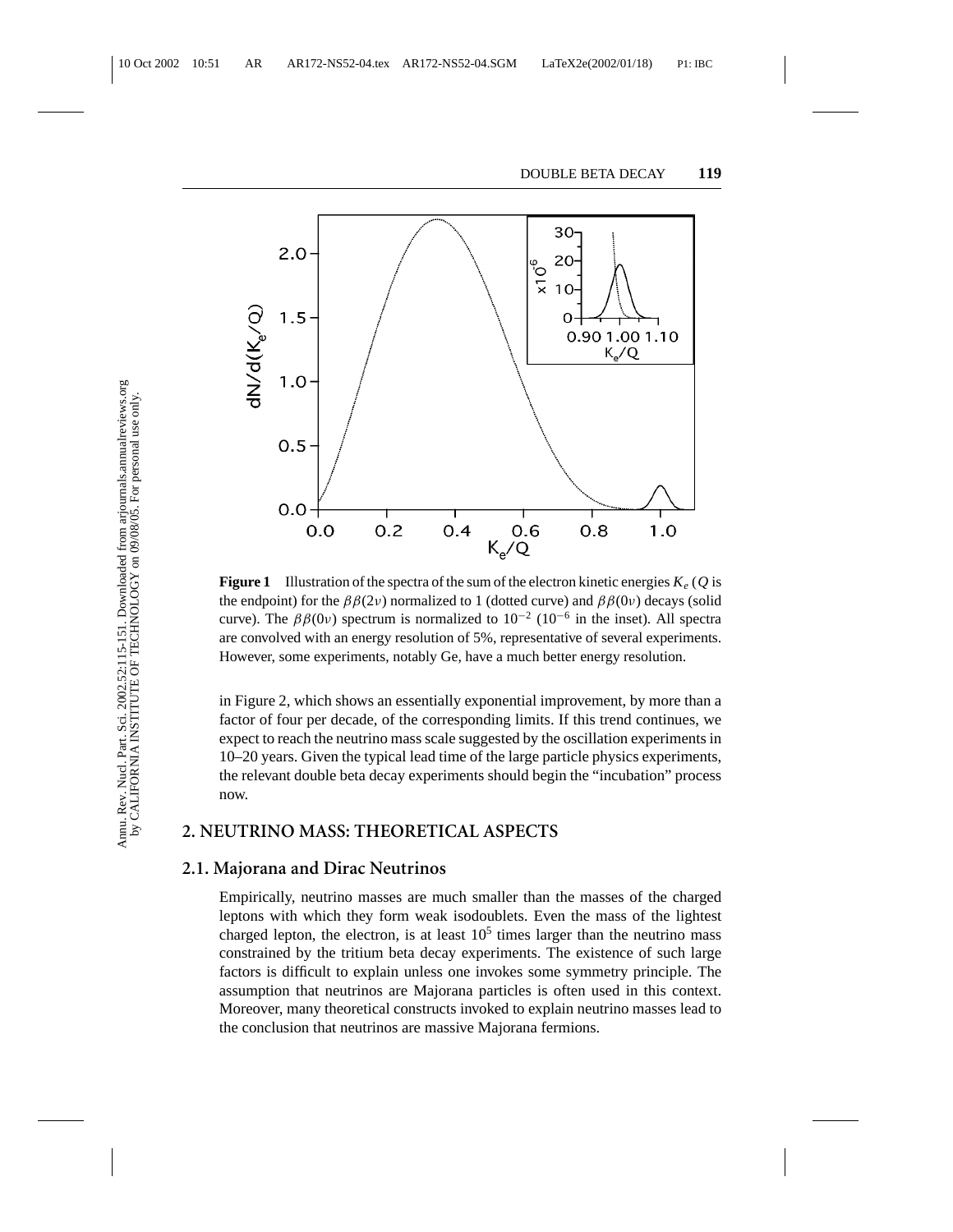

**Figure 2** "Moore's law" of  $\beta\beta(0\nu)$  decay: the limit of the effective neutrino mass versus time. The corresponding experiments are denoted by the symbol for the initial nucleus. The uncertainty in the nuclear matrix elements is not included in this illustration. The gray band near the bottom indicates the neutrino mass scale  $\sqrt{\Delta m_{\text{atm}}^2}$ .

Majorana particles are identical with their own antiparticles whereas Dirac particles can be distinguished from their antiparticles. This implies that Majorana fermions are two-component objects whereas Dirac fermions are four-component. In order to avoid confusion and to derive the formula for the  $\beta\beta(0\nu)$  rate mediated by the exchange of massive Majorana neutrinos, we briefly discuss the formalism needed to describe them (for more details see, e.g., References 21, 31–33).

Massive fermions are usually described by the Dirac equation, in which the chirality eigenstates  $\psi_R$  and  $\psi_L$  are coupled and form a four-component object of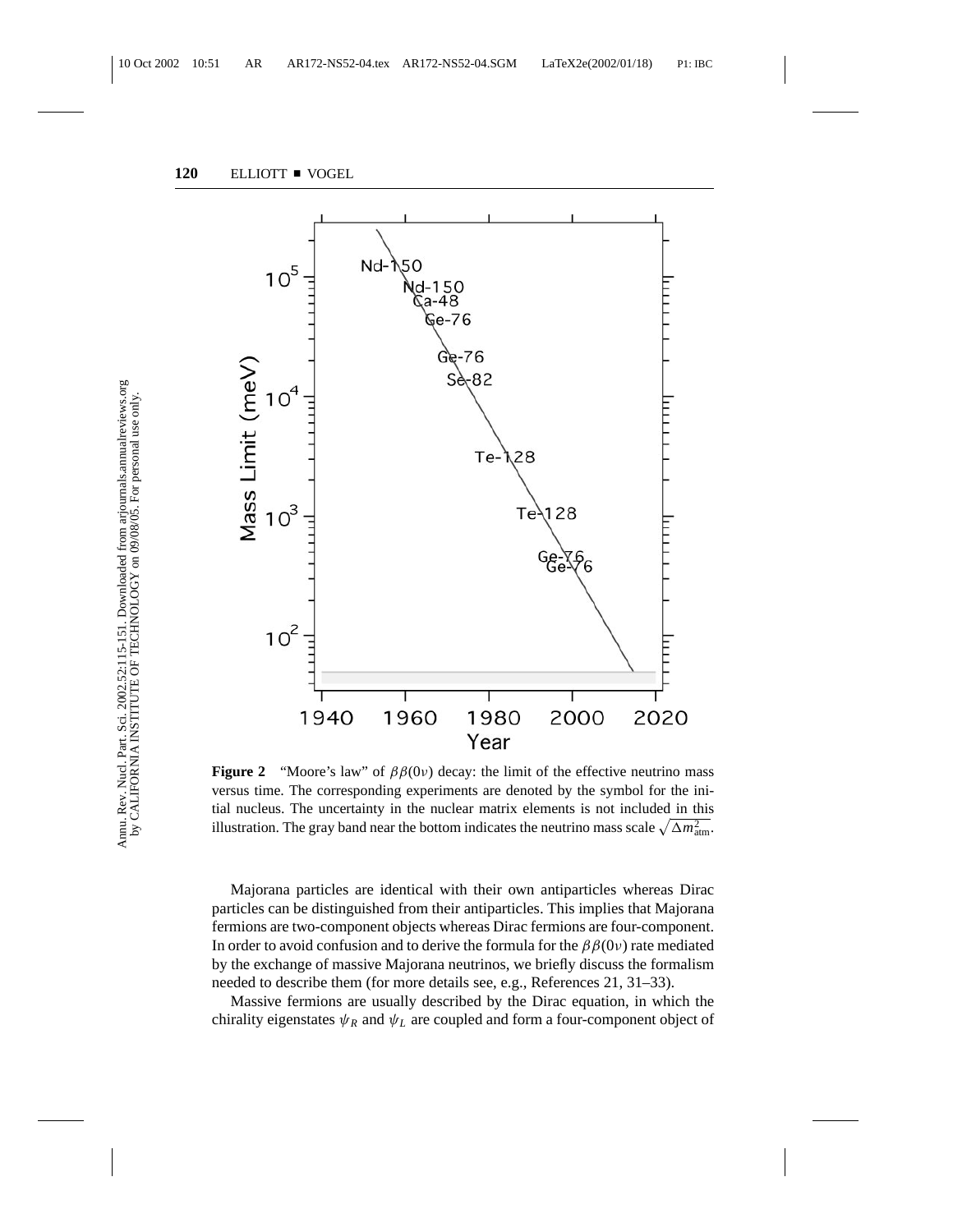mass *m*:

$$
i(\hat{\sigma}^{\mu}\partial_{\mu})\psi_{R} - m\psi_{L} = 0, \quad i(\sigma^{\mu}\partial_{\mu})\psi_{L} - m\psi_{R} = 0, \qquad 4.
$$

where  $\hat{\sigma}^{\mu} = (\sigma^0, \vec{\sigma})$ ,  $\sigma^{\mu} = (\sigma^0, -\vec{\sigma})$ , and  $(\sigma^0, \vec{\sigma})$  are the Pauli matrices. As written,  $\psi_{L(R)}$  are two-component spinors; the usual four-component bispinors are defined as

$$
\Psi = \begin{pmatrix} \psi_R \\ \psi_L \end{pmatrix}; \quad \Psi_R = \begin{pmatrix} \psi_R \\ 0 \end{pmatrix}; \quad \Psi_L = \begin{pmatrix} 0 \\ \psi_L \end{pmatrix}, \quad 5.
$$

where  $\Psi_{L(R)}$  are just the chiral projections of  $\Psi$ , i.e., the eigenstates of  $P_{L(R)} =$  $(1 \mp \gamma_5)/2$ .

However, Majorana's suggestion (16) allows one to describe those massive fermions that have no conserved additive quantum numbers as either two-component  $\psi_R$  (mass *m*) or  $\psi_L$  (mass *m'*) that obey independent equations:

$$
i(\hat{\sigma}^{\mu}\partial_{\mu})\psi_{R} - m\epsilon\psi_{R}^{*} = 0; \quad i(\sigma^{\mu}\partial_{\mu})\psi_{L} + m'\epsilon\psi_{L}^{*} = 0, \qquad 6.
$$

where  $\epsilon = i\sigma_{\nu}$ .

The Majorana fields can be also expressed in the four-component form:

$$
\Psi_L(x) = \begin{pmatrix} -\epsilon \psi_L^*(x) \\ \psi_L(x) \end{pmatrix} \text{ and/or } \Psi_R(x) = \begin{pmatrix} \psi_R(x) \\ \epsilon \psi_R^*(x) \end{pmatrix}.
$$
 7.

Such a four-component notation is useful to express the charged weak current in a compact form. It is then clear that the Dirac field  $\Psi$ , Equation 5, is equivalent to a pair of Majorana fields with  $m = m'$  and  $\psi_L = \epsilon \psi_R^*$ .

The four-component Majorana fields, Equation 7, are self-conjugate,  $\Psi_{L(R)}^c(x)$  $= \Psi_{L(R)}(x)$ , where charge conjugation is defined as  $\Psi_{L(R)}^c(x) = i\gamma^2 \gamma^0 \bar{\Psi}_{L(R)}^{T}$ . The fields  $\Psi_L(x)$  and  $\Psi_R(x)$  are eigenstates of *CP* with opposite eigenvalues.

The Lorentz-invariant mass term in the neutrino Langrangian can appear in three forms:

$$
M_D[\bar{v}_R v_L + (\bar{v}_L)^c v_R^c], \quad M_L[(\bar{v}_L)^c v_L + \bar{v}_L v_L^c], \quad M_R[(\bar{v}_R)^c v_R + \bar{v}_R v_R^c], \quad 8.
$$

where we have introduced the notation  $v_{L(R)}$  for the corresponding neutrino annihilation operators. The first expression in Equation 8 is the Dirac mass term (with the mass parameter  $M_D$ ), which requires the existence of both chirality eigenstates  $v_L$  and  $v_R$  and conserves the lepton quantum number. The second and third mass terms are Majorana mass terms that violate lepton number and can be present even without  $v_R$  (for the term with mass parameter  $M_L$ ) or  $v_L$  (for the term with mass parameter  $M_R$ ). In general, all three terms might coexist, and then the mass Langrangian must be diagonalized, resulting in two generally nondegenerate mass eigenvalues for each flavor. [That is the situation with the generic see-saw mass (35), where it is assumed that  $M_R \gg M_D \gg M_L \sim 0$ , and the light neutrino acquires the mass  $m_{\nu} \sim M_D^2/M_R$ .]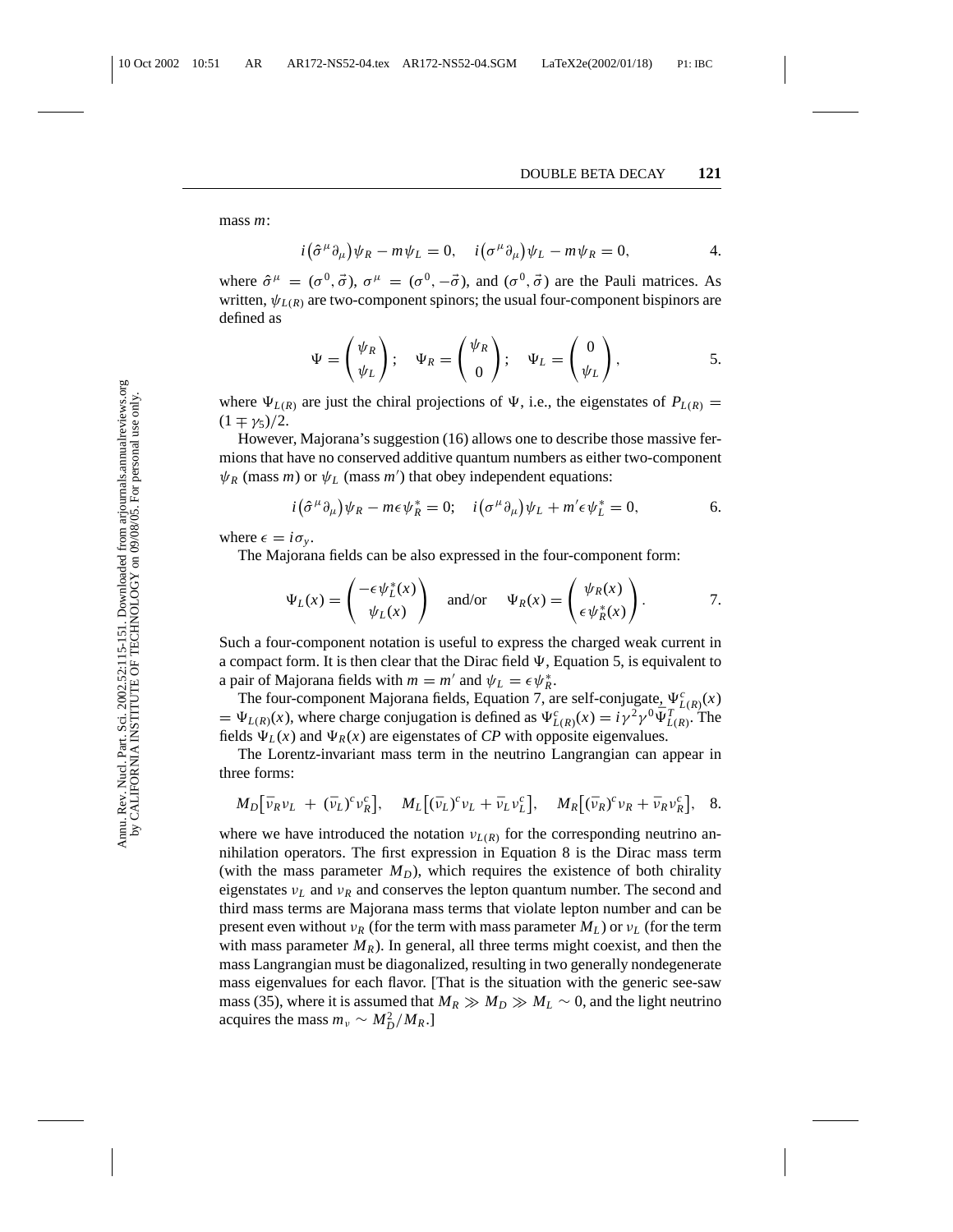Let us consider now the general situation with *N* flavors of the left-handed neutrinos ν*<sup>L</sup>* and also *N* flavors of the right-handed neutrinos ν*R*. The most general Lorentz-invariant mass term of the neutrino Langrangian then has the form

$$
\mathcal{L}_M = -\frac{1}{2}((\bar{\nu}_L)^c \ \ \bar{\nu}_R)\mathcal{M}\begin{pmatrix} \nu_L \\ \nu_R^c \end{pmatrix} + \text{h.c.,} \quad \mathcal{M} = \begin{pmatrix} \mathcal{M}_L & \mathcal{M}_D^T \\ \mathcal{M}_D & \mathcal{M}_R \end{pmatrix}, \quad 9.
$$

where  $v_L$  and  $v_R$  are column vectors of dimension N. Here  $\mathcal{M}_L$  and  $\mathcal{M}_R$  are symmetric  $N \times N$  matrices (Majorana masses for the left- and right-handed neutrinos) and  $M_D$  is an arbitrary and generally complex  $N \times N$  matrix.

The mass matrix M, with real positive eigenvalues  $m_1, \ldots, m_{2N}$ , is diagonalized by the  $2N \times 2N$  unitary matrix

$$
\begin{pmatrix} v_L \\ v_R^c \end{pmatrix} = \begin{pmatrix} U \\ V \end{pmatrix} \Phi_L.
$$
 10.

The general mixing matrices U and V have N rows and 2N columns, and  $\Phi_L$  is a column vector of dimension 2*N* of Majorana-like objects (31). On the other hand, if none of the states  $v_R$  exist, or if  $\mathcal{M}_R$  is so large that the corresponding states need not be considered, only  $M_L$  is relevant, and only the  $N \times N$  mixing matrix *U* is needed to diagonalize the mass term (and  $\Phi_L$  has then only *N* components, naturally).

Let us consider in more detail the latter case, when only  $M_L \neq 0$ . The  $N \times N$ unitary mixing matrix  $U$  contains  $N^2$  real parameters. However,  $N$  of them correspond to unphysical phases; there are  $N(N - 1)/2$  angles and  $N(N - 1)/2$ physically relevant phases describing possible *CP* violations. (For a discussion of parameter counting, see Reference (31).) In the oscillation experiments that violate only the flavor lepton number, while conserving the total lepton number (such as  $v_e \rightarrow v_\mu$  or  $v_\mu \rightarrow v_\tau$ ), one can determine, in principle, all angles and  $(N-1)(N-2)/2$  phases. These phases, common to the Dirac and Majorana neutrinos, describe *CP* violation responsible for the possible differences of the oscillation probabilities  $v_\ell \to v_{\ell'}$  and  $\bar{v}_\ell \to \bar{v}_{\ell'}$ .

The remaining  $N-1$  phases affect only neutrino-oscillation–like processes (in which neutrinos are created in the charged-current weak processes and absorbed again in charged current) that violate the total lepton number, such as the  $\beta\beta(0\nu)$ decay. Such phases are physically significant only for Majorana neutrinos; they are unphysical for Dirac neutrinos. This is so because, for Majorana neutrinos, one cannot perform the transformation  $v_i \rightarrow v'_i = e^{i\alpha_i} v_i$ , which would violate the self-conjugation property.

In principle, the distinction between Dirac and Majorana neutrinos affects other processes as well, such as the angular distribution of ν*e* scattering or photon polarization in the  $v_i \rightarrow v_j + \gamma$  decay. However, the "Practical Dirac-Majorana" Confusion Theorem" (35) states that the distinction vanishes for  $m_v \to 0$ , which makes it essentially unobservable in these cases.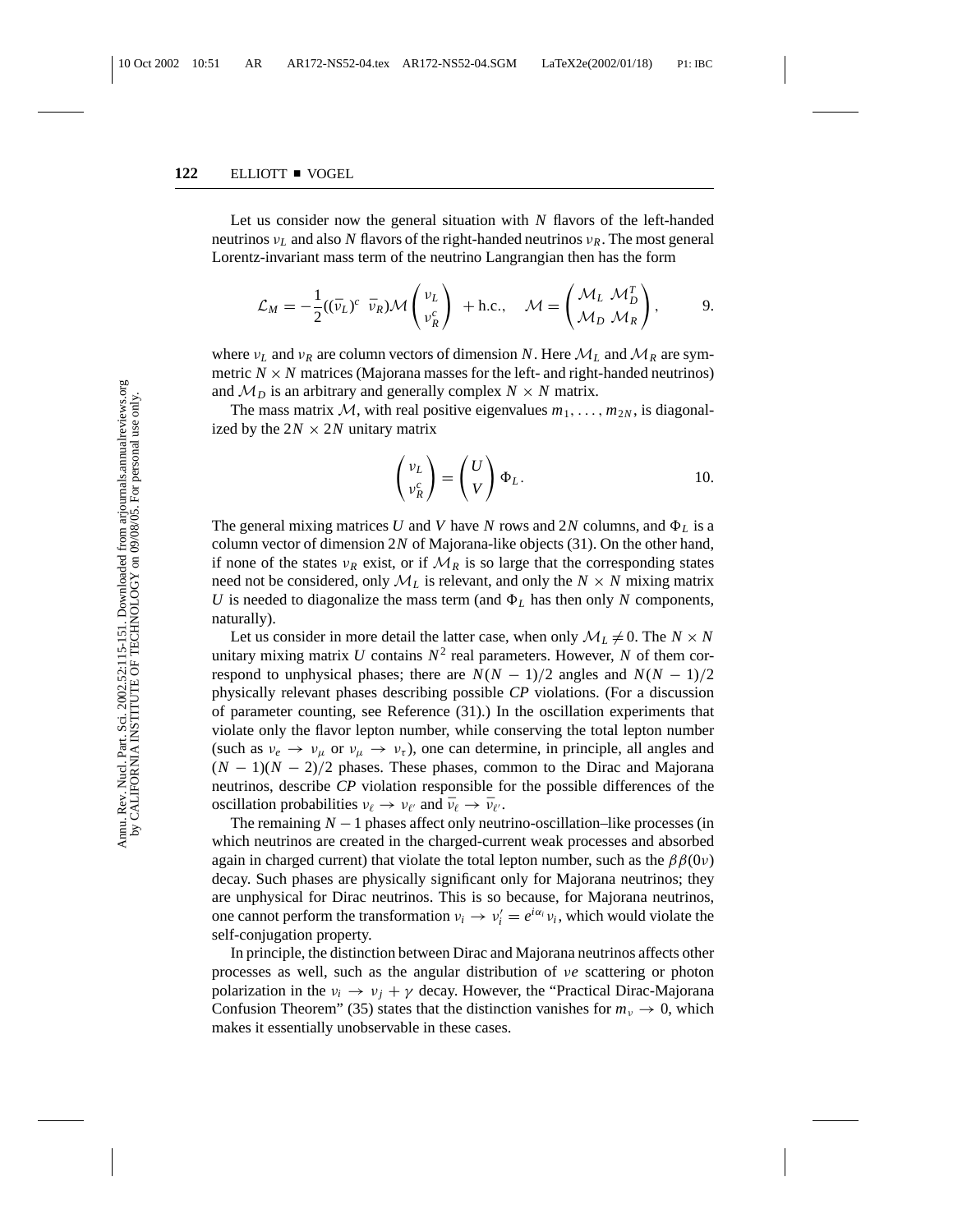## **2.2.** ββ**(0**ν**) Decay Rate and Majorana Mass**

Here we consider only the simplest case of the left-handed  $V - A$  weak currents and light massive Majorana neutrinos. This is the case of current interest provided the neutrino mass revealed in the oscillation experiments is of Majorana character. (The more general expressions can be found in other reviews, e.g., References (20, 21). For a recent formulation of the general problem, see Reference (36).)

The differential decay rate of the  $\beta\beta(0\nu)$  process, Equation 2, is (21)

$$
d\Gamma_{0\nu}=2\pi\sum_{\text{spin}}|R_{0\nu}|^2\delta(\epsilon_1+\epsilon_2+E_f-M_i)\frac{\mathrm{d}\vec{p}_1}{(2\pi)^3}\frac{\mathrm{d}\vec{p}_2}{(2\pi)^3},\qquad\qquad 11.
$$

where  $\epsilon_{1(2)}$  and  $\vec{p}_{1(2)}$  are total energies and momenta of the electrons and  $E_f(M_i)$ is the energy of the final (mass of the initial) nuclear state. The quantity  $R_{0\nu}$  is the reaction amplitude to be evaluated in the second-order pertubation theory with respect to the weak interactions.

The lepton part of  $R_{0\nu}$ , involving the emission and reabsorption of the Majorana neutrino of mass  $m_i$ , is

$$
-i\int \frac{d^4q}{(2\pi)^4}e^{-iq(x-y)}\bar{e}(x)\gamma_\rho P_L \frac{q^\mu\gamma_\mu+m_j}{q^2-m_j^2}P_L\gamma_\sigma e^c(y),\qquad 12.
$$

where  $P_L = (1 - \gamma_5)/2$ ,  $\bar{e}(x)$  and  $e^c(y)$  are the electron creation operators, and *q* is the momentum-transfer four-vector. Because  $\gamma_{\mu}$  anticommutes with  $\gamma_5$ , this amplitude is proportional to  $m_j$  and the term with  $q^\mu \gamma_\mu$  vanishes. After integration over the energy of the virtual neutrino  $dq^0$ , the denominator  $q^2 - m_j^2$  is replaced by its residue  $\omega_j/\pi$ , where  $\omega_j = \sqrt{\vec{q}^2 + m_j^2}$ . The amplitude is therefore proportional to  $m_i/\omega_i \ll 1$  for light neutrinos.

The remaining integration over the virtual neutrino momentum  $3\vec{q}$  leads to the appearance of the neutrino potentials

$$
H_k(r, A_k) = \frac{2R_N}{\pi r} \int_0^\infty dq \frac{q \sin(qr)}{\omega(\omega + A_k)},
$$
  
\n
$$
A_{1(2)} = E_m - (M_i + M_f)/2 \pm (\epsilon_1 - \epsilon_2)/2,
$$
\n13.

where 1 and 2 label the emitted electrons,  $E_m$  is the excitation energy of the intermediate nucleus,  $M_f$  is the mass of the final nucleus, and r is the distance between the two neutrons that are changed into protons. The factor  $R_N$ , the nuclear radius, is introduced in order to make the potentials  $H_k$  dimensionless. In the case of the  $\beta\beta(0v)$  decay, one can use the closure approximation, replacing  $E_m$  with an appropriate mean value. (This is justified because we expect the momentum of the virtual neutrino to be determined by the uncertainty relation  $q \sim 1/r \sim 100$  MeV; thus, the variation of  $E_m$  from state to state can be neglected.) The contributions of the two electrons are then added coherently, and thus the neutrino potential to use is

$$
H(r) = [H_1(r, A_1) + H_2(r, A_2)]/2 \approx H(r, \bar{A}), \qquad 14.
$$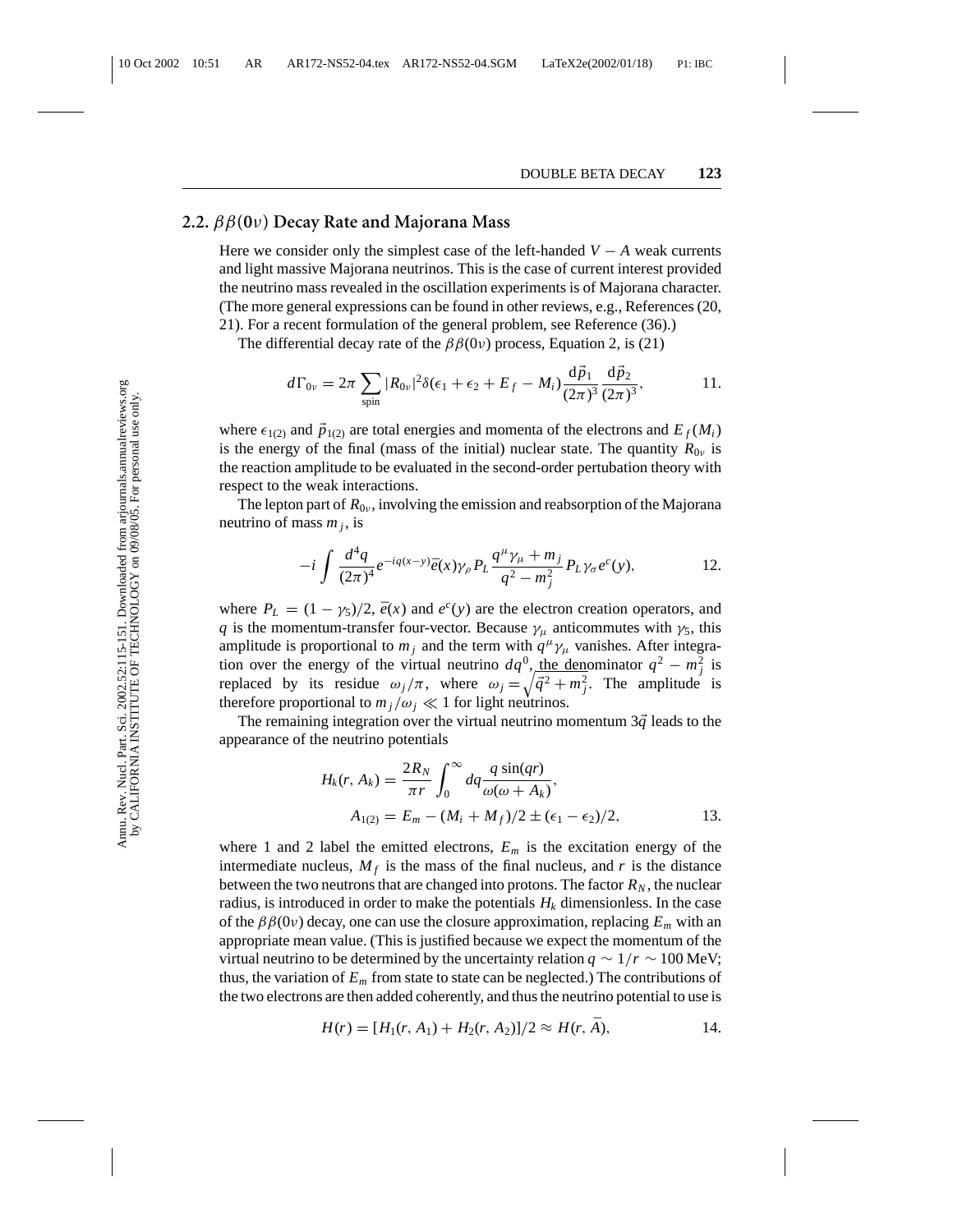where  $\bar{A} = \bar{E}_m - (M_i + M_f)/2$  and  $\bar{E}_m$  is the average energy of the intermediate nucleus. The potential  $H(r)$  only very weakly depends on  $m_i$  as long as the neutrino mass is less than ∼10 MeV.

For the ground-state–to–ground-state transitions, i.e.,  $0_i^+ \rightarrow 0_f^+$ , it is enough to consider*s*-wave outgoing electrons and to use the nonrelativistic approximation for the nucleons. The nuclear part of the amplitude then turns into a sum of the Gamow-Teller and Fermi nuclear matrix elements, where the superscript 0ν signifies the presence of the neutrino potential  $H(r)$ :

$$
|M^{0\nu}| \equiv M_{\rm GT}^{0\nu} - \frac{g_V^2}{g_A^2} M_{\rm F}^{0\nu} = \langle f | \sum_{lk} H(r_{lk}, \bar{A}) \tau_l^+ \tau_k^+ \left( \vec{\sigma}_l \cdot \vec{\sigma}_k - \frac{g_V^2}{g_A^2} \right) |i\rangle. \quad 15.
$$

The summation is over all nucleons,  $| f \rangle$  ( $|i \rangle$ ) are the final (initial) nuclear states, and  $g_V(g_A)$  are the vector (axial vector) coupling constants. Such an expression is now analogous to the allowed approximation of the ordinary beta decay.

Thus, in the approximations described above, which are quite accurate, the transition amplitude for a Majorana neutrino of mass  $m_j$  is simply a product of  $m_j$ and the above combination of the nuclear matrix elements. The mixing amplitude  $U_{ej}$  appears in both vertices, so the physical  $\beta\beta(0v)$  reaction amplitude contains the factor  $U_{ej}^2$  (not  $|U_{ej}|^2$ ) and is proportional to the factor

$$
\langle m_{\nu} \rangle = \left| \sum_{j} m_{j} U_{ej}^{2} \right|, \qquad 16.
$$

where the sum is only over light neutrinos with  $m_j < 10$  MeV. (For heavier neutrinos, one cannot neglect the mass in the neutrino propagator; see Equation 12.) The quantity  $\langle m_v \rangle$  is the effective neutrino mass. Because  $U_{ej}^2$  appears in  $\langle m_v \rangle$  (and not  $|U_{ej}|^2$ ), the effective neutrino mass depends on the Majorana phases discussed above.

To obtain the decay rate, the reaction amplitude has to be squared and multiplied by the corresponding phase-space integral, which in this case (see Equation 11) is simply the two-electron phase-space integral proportional to

$$
G^{0\nu} \sim \int F(Z,\epsilon_1) F(Z,\epsilon_2) p_1 p_2 \epsilon_1 \epsilon_2 \delta(E_0-\epsilon_1-\epsilon_2) d\epsilon_1 d\epsilon_2, \qquad 17.
$$

where  $E_0$  is the available energy (the sum electron kinetic energy peak is at  $Q =$  $E_0 - 2m_e$ ). *F*(*Z*,  $\epsilon$ ) is the usual Fermi function that describes the Coulomb effect on the outgoing electron.

Summarizing, if the  $\beta\beta(0v)$  decay is mediated by the exchange of a light massive Majorana neutrino (the assumption that we wish to test), the half-life is

$$
\left[T_{1/2}^{0\nu}(0^+ \to 0^+)\right]^{-1} = G^{0\nu}(E_0, Z) \left|M_{\text{GT}}^{0\nu} - \frac{g_V^2}{g_A^2} M_{\text{F}}^{0\nu}\right|^2 \langle m_\nu \rangle^2, \quad 18.
$$

where  $G^{0\nu}$  is the exactly calculable phase-space integral,  $\langle m_{\nu} \rangle$  is the effective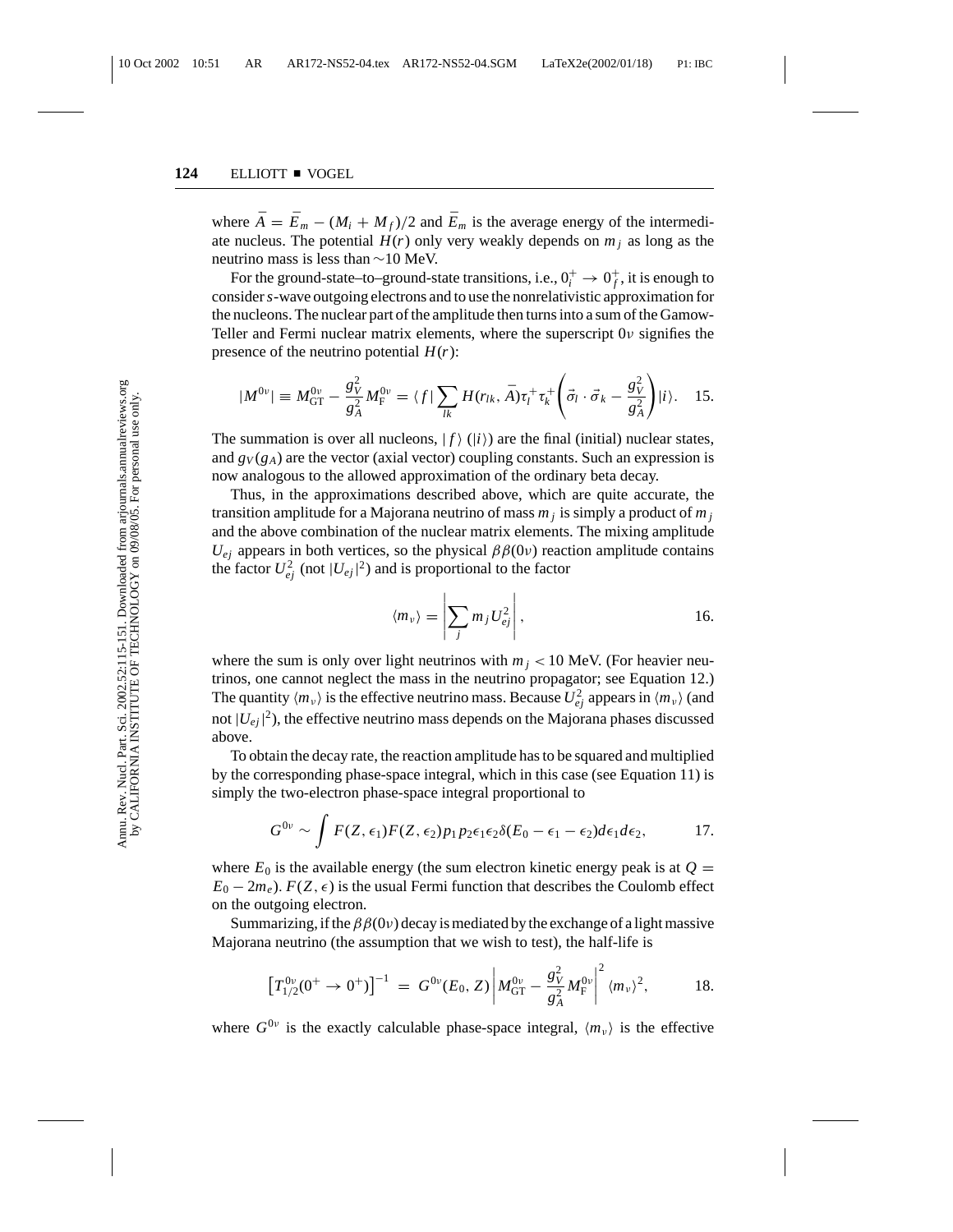neutrino mass, and  $M_{\text{GT}}^{0v}$ ,  $M_{\text{F}}^{0v}$  are the nuclear matrix elements, defined in Equation 15. The way these nuclear matrix elements are evaluated, and the associated uncertainty, is discussed in the next section. [As explained above, the neutrino mass appears in the amplitude in the combination  $m_j/\omega_j \ll 1$ ; the denominator  $\omega_i$  has been absorbed in the neutrino potential  $H(r)$ .]

Thus, if an upper limit on  $\beta\beta(0v)$  rate is experimentally established, and the nuclear matrix elements are known, one can deduce the corresponding upper limit on  $\langle m_v \rangle$ . On the other hand, if  $\beta\beta(0v)$  is observed, one can deduce the appropriate value of  $\langle m_v \rangle$ . That procedure is justified, however, only if the exchange of the light Majorana neutrino, discussed above, is indeed the mechanism responsible for the decay. There is no way to determine the mechanism when only the decay rate is known. However, a general theorem (37) states that once  $\beta\beta(0\nu)$  has been observed, in gauge theories the Majorana neutrino mass necessarily arises. But the magnitude of the corresponding neutrino mass is difficult to estimate if the exchange of a virtual light Majorana neutrino is not the dominant mechanism of the  $\beta\beta(0\nu)$  decay.

#### **2.3.** ββ**(0**ν**) Decay and Oscillation Parameters**

Let us assume that there are *N* massive Majorana neutrinos  $v_i$ ,  $i = 1, ..., N$ . In that case, the weak eigenstate neutrinos  $v_e$ ,  $v_\mu$ , and  $v_\tau$  can be expressed as superpositions of  $v_i$  using the  $3 \times N$  mixing matrix  $U_{\ell i}$ . In particular, electron neutrinos are then superpositions,

$$
v_e = \sum_i^N U_{ei} v_i, \qquad \qquad 19.
$$

and the rate of the  $\beta\beta(0v)$  decay is proportional to (see Equation 18 and References 38, 39)

$$
\langle m_{\nu} \rangle^{2} = \left| \sum_{i}^{N} U_{ei}^{2} m_{i} \right|^{2} = \left| \sum_{i}^{N} |U_{ei}|^{2} e^{\alpha_{i}} m_{i} \right|^{2}, \quad \text{(all } m_{i} \ge 0). \quad 20.
$$

This quantity depends, as indicated, on the  $N-1$  Majorana phases  $\alpha_i/2$  of the matrix *U* discussed in Subsection 2.1, which are irrelevant in neutrino oscillation experiments that do not change the total lepton number.

If *CP* is conserved,  $\alpha_i = k\pi$ , but generally any values of  $\alpha_i$  are possible. Thus,  $\langle m_{\nu} \rangle$  could be complex and cancellations in the sum are possible. [For example, a Dirac neutrino corresponds to a pair of degenerate Majorana neutrinos with  $e^{\alpha_i} = \pm 1$ , whose contributions to  $\langle m_v \rangle$  exactly cancel. More generally, some models, such as the Zee model (40), postulate that  $\langle m_v \rangle = 0$ .]

Whereas the quantity  $\langle m_{\nu} \rangle$  depends on the unknown phases  $\alpha_i$ , the upper and lower limits of  $\langle m_v \rangle$ ,  $\langle m_v \rangle_{\text{max}}$  and  $\langle m_v \rangle_{\text{min}}$ , depend only on the absolute values of the mixing angles (41),

$$
\langle m_{\nu} \rangle_{\text{max}} = \sum_{i} |U_{ei}|^2 m_i, \quad \langle m_{\nu} \rangle_{\text{min}} = \max[(2|U_{ei}|^2 m_i - \langle m_{\nu} \rangle_{\text{max}}), 0]. \quad 21.
$$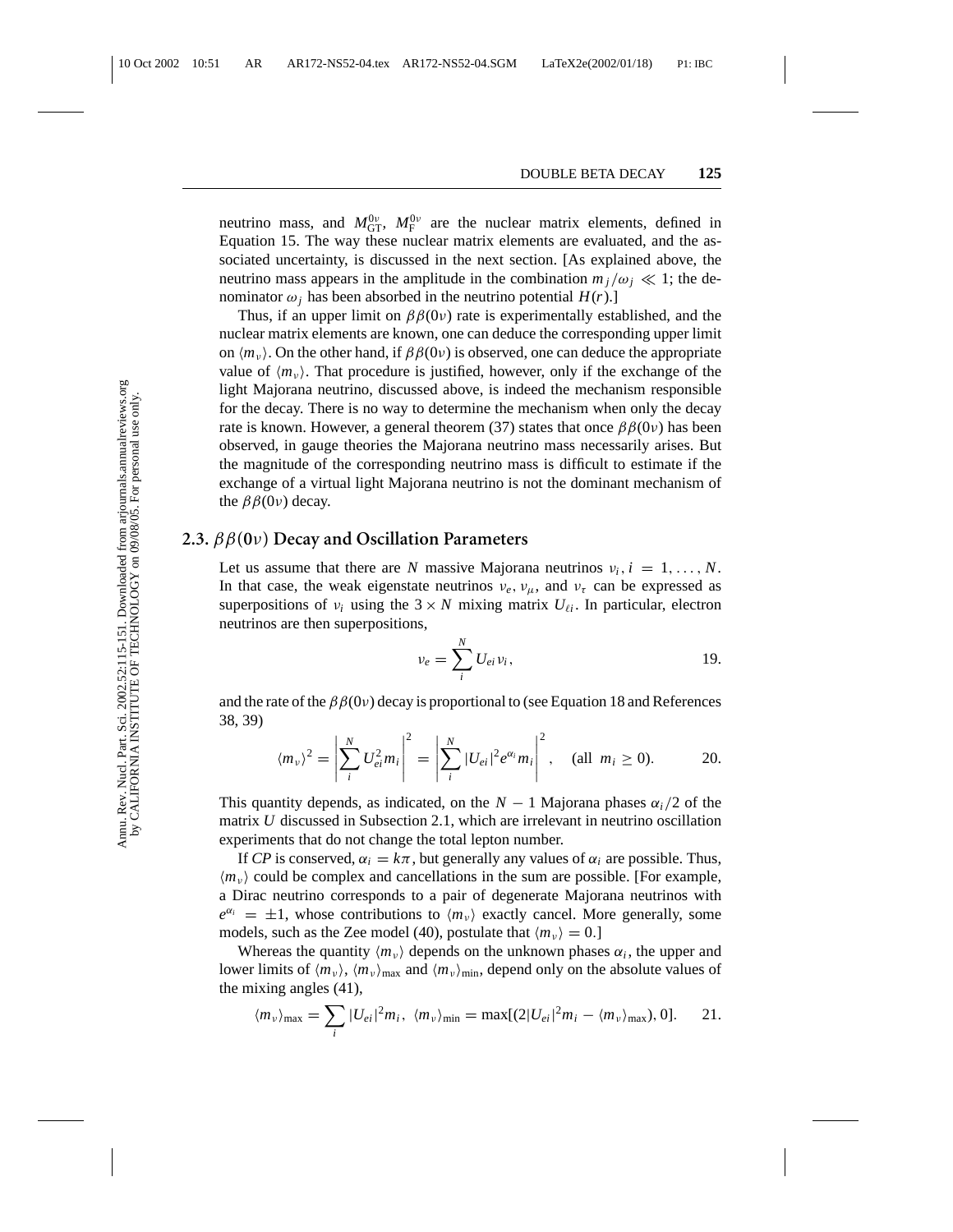

**Figure 3** Effective mass  $\langle m_v \rangle$  as a function of the smallest neutrino mass  $m_{\text{min}}$ . The left panel is for the normal mass hierarchy, as indicated in the inset (not to scale), and the right panel is for the inverted hierarchy. Both panels are evaluated for the largemixing-angle solar solution with  $\Delta m_{\text{atm}}^2 = 2.4 \times 10^{-3} \text{ eV}^2$ ,  $\Delta m_{\text{sol}}^2 = 4.5 \times 10^{-5} \text{ eV}^2$ , and  $|U_{e2}|^2 = 0.3$ . The solid lines show  $\langle m_\nu \rangle_{\text{max}}$  and  $\langle m_\nu \rangle_{\text{min}}$ , defined in Equation 21, for  $U_{e3} = 0$ ; the dashed lines use the maximum value  $|U_{e3}|^2 = 0.025$  allowed by the CHOOZ and PALO VERDE reactor experiments (12, 13).

Thus, if the search for  $\beta\beta(0v)$  is successful and the value of  $\langle m_v \rangle$  is determined, and at the same time the mixing angles  $|U_{ei}|^2$  and the mass square differences  $\Delta m_{ij}^2$  are known from oscillation experiments, a range of absolute values of the neutrino masses can be deduced. This is illustrated in Figure 3, where we assume that  $N = 3$ , that the large-mixing-angle (LMA) solution of the solar neutrinos is correct, and that the atmospheric neutrino problem requires maximal mixing of the  $\mu$  and  $\tau$  neutrinos. We must consider two possibilities, the normal and inverted hierarchies (see insets in Figure 3), because from the given information we cannot distinguish between them. (Note that the uncertainty in the mixing parameters is not included in Figure 3.)

Naturally, if another constraint exists, for example a successful determination of the neutrino mass square  $\sum_i |U_{ei}|^2 m_i^2$  in the tritium beta decay experiments, one can use the knowledge of  $\langle m_v \rangle$  to determine or constrain the phases  $α<sub>i</sub>$ .

Numerous analyses of the existing data correlate the current results of the neutrino oscillation searches,  $\beta \beta(0v)$  experiments, tritium beta decay experiments, etc. We list here only a subset of the corresponding papers and apologize for omission of other work (see References 41–47).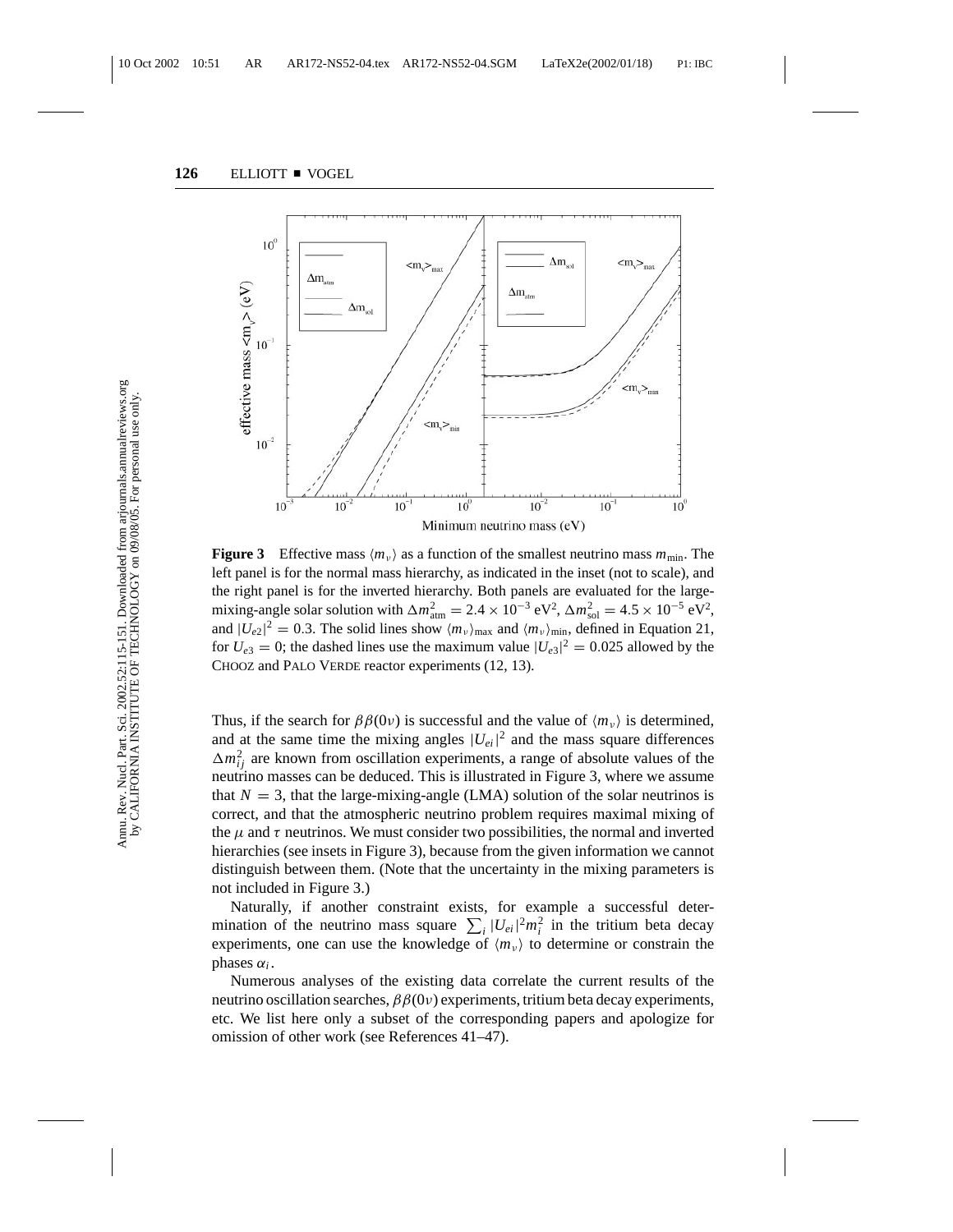One cannot predict, in general, the value of  $\langle m_{\nu} \rangle$  using present knowledge. On the other hand, as shown in Figure 3 for the currently most likely oscillation scenario, one can show that certain classes of solutions, such as the inverted hierarchy, or the normal hierarchy with the smallest neutrino mass  $\gg \sqrt{\Delta m_{\text{sol}}^2}$  (degenerate neutrino spectrum), lead to potentially observable  $\beta\beta(0\nu)$  decay.

## **2.4.** ββ**(0**ν**) Decay and Other Lepton-Number-Violating Processes**

The  $\beta\beta(0v)$  decay is not the only possible observable manifestation of lepton number violation. Muon-positron conversion,

$$
\mu^- + (A, Z) \to e^+ + (A, Z - 2), \tag{22}
$$

and rare kaon decays  $K_{\mu\mu\pi}$ ,  $K_{ee\pi}$ , and  $K_{\mu e\pi}$ ,

$$
K^+ \to \mu^+ \mu^+ \pi^-
$$
,  $K^+ \to e^+ e^+ \pi^-$ ,  $K^+ \to \mu^+ e^+ \pi^-$ , 23.

are examples of processes where total lepton number conservation is violated and where good limits on the corresponding branching ratios exist (see Reference (48) for a more complete discussion). Like the  $\beta\beta(0\nu)$  decay, these processes can be mediated by the exchange of a virtual massive Majorana neutrino. In that case, their rate is proportional to the quantity analogous to  $\langle m_v \rangle$ ,

$$
\langle m_{xy} \rangle \equiv \sum_i U_{xi} U_{yi} m_i, \qquad \qquad 24.
$$

involving other lines of the neutrino mixing matrix *U* (in  $\beta\beta(0\nu)$ ) the relevant quantity is  $\langle m_{ee} \rangle$ ). Again, as in the  $\beta \beta(0\nu)$  decay, other mechanisms are possible and might lead to faster rates.

Study of such decays, in principle, would allow one to constrain or determine the otherwise inaccessible Majorana phases in*U*. However, the present and foreseeable future of the experimental search has not reached the required sensitivity.

Considerable experimental effort has been devoted to the study of the  $\mu^- \to e^+$ conversion. The best limit obtained to date is (49)

$$
\frac{\Gamma(\text{Ti} + \mu^- \to e^+ + \text{Ca}_{\text{gs}})}{\Gamma(\text{Ti} + \mu^- \to \nu_\mu + \text{Sc})} < 1.7 \times 10^{-12} \text{ (90\% } CL),\tag{25.}
$$

and a substantial improvement is anticipated in proposed experiments. That branching ratio limit can be expressed as the limit on

$$
\langle m_{\mu e} \rangle \equiv \left\langle \sum_{i} U_{ei} U_{\mu i} m_{i} \right\rangle < 17 (82) \,\text{MeV}, \tag{26}
$$

where the two limiting values reflect the dependence on the spin state (0 or 1) of the created proton pair.

Similarly, for the  $K_{\mu\mu\pi}$  decay, the branching ratio is presently restricted to (see Reference (50) for a description of the limits on the other lepton-number-violating *K* decays)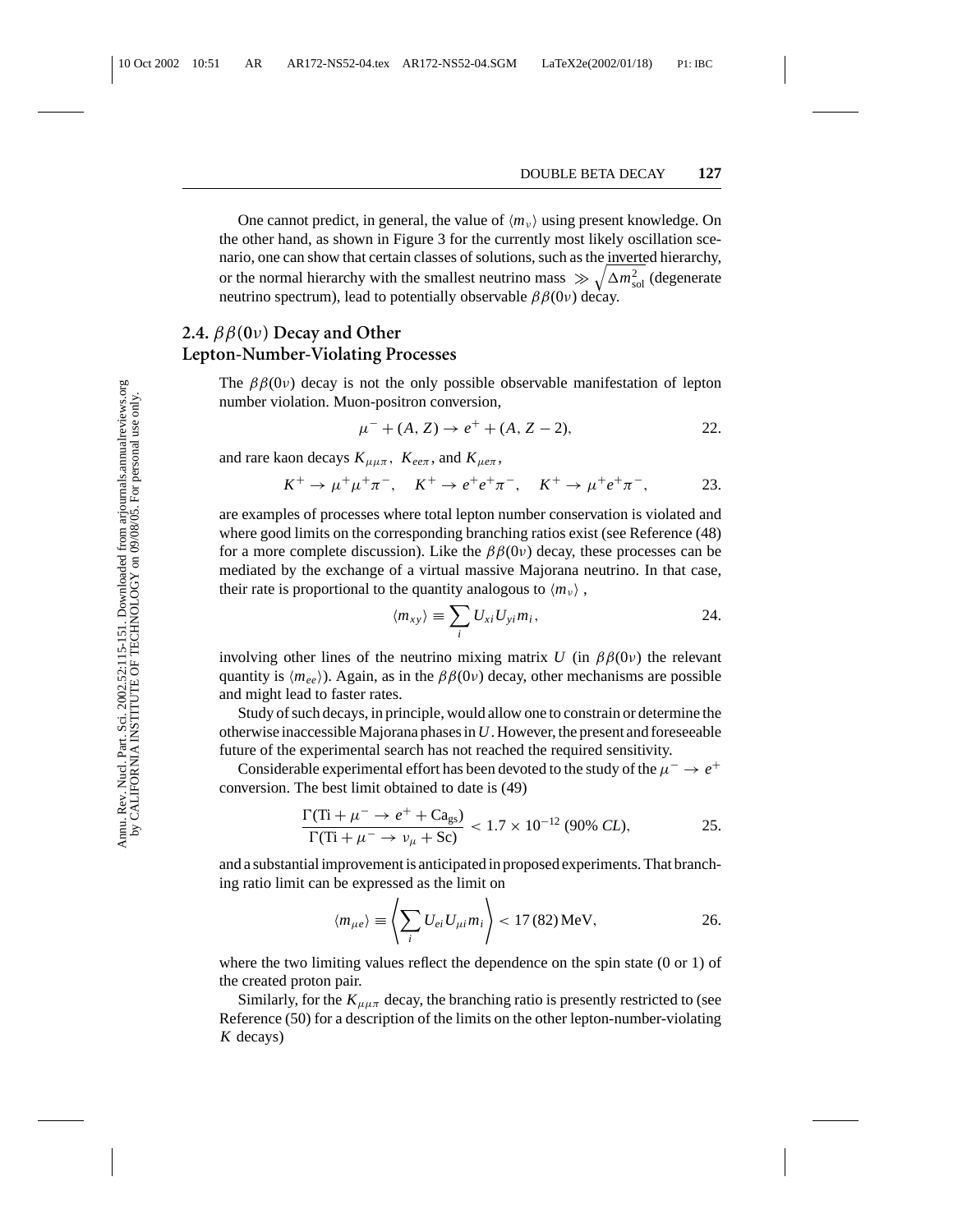$$
\frac{\Gamma(K^+ \to \pi^- \mu^+ \mu^+)}{\Gamma(K^+ \to \text{all})} < 3.0 \times 10^{-9} \text{ (90\% CL)}.
$$

Following Reference (51), this branching ratio limit can be expressed as the limit

$$
\langle m_{\mu\mu} \rangle \equiv \sum_i U_{\mu i}^2 m_i < 4 \times 10^4 \text{ MeV}.
$$

Since, obviously,  $\langle m_{xy} \rangle \leq m_{\text{max}}$ , the present limits are far from constraining *U* for the three light neutrinos whose mass is restricted by the tritium beta decay experiments (52, 53) and the positive results of the atmospheric and solar neutrino oscillation experiments to be  $\leq O(eV)$ . The hypothetical subdominantly coupled heavy sterile neutrinos are also only marginally constrained (51).

Nevertheless, it is important to pursue searches for the  $|\Delta L| = 2$  processes with  $|\Delta L_u| \neq 0$ , since they can generally yield nonvanishing results even when  $\beta\beta(0v)$  decay is vanishing or very slow.

#### **3.** ββ**(0**ν**) MATRIX ELEMENTS**

For all three modes of double beta decay ( $\beta\beta(0\nu)$ ,  $\beta\beta(2\nu)$ ,  $\beta\beta(0\nu, \chi)$ ), one can separate, essentially without loss of accuracy, the phase space and nuclear parts of the rate formulae. All nuclear structure effects are then represented by the nuclear matrix elements. Reference (23) includes a rather complete list of references and the results of calculation of the nuclear matrix elements.

The half-life for the  $\beta\beta(2\nu)$  decay mode can be written in the compact form, analogous to Equation 18 but without the factor  $\langle m_v \rangle$ ,

$$
\left[T_{1/2}^{2\nu}(0^+ \to 0^+)\right]^{-1} = G^{2\nu}(E_0, Z) \left|M_{\text{GT}}^{2\nu}\right|^2, \tag{29}
$$

where again  $G^{2\nu}$  is the exactly calculable phase-space integral containing all the relevant constants, and  $M_{GT}^{2\nu}$  is the nuclear matrix element (there is no Fermi part, owing to the isospin conservation),

$$
M_{\rm GT}^{2\nu} = \sum_{m} \frac{\langle f || \sigma \tau_{+} || m \rangle \langle m || \sigma \tau_{+} || i \rangle}{E_{m} - (M_{i} + M_{f})/2},
$$

where  $| f( |i \rangle )$  are the  $0^+$  ground states of the final (initial) even-even nuclei of masses  $M_f(M_i)$ , and  $|m\rangle$  are the 1<sup>+</sup> states in the intermediate odd-odd nucleus of energy  $E_m$ . The individual factors in Equation 30 have straightforward physical meaning; the last factor in the numerator is the amplitude of the  $\beta^-$  decay [or of the forward-angle  $(p, n)$  reaction of the initial nucleus, and the first factor is the amplitude of the  $\beta^+$  decay [or of the  $(n, p)$  reaction] of the final nucleus. Thus, the description of the  $\beta\beta(2\nu)$  decay is equivalent to the description of the full beta strength functions of both the initial and final nuclei. The  $\beta\beta(2\nu)$  rate is sensitive to details of nuclear structure, however, because the ground-state–to– ground-state transition exhausts only a very small fraction of the double GT sum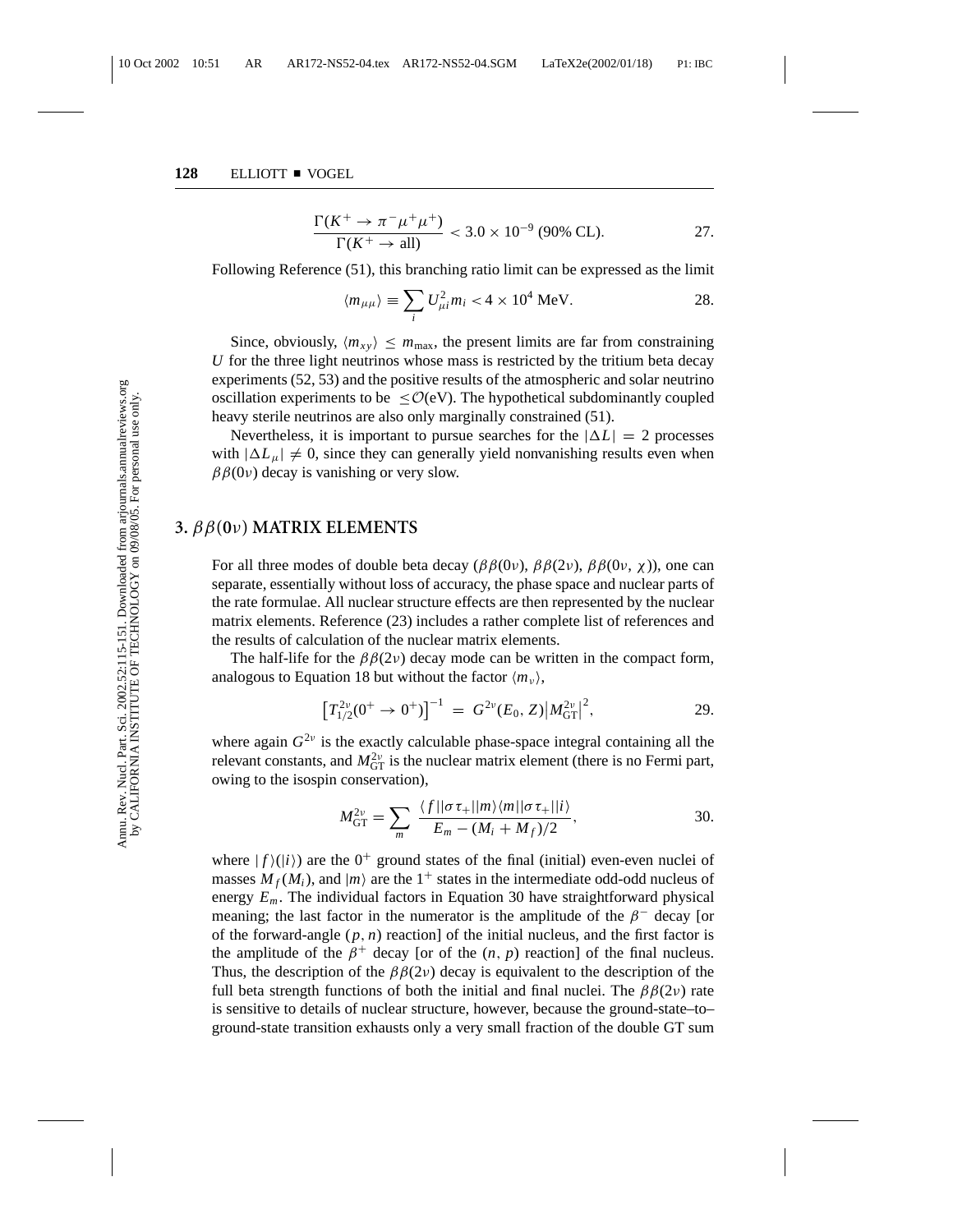| <b>Isotope</b>            | $T_{1/2}^{2\nu}(y)$                  | <b>References</b>               | $M_{\rm GT}^{2\nu}$ (MeV <sup>-1</sup> ) |
|---------------------------|--------------------------------------|---------------------------------|------------------------------------------|
| $48$ Ca                   | $(4.2 \pm 1.2) \times 10^{19}$       | (55, 56)                        | 0.05                                     |
| $76$ Ge                   | $(1.3 \pm 0.1) \times 10^{21}$       | $(57-59)$                       | 0.15                                     |
| ${}^{82}Se$               | $(9.2 \pm 1.0) \times 10^{19}$       | (60, 61)                        | 0.10                                     |
| $96Zr^{\dagger}$          | $(1.4^{+3.5}_{-0.5}) \times 10^{19}$ | $(62 - 64)$                     | 0.12                                     |
| $^{100}\rm{Mo}$           | $(8.0 \pm 0.6) \times 10^{18}$       | $(65-70)$ , $(71)$ <sup>†</sup> | 0.22                                     |
| $116$ Cd                  | $(3.2 \pm 0.3) \times 10^{19}$       | $(72 - 74)$                     | 0.12                                     |
| $128$ Te <sup>b</sup>     | $(7.2 \pm 0.3) \times 10^{24}$       | (75, 76)                        | 0.025                                    |
| $130$ Te <sup>c</sup>     | $(2.7 \pm 0.1) \times 10^{21}$       | (75)                            | 0.017                                    |
| $^{136}\text{Xe}$         | $>8.1 \times 10^{20}$ (90% CL)       | (77)                            | < 0.03                                   |
| $150$ Nd <sup>†</sup>     | $7.0^{+11.8}_{-0.3} \times 10^{18}$  | (68, 78)                        | 0.07                                     |
| 238 <b>U</b> <sup>d</sup> | $(2.0 \pm 0.6) \times 10^{21}$       | (79)                            | 0.05                                     |

**TABLE 1** Summary of experimentally measured  $\beta\beta(2\nu)$  half-lives and matrix elements<sup>a</sup>

aSee Section 4.3 for a discussion of the averaging procedure. In the "isotope" column, the symbol  $<sup>†</sup>$  indicates inconsistent results, in which case the uncertainty reflects the spread in the</sup> measured values. In the "references" column, the  $\dagger$  indicates the outliers that were not used in the averaging. The nuclear matrix elements were deduced by using the phase-space factors of Reference (22) with the mean  $T_{1/2}^{2\nu}$ .

bDeduced from the geochemically determined half-life ratio 128Te/130Te.

<sup>c</sup>Geochemical result includes all decay modes; other geochemical determinations only marginally agree.

<sup>d</sup>Radiochemical result, again for all decay modes.

rule (54). Description of the  $\beta\beta(2\nu)$  thus represents a severe test of the nuclear models used in the evaluation of  $M_{GT}^{2\nu}$ . Table 1 lists the experimentally determined matrix elements for the  $\beta\beta(2\nu)$  decay. Note that the nuclear structure effects cause variations by a factor of  $\sim$ 10 in the matrix elements, i.e., by a factor of  $\sim$ 100 in the half-lives.

The nuclear matrix elements defined in Equation 15 govern both  $\beta\beta(0v)$  and  $\beta\beta(0v, \chi)$  decay modes. However, the half-life of the  $\beta\beta(0v, \chi)$  mode depends on the effective majoron-neutrino coupling constant  $\langle g_{\nu\gamma} \rangle$ , instead of  $\langle m_{\nu} \rangle$ 

$$
\left[T_{1/2}^{0\nu,\chi}(0^+\to 0^+)\right]^{-1} = G^{0\nu,\chi}(E_0,Z) \left|M_{\text{GT}}^{0\nu} - \frac{g_V^2}{g_A^2}M_{\text{F}}^{0\nu}\right|^2 \langle g_{\nu\chi}\rangle^2, \quad 31.
$$

where again  $G^{0\nu,\chi}(E_0, Z)$  is the phase-space integral, tabulated, e.g., in Reference (21).

Throughout, we discuss only the  $\beta\beta(0\nu)$  decay mediated by the exchange of a light massive Majorana neutrino and governed by the nuclear matrix elements (Equation 15). The rate of  $\beta\beta(0v)$  mediated by other mechanisms, e.g., those that involve the right-handed current weak interactions, or the exchange of only heavy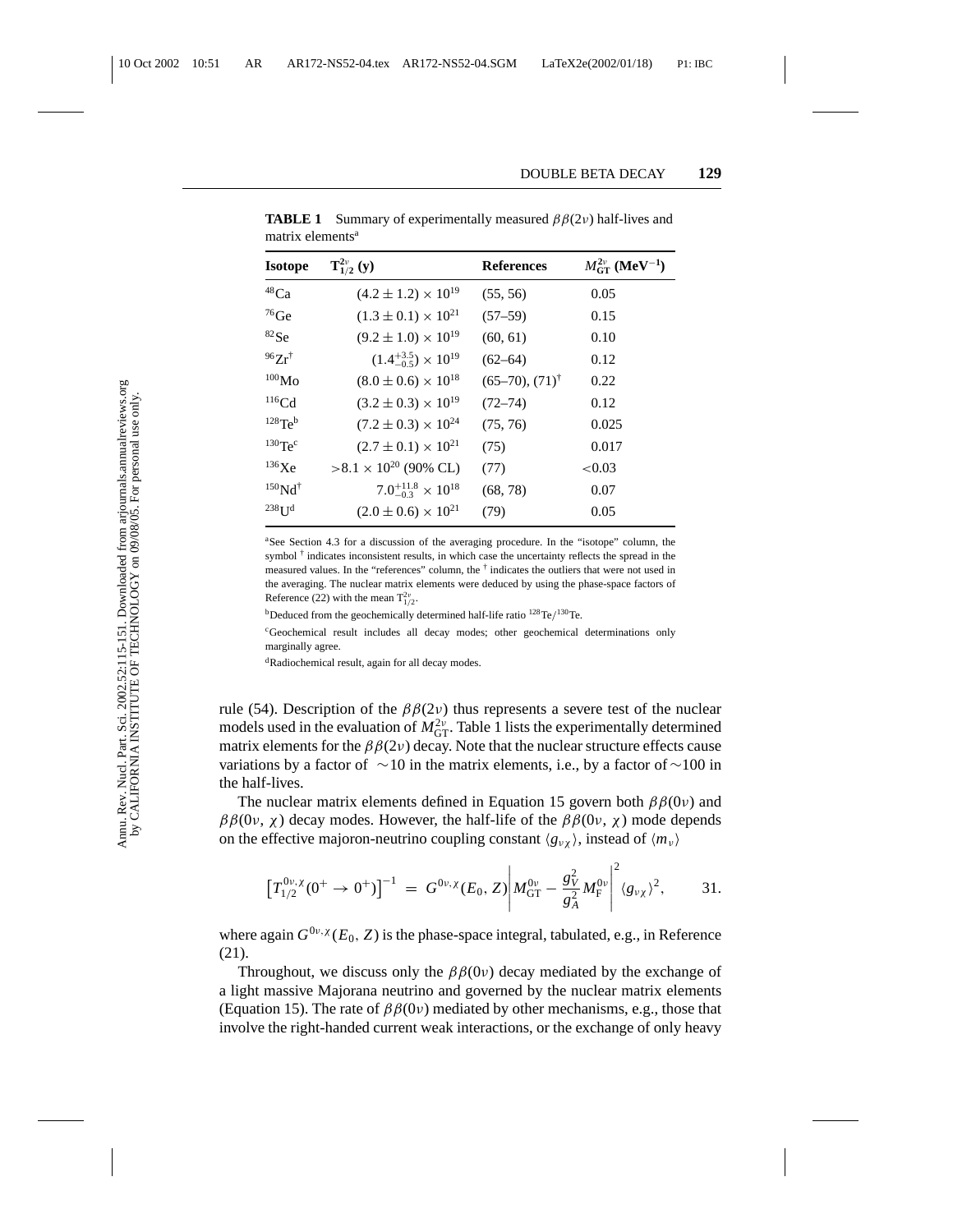particles (heavy neutrinos, supersymmetric particles, etc.), depends on other nuclear matrix elements. For a detailed discussion of their evaluation, see References (23, 24) and (36).

There are two basic approaches to the evaluation of the nuclear matrix elements for both the  $\beta\beta(2\nu)$  and  $\beta\beta(0\nu)$  decays: the quasiparticle random phase approximation (QRPA) and the nuclear shell model (NSM). As pointed out above, the factors that contribute to the  $\beta \beta(2\nu)$  matrix elements are related to other nuclear phenomena and thus are testable. This is not so—or at least testing is much more difficult—for the matrix elements of the  $\beta\beta(0\nu)$  mode. It is therefore less clear how to reliably estimate the uncertainty involved in their evaluation.

The QRPA has been the most popular theoretical tool in the recent past, because it explained the suppression, relative to the sum rule (54), of  $M_{\text{GT}}^{2\nu}$ , and it is easy to use. The main physics ingredients of the method, relevant particularly for the testable  $\beta\beta(2\nu)$  decay, are the repulsive particle-hole spin-isospin interaction and the attractive particle-particle interaction, which clearly play a decisive role in the concentration of the  $\beta^-$  strength in the giant GT resonance, and the relative suppression of the  $\beta^+$  strength and its concentration at low excitation energies. Together, these two ingredients are able to explain the values of  $M_{GT}^{2\nu}$  provided the empirical parameter  $g_{pp}$ , the strength of the particle-particle interaction, is adjusted (but its adjusted value is, reassuringly, near its expected value). Yet, the QRPA is often criticized for two "undesirable" features. One is the sensitivity of  $M_{\rm GT}^{2\nu}$  to the  $g_{pp}$  value, which decreases the predictive power of the method. The other is the fact that, for a realistic value of  $g_{pp}$ , the QRPA solutions are close to their critical value (so-called collapse, beyond which the solutions of the QRPA equations do not exist). The collapse indicates a phase transition, i.e., a rearrangement of the nuclear ground state. The QRPA is meant to describe small deviations from the unperturbed ground state and thus is not fully applicable near the point of collapse. Numerous attempts have been made to extend the method's range of validity, most of which involve corrections to the quasi-boson approximation (see, e.g., Reference 23).

Despite extensive work on this aspect of the QRPA, we do not know the effect of the more complicated configurations that are not included in the QRPA (which includes only the two-quasiparticle states and their iterations) on the double beta nuclear matrix elements, and in particular on the  $\beta\beta(0v)$  ones. There is also a lack of detailed nuclear spectroscopy predictions (beyond the beta strength function).

The nuclear shell model (NSM), when computationally feasible, is the method of choice for the evaluation of double beta decay nuclear matrix elements. One chooses a set (limited basically by the capability of present-day computers) of valence single-particle states. Then one finds an effective Hamiltonian, usually based on the free nucleon-nucleon interaction but modified to describe the effective nucleon interaction for that particular set. All configurations (or at least a convergent set of them) are used in the diagonalization of the Hamiltonian and in the evaluation of the double beta decay nuclear matrix elements. The method is tested, and the Hamiltonian is adjusted, by requiring that it describe the spectroscopy (level energies and transition probabilities) of the relevant nuclei.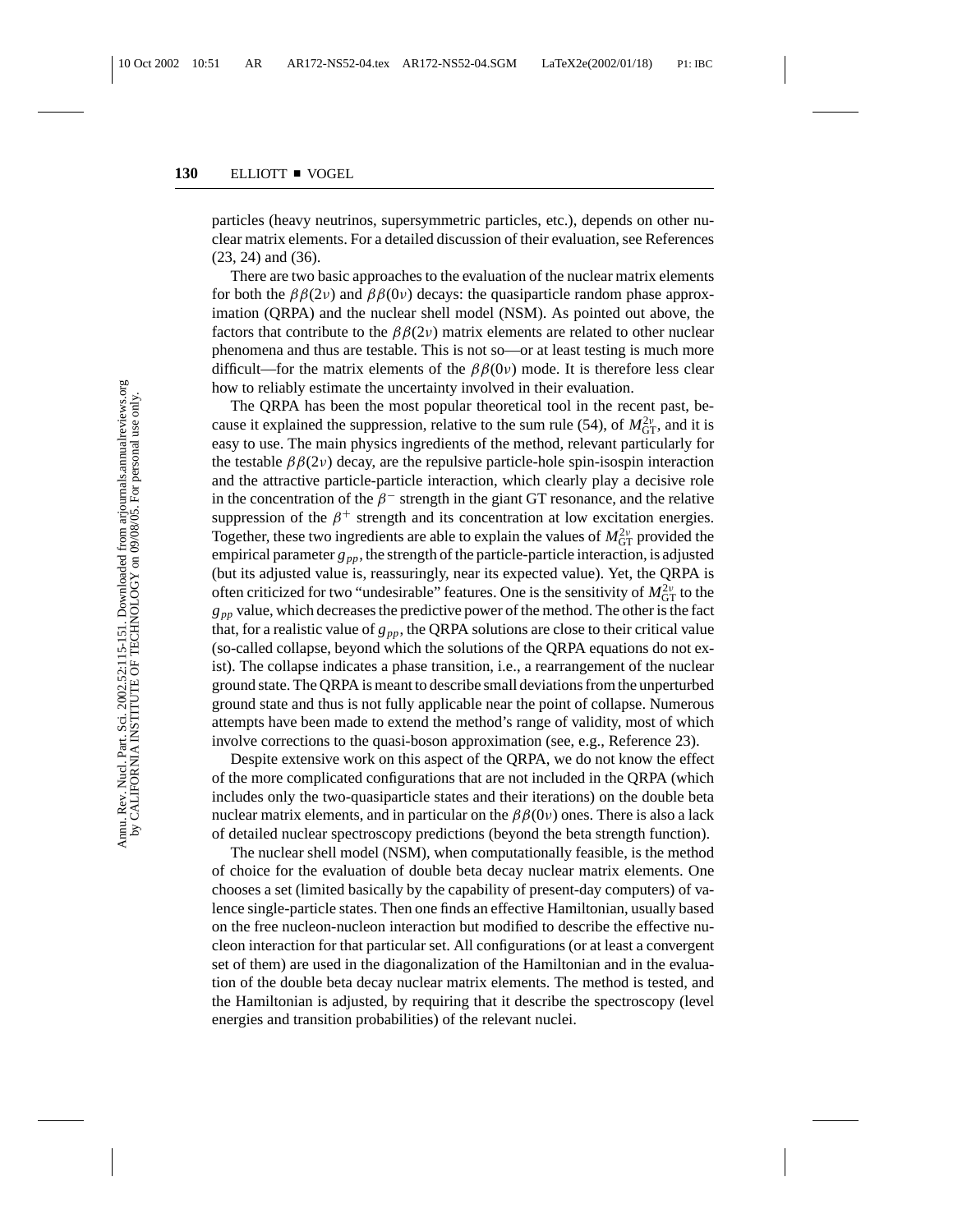Despite the tremendous advances of the computational techniques, only a limited set of single-particle states can be included in the NSM. The effects of singleparticle states that are excluded is usually simulated in the NSM by using effective operators, or more simply by using effective charges. Unfortunately, it is not clear what effective charges, if any (or indeed what effective operators), should be used in the NSM evaluation of the  $\beta\beta(0\nu)$  matrix elements  $M_F^{0\nu}$  and  $M_{GT}^{0\nu}$ , and it is not clear what related phenomena one can use to determine them.

Thus, each approach, QRPA and NSM, has its strengths and weaknesses, and naturally its critics and defenders. It is customary, although not really justified, to consider the spread of the theoretically calculated  $\beta\beta(0\nu)$  nuclear matrix elements as a measure of their uncertainty. Clearly, a breakthrough in the evaluation of these matrix elements, or at least in the estimate of their uncertainty, would be very welcome. Given the experimental effort described in the following sections and the importance of the problem, we hope that a comparable theoretical effort will emerge and radically improve nuclear matrix element evaluation.

To emphasize the difficulty of evaluating the  $\beta\beta(0\nu)$  nuclear matrix elements, let us stress once more that the presence of the neutrino propagator leads to the appearance of the "neutrino potential"  $H(r, \bar{A})$ , Equation 14. Then,

$$
M_{\text{GT}}^{0\nu} = \langle f | \sum_{lk} \vec{\sigma}_l \cdot \vec{\sigma}_k \tau_l^+ \tau_k^+ H(r_{lk}, \bar{A}) | i \rangle, \tag{32}
$$

$$
M_{\rm F}^{0\nu} = \langle f | \sum_{lk} \tau_l^+ \tau_k^+ H(r_{lk}, \bar{A}) | i \rangle.
$$
 33.

Here the *l*, *k* summation is over all pairs of neutrons (or protons). Note that, owing to the presence of  $H(r, \bar{A})$ , the Fermi matrix element  $M_{\rm F}^{0\nu}$  is nonvanishing even if isospin is conserved.

One can now expand the potential  $H(r, \bar{A})$  in multipoles that correspond to the various angular momenta of the intermediate odd-odd nucleus. One finds, as expected from the high excitation energy (or high value of the momentum *q* of the virtual neutrino), that many multipoles give comparable contributions. Moreover, the 1<sup>+</sup> multipole, which is the only one that contributes to the  $\beta\beta(2\nu)$  decay, is suppressed and contributes very little. Thus, a correct reproduction of measured  $M_{\text{GT}}^{2\nu}$  is a necessary but insufficient condition for equally successful evaluation of the  $M_{\text{GT}}^{0\nu}$  and  $M_{\text{F}}^{0\nu}$  nuclear matrix elements.

It has been often argued that, unlike  $M_{GT}^{2\nu}$ , there is no suppression in  $M_{GT}^{0\nu}$  and  $M_{\rm F}^{0\nu}$ , and hence their values are less sensitive to nuclear structure details. This argument is based on the multipole decomposition, discussed above, in the various angular momenta and parities of the virtual states in the intermediate odd-odd nucleus. It turns out that the contributions of most of the mutipoles have the same sign and hence do not interfere with each other.

However, it is possible to expand the corresponding expression in an equivalent representation in terms of the angular momenta and parities of the pair of neutrons that are transformed into the pairs of protons. In this equally valid representation,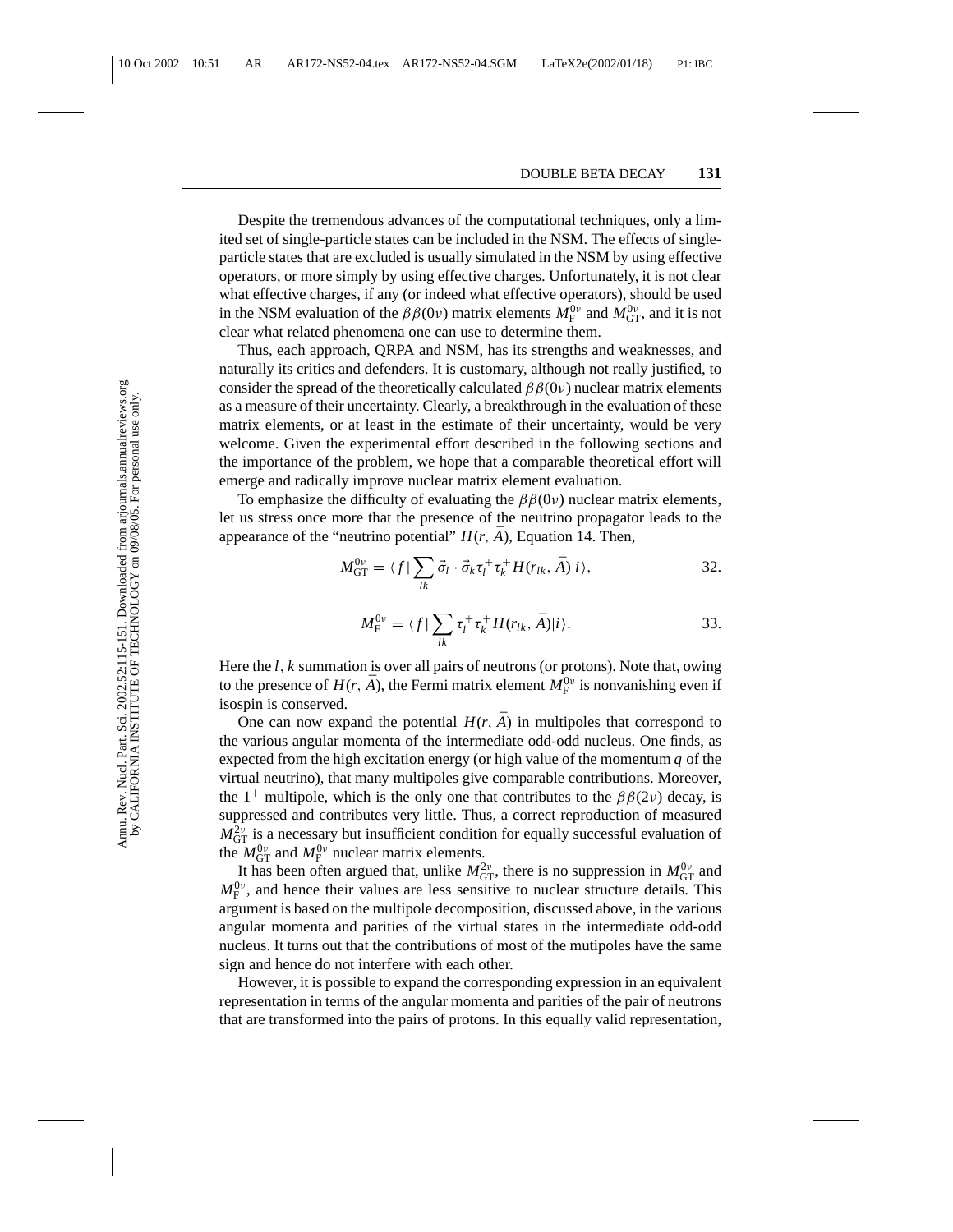|                                    | <b>References</b> |      |      |      |          |      |
|------------------------------------|-------------------|------|------|------|----------|------|
| <b>Nucleus</b>                     | (20)              | (80) | (81) | (82) | (24, 83) | (84) |
| $^{48}\mathrm{Ca}$                 | 12.7              | 35.3 |      |      |          | 10.0 |
| $76$ Ge                            | 6.8               | 70.8 | 56.0 | 9.3  | 12.8     | 14.4 |
| $^{82}\mathrm{Se}$                 | 2.3               | 9.6  | 22.4 | 2.4  | 3.2      | 6.0  |
| $^{100}\rm{Mo}$                    |                   |      | 4.0  | 5.1  | 1.2      | 15.6 |
| $116$ Cd                           |                   |      |      | 1.9  | 3.1      | 18.8 |
| $130$ Te                           | 0.6               | 23.2 | 2.8  | 2.0  | 3.6      | 3.4  |
| 136Xe                              |                   | 48.4 | 13.2 | 8.8  | 21.2     | 7.2  |
| $150$ Nd <sup>a</sup>              |                   |      |      | 0.1  | 0.2      |      |
| ${}^{160}\mathrm{Gd}^{\mathrm{a}}$ |                   |      |      | 3.4  |          |      |

**TABLE 2**  $\beta \beta(0\nu)$  half-lives in units of  $10^{26}$  y corresponding to  $\langle m_v \rangle$  = 50 meV for nuclear matrix elements evaluated in the references indicated

<sup>a</sup>deformed nucleus; deformation not taken into account.

the dominant contribution of the  $J = 0^+$  pairs is to a large extent cancelled by the contribution of all other,  $J \neq 0^+$ , pairs, which have an opposite sign. Thus, also in the  $\beta\beta(0v)$  case the nuclear matrix elements depend on the small, and presumably poorly determined, pieces of the nuclear wave function.

Despite our reservations, in Table 2 we compare the  $\beta\beta(0\nu)$  half-lives evaluated for  $\langle m_{v} \rangle = 50$  meV with nuclear matrix elements evaluated in the cited references, chosen to represent the vast literature on the subject. The spread of the calculated values for the given parent nucleus gives some indication of the role played by the nuclear matrix elements. On the other hand, the spread of half-lives along the columns in Table 2 reflects the effects of both the phase space and the nuclear matrix elements. The methods used to evaluate them are the truncated shell model (20), NSM (80), QRPA with the schematic  $\delta$  force interaction ( $\alpha'_1 = 390 \text{ MeV fm}^3$ , recalculated for  $g_A = 1.25$ ) (81), QRPA with *G*-matrix based interaction (82), renormalized QRPA (24, 83), and QRPA without the *p*-*n* pairing (84). The calculated half-life uncertainty of about an order of magnitude, corresponding to a factor of  $\sim$ 3 in  $\langle m_v \rangle$ , is apparent.

## **4.** ββ**(0**ν**) EXPERIMENTAL OVERVIEW AND PAST** ββ**(0**ν**) EXPERIMENTS**

The various detection schemes for double beta decay are outlined elsewhere (1), so we merely mention the salient points here. Over the past 15 years, background reduction has allowed a large number of  $\beta\beta(2\nu)$  half-life measurements. With this success behind us, the community is currently focusing on the more exciting goal of  $\beta\beta(0v)$ . The various modes of double beta decay are separated by the differences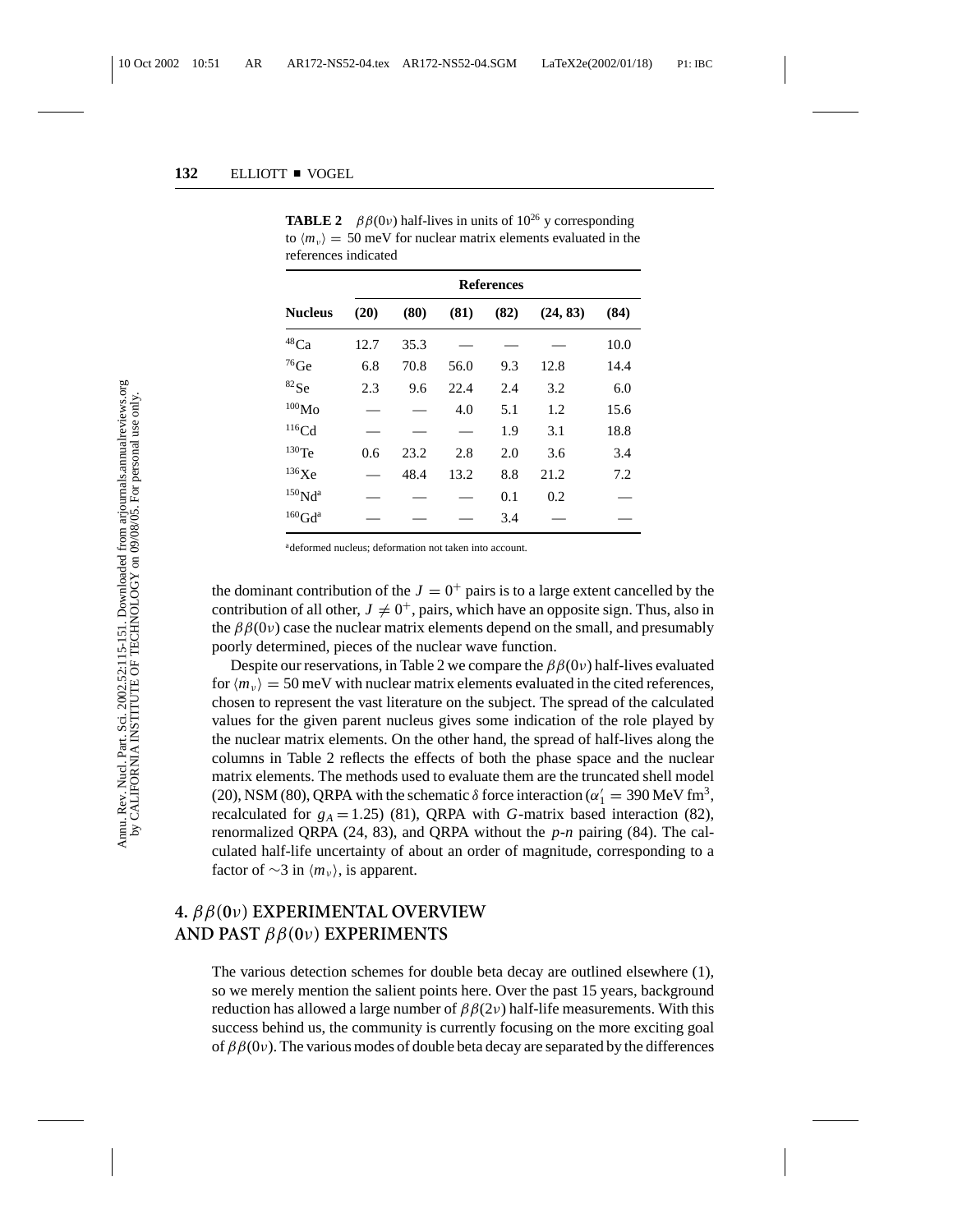in their electron sum energy spectrum, and—because  $\beta\beta(0\nu)$  is identified by its distinguishing sum-energy peak—direct counting experiments with sufficient energy resolution are the focus of today's researchers. In most of these experiments, the source also serves as the detector.

Geochemical and radiochemical experiments, a mainstay of double beta decay physics through the 1970s and 1980s, do not distinguish the different modes. Thus, there is little interest in pursuing these techniques further. Instead, relatively new technologies such as bolometers and scintillating crystals are receiving attention. Tracking and foil-scintillator sandwich experiments are also being pursued, although the source and detector are separate. Amazingly, the old workhorse, the germanium detector, dominates the present  $\beta\beta(0v)$  decay results and offers some of the most promising future proposals.

The study of double beta decay is about suppressing backgrounds. Therefore, in this section, we summarize the criteria for a good double beta decay experiment and then discuss the background issues in general. Finally, we describe past and current experiments.

#### **4.1. Experimental Criteria**

For the best sensitivity to  $\langle m_\nu \rangle$ , a detector must maximize the  $\beta \beta(0\nu)$  count rate while minimizing the background. The signal sensitivity is approximately determined by the statistical precision (i.e., square root) of the background determination. Because the number of background counts increases linearly with time, the decay rate sensitivity scales as the square root of time. In turn, the  $\langle m_{\nu} \rangle$  sensitivity scales as the square root of the decay rate, and therefore as the fourth root of the counting time. In an experiment with zero background, on the other hand, the  $\langle m_v \rangle$ limit scales more quickly as the square root of the counting time. Explicitly, the limit on  $\langle m_v \rangle$  can be expressed in terms of experimental parameters as (85)

$$
\langle m_{\nu} \rangle = (2.50 \times 10^{-8} \,\text{eV}) \left[ \frac{W}{\text{fxc} \, G^{0\nu} |M^{0\nu}|^2} \right]^{1/2} \left[ \frac{b \Delta E}{MT} \right]^{1/4} \text{ background limited}
$$

$$
\langle m_{\nu} \rangle = (2.67 \times 10^{-8} \,\text{eV}) \left[ \frac{W}{f x \epsilon G^{0\nu} |M^{0\nu}|^2} \right]^{1/2} \times \frac{1}{\sqrt{MT}} \text{ zero background,} \qquad 34.
$$

where *W* is the molecular weight of the source material,  $f$  is the isotopic abundance, x is the number of double beta decay candidate atoms per molecule,  $\epsilon$  is the detector efficiency, *b* is the number of background counts per kg  $\cdot$  year  $\cdot$  keV,  $\Delta E$ is the energy window for  $\beta\beta(0v)$  in keV, *M* is the mass of isotope in kilograms, *T* is the live time of the experiment in years, and  $|M^{0\nu}|$  is shorthand for the  $\beta\beta(0\nu)$ matrix elements given by Equation 18. Some of the criteria for optimizing the design of a  $\beta\beta(0v)$  decay experiment are obvious whereas others are more subtle. It is clear from Equation 34 that one needs a large source mass. To reach the 50 meV region of interest indicated by the oscillation results, approximately a ton of isotope will be required. Another obvious requirement is a detector that is reliable and preferably easy to operate. Because the experiments are usually conducted in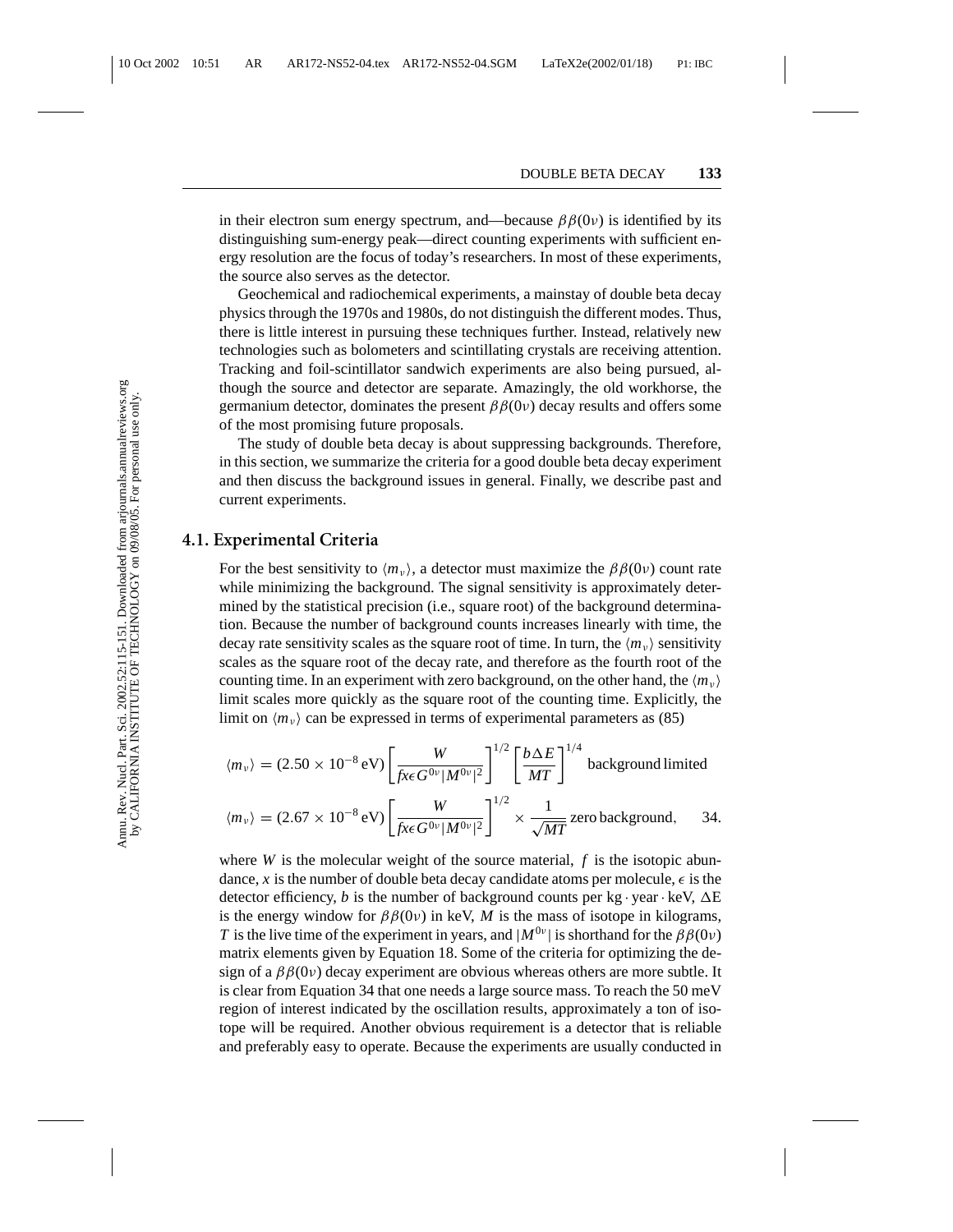remote underground laboratories, it is a great convenience if the experiment needs minimal maintenance.

The search for  $\beta\beta(0v)$  decay is a search for a peak superimposed on a continuum. Therefore, good energy resolution is a must. Not only does good resolution improve the signal-to-background ratio in the peak search, but poor resolution smears the  $\beta\beta(2\nu)$  tail up into the peak region to become a background itself.

Natural radioactivity is present in all materials at some level. The source and detector must be very low in such impurities. Furthermore, the detector must be shielded from the environment and its associated radioactivity. This shielding must also be radiopure. Because the total radioactivity of an impure material scales as its volume, it is usually an advantage to minimize the detector size. This can be most readily accomplished when the detector also serves as the source.

Cosmogenic activities build up in materials through nuclear reactions of cosmicray muons and their secondary products, especially neutrons. These can be a significant background contribution both for the source and for the shielding material. Some materials have no long-lived isotopes and thus have a built-in safeguard against cosmogenics. For experiments that must fight this problem, fabricating the apparatus underground and storing materials underground can greatly reduce this background. Unlike solid sources, a gaseous or liquid source can be continuously purified of such impurities.

Choosing an isotope with a large Q-value and matrix element improves the  $\langle m_{\nu} \rangle$ sensitivity for a given measured half-life. But the nuclear theory of some isotopes is better understood than others. Because the only feasible experiment sensitive to  $\langle m_{\nu} \rangle$  is double beta decay and because the half-life for this process depends on both parameters (Equation 18), it is advantageous to use a source isotope for which there is confidence in the theoretical calculations. Also, some nuclei,  $^{100}$ Mo for example, have relatively fast  $\beta\beta(2\nu)$  rates with respect to the theoretically anticipated  $\beta\beta(0\nu)$ rate for a given  $\langle m_v \rangle$ . Because  $\beta \beta(2v)$  is a potential background, the source choice may be important for detectors with modest or marginal energy resolution.

Radiochemical and geochemical experiments operate by detecting the daughter of the decay. However, since these techniques integrate over an exposure time, they cannot identify the mode of decay. But if an experiment could identify the daughter in coincidence with a real-time measurement of the decay energy, it would have a powerful tool for rejecting many backgrounds. In this case, only  $\beta\beta(2\nu)$ would be a background. There are several possibilities for detecting the daughter. If the decay is to an excited state, one might be able to observe gamma rays that identify the daughter. Double beta candidates are initially in  $0^+$  states, and in many cases, transitions to excited  $2^+$  or  $0^+$  states are possible. However, the *Q*-value for these excited-state transitions is much smaller than for the groundstate transition, and therefore the decay rate for a given  $\langle m_{\nu} \rangle$  value is much lower. For the  $2^+$  case, the matrix elements are also much smaller owing to the forbidden nature of the transition. One interesting possibility is offered by  $150$ Nd, where the excited state is relatively low in energy. But this excited state decays via internal conversion, requiring the detection of a 30 keV x ray to observe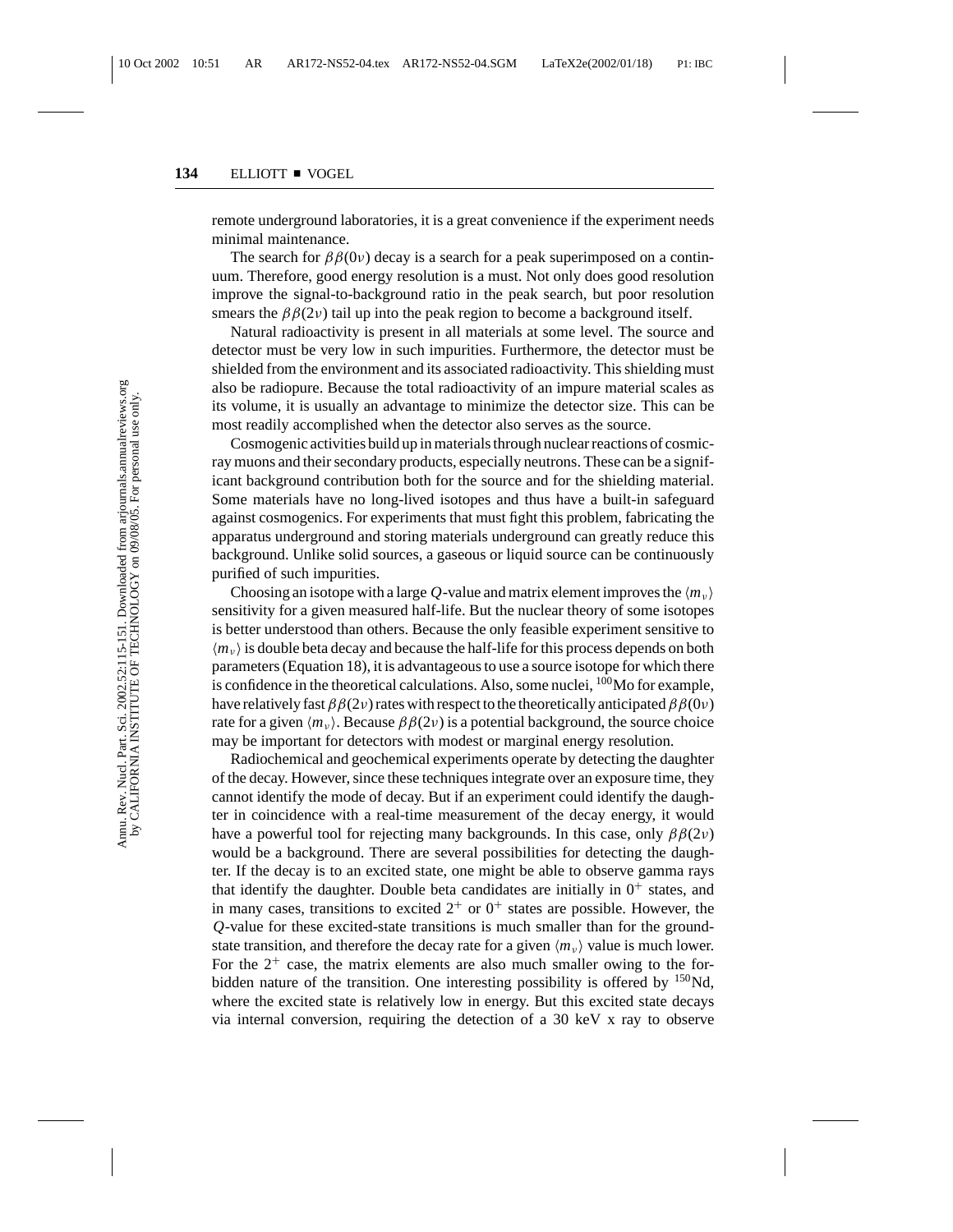the daughter. The most enticing situation, however, is that of the Xe-Ba system. The optical detection of the Ba daughter ion might be possible (as discussed in Section 5).

### **4.2. Backgrounds**

Any extraneous energy deposit in the detector near the  $\beta\beta(0\nu)$  *Q*-value limits the sensitivity to  $\langle m_v \rangle$ . Thus, any radioactive isotope with a *Q*-value greater than the  $\beta\beta(0v)$  endpoint may be a potential background. Because the number of radioactive isotopes decreases with increasing  $O$ , it is desirable to select a double beta decay candidate with as large a *Q*-value as possible. Beta- and alpha-emitting decays are easy to shield and thus are a problem only if they occur within the detector or on its surface. Penetrating gamma rays pose a more difficult problem. In this subsection, we consider the origin of various sources of background and some techniques for their mitigation.

**4.2.1. NATURAL ACTIVITY** The naturally occurring isotopes of U and Th and their daughters are present as impurities in all materials. The half-life of the chain patriarch is comparable to the age of the universe but very short compared to the half-life sensitivity of the  $\beta \beta(0\nu)$  experiments. Therefore, even a small quantity of U or Th will create a significant background. In particular,  $^{214}$ Bi and  $^{208}$ Tl have large *Q*-values, and the decay spectra will overlap the endpoint of almost all the  $\beta\beta(0\nu)$ candidates. Even tracking experiments have difficulty with these two isotopes because of their beta decays, which are followed promptly by internal conversion, resulting in a two-electron event that mimics  $\beta\beta(0\nu)$  or  $\beta\beta(2\nu)$ . Careful selection of materials and purification have been successful, if difficult, solutions to these problems. In the past decade, great strides have been made in purifying some materials. Of particular note are liquid scintillator (86), electroformed Cu (87), and CVD (chemical vapor deposited) nickel (88). The radioactive chains may or may not be in equilibrium, depending on the sample's history, because chemical treatment or purification can disproportionately eliminate the daughters.

Radon gas, either  $^{222}$ Rn or  $^{220}$ Rn, is especially intrusive and may infiltrate a detector's sensitive region. These parents to  $^{214}$ Bi and  $^{208}$ Tl are mobile and diffuse through many materials. Their daughters tend to be charged and stick to dust or any other electrostatic surface. Many experiments eliminate Rn from the detector vicinity by purging the volume immediately surrounding it with  $N_2$  gas that has boiled off from a liquid nitrogen (LN) supply. Because Rn freezes out at LN temperatures, the boil-off gas tends to be very low in Rn, especially compared with the laboratory air being displaced. Some groups have also installed charcoal Rn scrubbers into the laboratory airstream.

Activities such as  ${}^{3}H$ ,  ${}^{14}C$ , and  ${}^{40}K$  are also naturally present but their *Q*-values are too low to interfere with  $\beta\beta(0\nu)$  experiments. However, many  $\beta\beta(0\nu)$ experiments double as dark matter experiments by studying the low end of their energy spectrum for possible elastic scattering of WIMPS (weakly interacting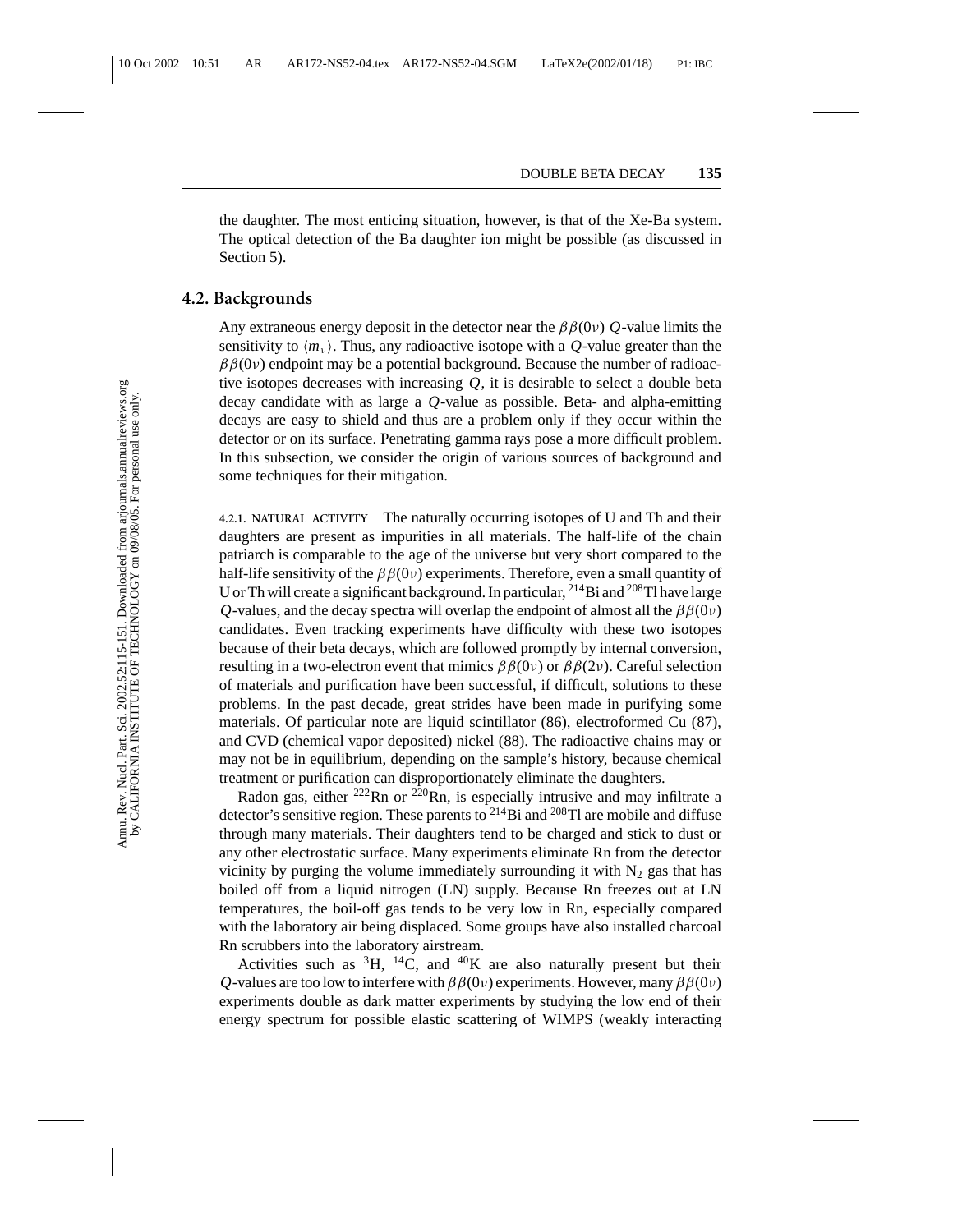massive particles). These experiments have to consider a larger pool of potential background isotopes.

**4.2.2. COSMOGENIC AND INDUCED ACTIVITIES** Long-lived radioactive isotopes can be produced through various nuclear reactions. Many of these isotopes can have decay energies that exceed the  $\beta\beta(0\nu)$  *Q*-value and thus can create a background. Such activities can be produced in the detector or the shielding material. In particular, long-lived isotopes of the source element can be very difficult to remove by purification. The troublesome  $^{68}$ Ge 271-day activity that builds up in Ge detectors is a good example of this problem. Short-lived activities can also create background if created in situ while the experiment is operating. In this section, we discuss several nuclear processes that should be considered. The magnitude of the background due to each process is material-dependent, and the flux of the projectiles that induce the activities depends on the environment. In fact, many processes are greatly minimized by going underground, where the cosmic-ray flux is decreased.

Neutron capture produces gamma rays and frequently a radioactive isotope. Because neutrons are neutral and difficult to identify with anticoincidence detectors, they can be a significant problem. On the Earth's surface, most neutrons arise from the cosmic-ray hadronic component. In shallow underground laboratories, secondary neutrons from cosmic-ray muon interactions can form a large contribution to the total neutron flux. In deep sites, however, the neutron flux is dominated by  $(\alpha, n)$  reactions and fission neutrons from the laboratory's rock walls. Siting the laboratory deep underground, covering the walls with shielding material to reduce the overall flux inside the laboratory, and placing neutron shielding around the detector can help control this background.

Fast-neutron reactions also need consideration. <sup>68</sup>Ge, for example, is produced by fast-neutron (>100 MeV) interactions on stable Ge isotopes. Above ground, the dominant source of these fast neutrons are secondaries produced by cosmic rays. Once the material is taken deep underground, the problem is mitigated for the most part, as only the residual surface production remains. But estimating the underground production rate at a given depth requires neutron flux data. Several integral measurements of the neutron flux underground are available, along with estimates of the neutron production due to muons. However, since the neutron flux falls very quickly with energy, it is difficult to deduce the higher energy flux from these measurements. A summary of the past measurements and a calculation of the fast neutron flux is given in Reference (89), and a program to measure the flux is being developed (90).

Muons and muon-induced electromagnetic showers can produce background also. Going deep underground reduces the flux, and veto systems surrounding the detector eliminate any prompt activity observed in coincidence. However, inelastic muon scattering and  $\mu^-$  capture produce delayed events inside the detector after the muon signal. If this time delay is too long or if the muon flux is too high, anticoincidence techniques are insufficient. Additional depth can remedy this problem. For high-*Z* materials,  $\mu^-$  capture dominates over muon decay (91)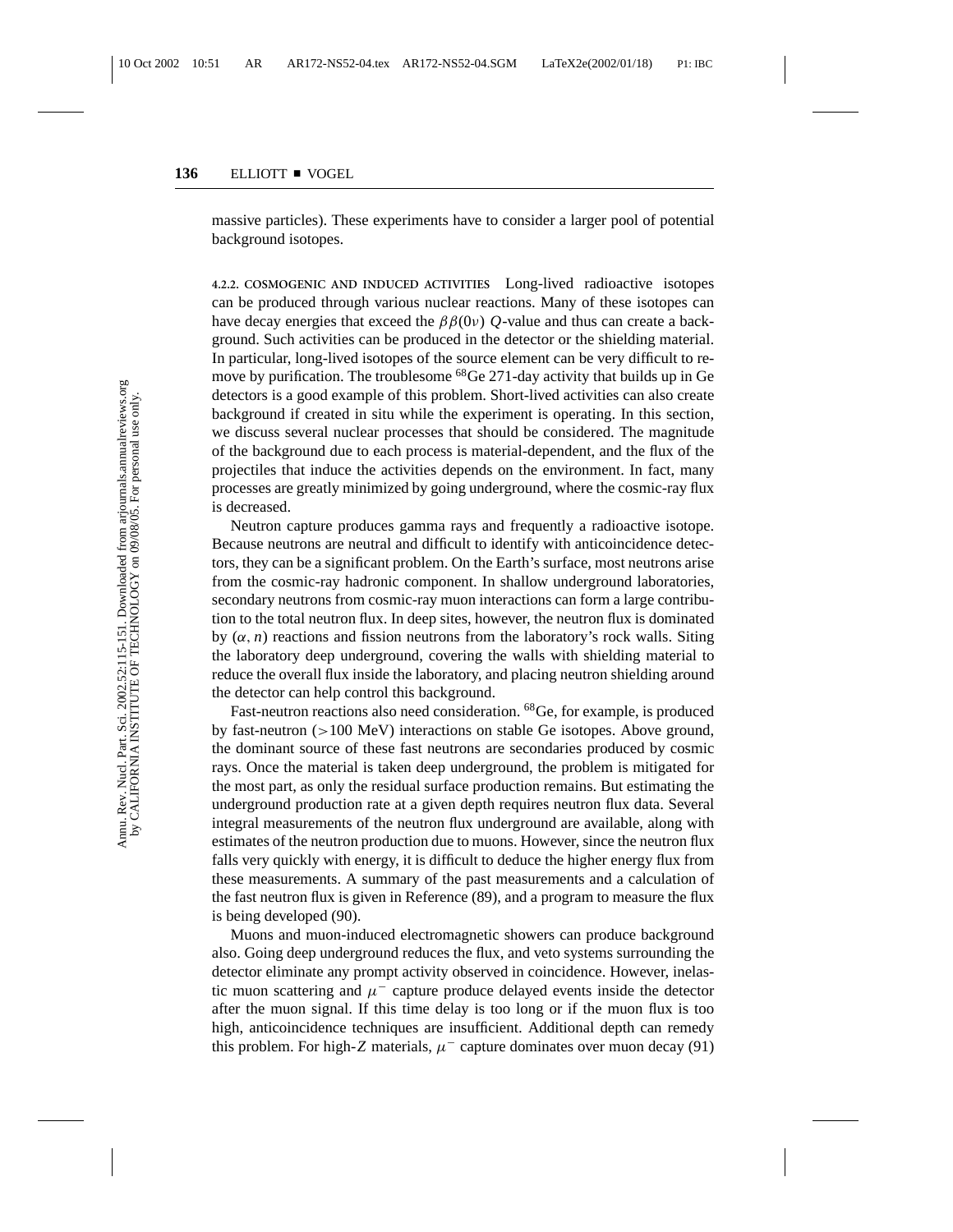and the neutron multiplicity is of order 1, with an energy spectrum extending to many tens of MeV (92). Many of the solar neutrino, dark matter, and double beta decay experiments have analyzed the possible spallation products that might be produced (see, e.g., Reference (93), which gives a brief general discussion of the topic).

**4.2.3. ARTIFICIALLY PRODUCED ACTIVITY** Artificial radioactive isotopes can also be present in materials. For example,  $\approx 10^{15}$  Bq of <sup>239,240</sup>Pu from the above-ground testing of nuclear weapons coats the surface of the Earth. Nuclear accidents such as that at Chernobyl have introduced long-lived isotopes, e.g.,  $^{137}Cs$ ,  $^{90}Sr$ , and Pu into the environment. When considering what backgrounds might be present, it is prudent to consider these exotic possibilities. Xe double beta experiments must take into account the noble gas radioactive isotopes  $^{42}$ Ar and  $^{85}$ Kr, which arise from the venting of reactors and atmospheric testing.

**4.2.4.**  $\beta\beta(2\nu)$  AS A BACKGROUND When searching for the  $\beta\beta(0\nu)$  peak, one must consider  $\beta\beta(2\nu)$  decay as a potential ultimate background. Near the endpoint energy (*Q*), the  $\beta\beta(2\nu)$  spectrum has very little strength. But since  $T_{1/2}^{2\nu}$  is much shorter than  $T_{1/2}^{0\nu}$ , the effect of resolution (shown in Figure 1) must be considered. Roughly speaking, the  $\beta\beta(2\nu)$  counts within one peak width ( $\Delta E$ ) centered on *Q* will contribute to the  $\beta\beta(0\nu)$  peak region and be a background. The fraction *F* of the  $\beta\beta(2\nu)$  counts in the peak region can be approximated by

$$
F = \frac{7Q\delta^6}{m_e},\tag{35}
$$

where  $\delta = \Delta E/Q$  is the FWHM energy resolution expressed as a fraction and  $m_e$ is the electron mass. The coefficient 7 is for a resolution of 5%. This coefficient depends moderately on resolution and is 8.5 at 1% and 5 at 10%. An expression for the  $\beta\beta(0v)$  signal (*S*) to  $\beta\beta(2v)$  background (*B*) ratio can then be written as

$$
\frac{S}{B} = \frac{m_e}{7Q\delta^6} \frac{\Gamma_{0\nu}}{\Gamma_{2\nu}} = \frac{m_e}{7Q\delta^6} \frac{T_{1/2}^{2\nu}}{T_{1/2}^{0\nu}}.
$$
 36.

Although this approximation cannot replace a Monte Carlo simulation of an experiment's performance, it clearly indicates that good energy resolution is critical. But, in addition, the ratio of  $T_{1/2}^{0\nu}$  (for  $\langle m_{\nu} \rangle = 1$  eV) to  $T_{1/2}^{2\nu}$  can vary from 5000 to 100,000 depending on the isotope's *Q*-value and matrix element estimate. Therefore, the choice of isotope merits consideration.

For a *S*/*B* of 1, the  $\langle m_v \rangle$  sensitivity limit due to the  $\beta \beta(2v)$  background can be estimated as

$$
\langle m_{\nu} \rangle^{2} \sim \frac{7 Q \delta^{6}}{m_{e}} \frac{G_{2\nu}}{G_{0\nu}} \frac{|M^{2\nu}|^{2}}{|M^{0\nu}|^{2}}.
$$
 37.

Note that using an asymmetric 0*v* window defined by  $Q < E < Q + \Delta E/2$  reduces *S* by a factor of 2 but decreases *B* by a factor of  $\approx$ 16. This is exploited by some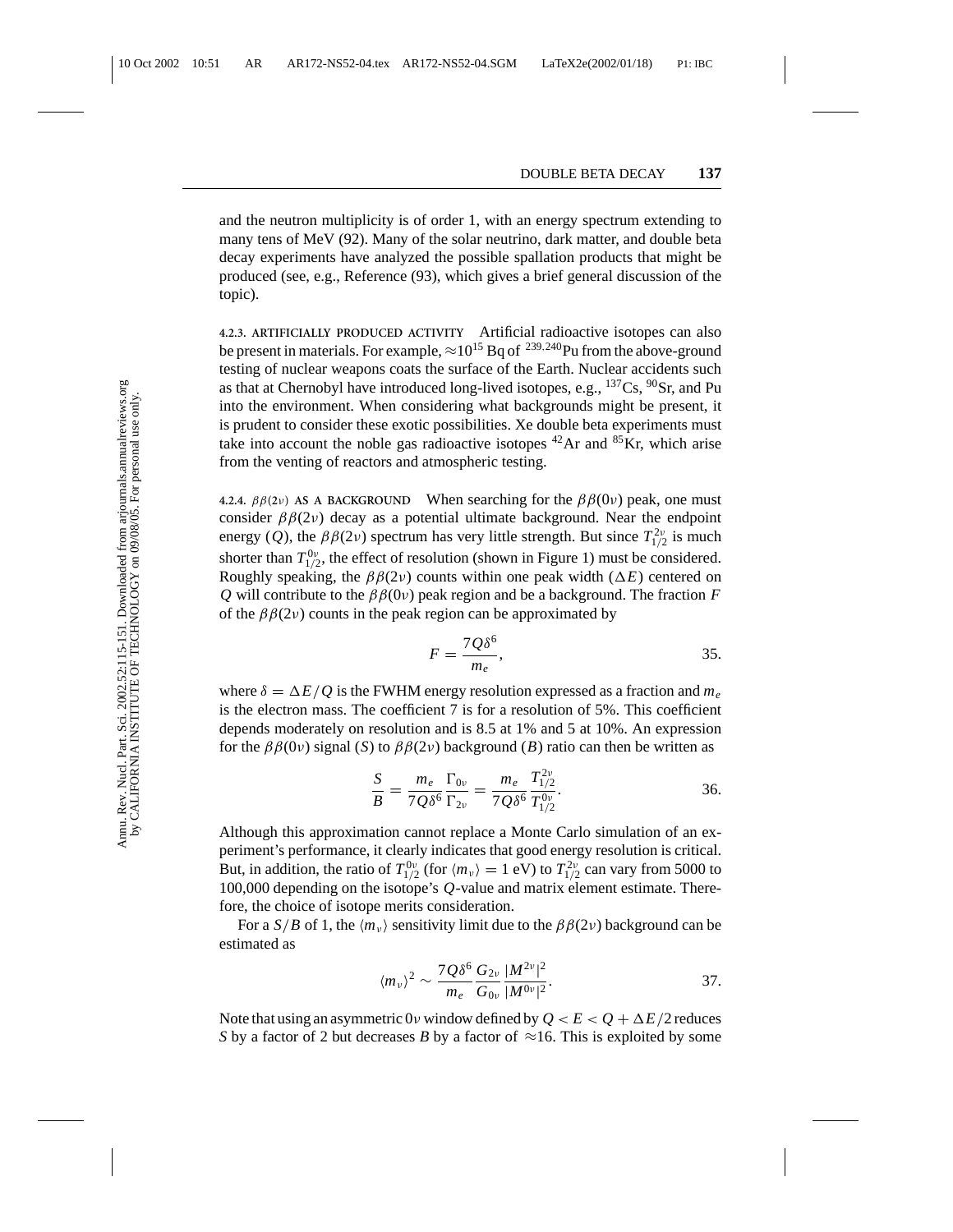experiments where the resolution is not ideal. A previous calculation of the  $\beta\beta(2\nu)$ contribution to the upper half of the  $\beta\beta(0\nu)$  window differs from this estimate; Moe (94) agrees with the present result.

#### **4.3. Past Experiments**

This section is meant to embellish the work of Reference (1), not replace it. Thus, we de-emphasize material already covered there. The impressive progress in systematically cataloging  $\beta \beta(2\nu)$  rates is detailed in Reference (28) and summarized in Table 1, which lists average values of the 10 measured  $\beta\beta(2\nu)$  half-lives and the  $|M^{2\nu}|$  values deduced from them. The quoted value for each parent nucleus is the weighted average of the chosen measurements. The average includes selected measurements with quoted uncertainties small enough to significantly affect the average. To assign the individual uncertainty associated with each measurement, we first separately averaged the asymmetric statistical and systematic errors and then added the two classes of errors in quadrature. The summarized  $T^{2\nu}_{1/2}$  are quoted at the 68% confidence level. In the individual measurements where the uncertainty range was quoted at a different confidence level, we scaled the uncertainties to correspond to 68% confidence level. In the case of  $96Zr$ , the measurements are inconsistent and we chose the spread of the measurements as an indication of the uncertainty in the measured  $T_{1/2}^{2\nu}$ . In the case of <sup>100</sup>Mo, one measurement was very different from the others and we excluded it from the average. The nuclear matrix elements were deduced by using the phase-space factors of Reference (22). This procedure is somewhat arbritrary, but the details on the half-life measurements can be found in the cited references. The  $T_{1/2}^{2\nu}$  of <sup>136</sup>Xe, not yet measured, is of interest because this isotope is under consideration for major upcoming experiments. We list its limit in the table.

In one case, namely the double beta decay of  $100$ Mo, the transition to the excited  $0^+$  state at 1.13 MeV in  $^{100}$ Ru has been observed (95, 96). That state de-excites by emission of two gamma rays; their observation serves as a convenient and clean signature of the decay. The resulting averaged half-life,  $T_{1/2} = (6.8 \pm 1.2) \times$  $10^{20}$  y, corresponds to a matrix element of similar magnitude as the 2v transition to the <sup>100</sup>Ru ground state, in agreement with expectations (97). Similar transitions are possible in other double beta decay candidates but have not yet been observed.

The  $\beta\beta(0v)$  half-life limits have also improved for many isotopes and are summarized in Table 3. The spread of calculated  $T_{1/2}^{0\nu}$  given in Table 2 illustrates the uncertainty in  $\langle m_{\nu} \rangle$  due to the uncertainty in the nuclear physics. As mentioned above, the spread in the half-lives is about an order of magnitude and thus the spread in deduced  $\langle m_{\nu} \rangle$  would be about a factor of 3. The best limits come from the <sup>76</sup>Ge experiments, which indicate that  $\langle m_{\nu} \rangle$  < 0.3–1 eV.

The half-life limits for the majoron mode are also improving. Like the  $\beta\beta(2\nu)$ mode, the  $\beta\beta(0v, \chi)$  spectrum is a continuum, and therefore the limits, summarized in Table 4, are more comparable to  $\beta\beta(2\nu)$  than to  $\beta\beta(0\nu)$ . We have considered only majoron decay modes that emit a single majoron and list in Table 4 the halflife limits and the corresponding  $\langle g_{\nu,\chi} \rangle$  values. (See Equation 31 for the relationship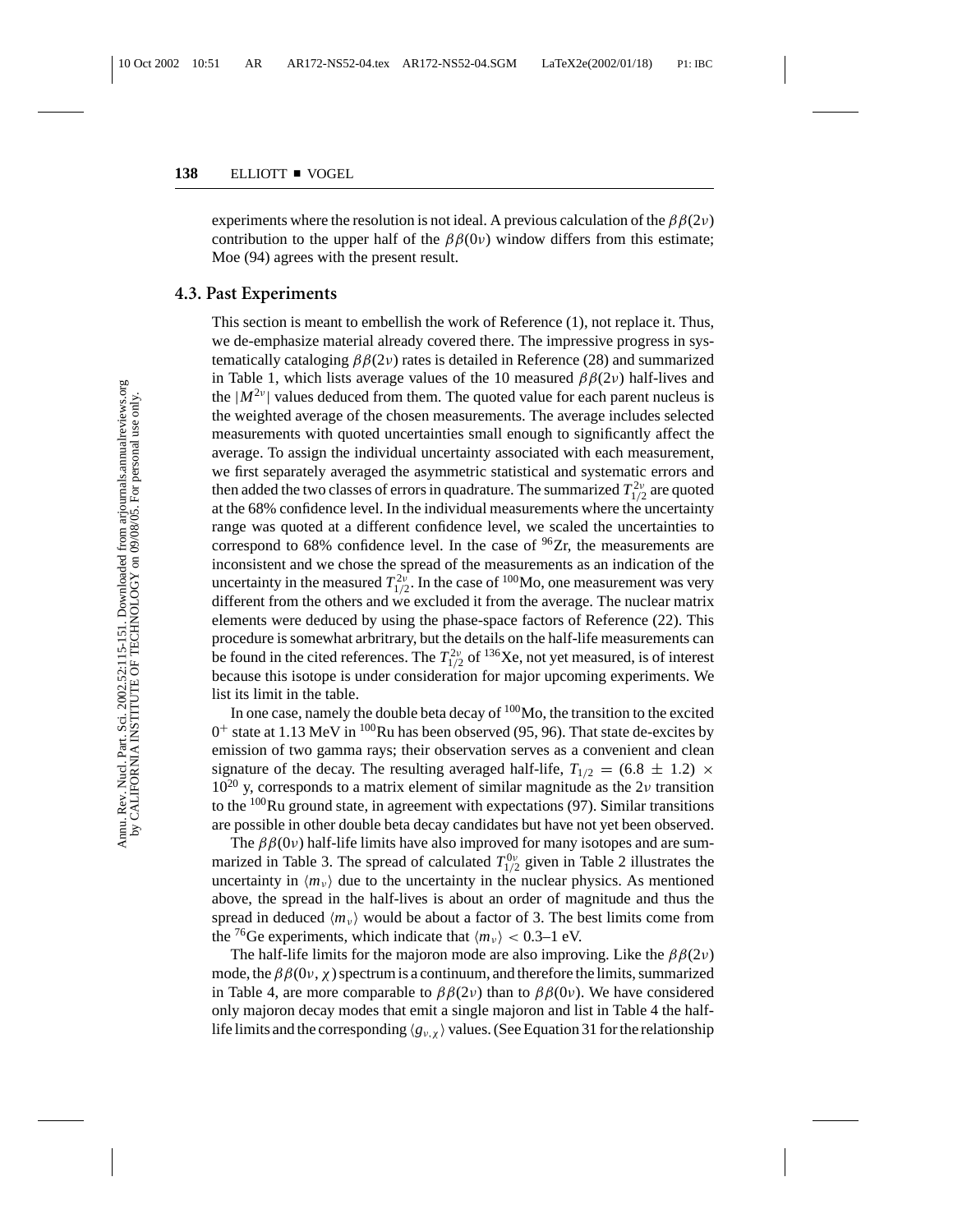| <b>Isotope</b>  | $T_{1/2}^{0\nu}(y)$                                                                   | $\langle m_{\nu} \rangle$ (eV) | <b>Reference</b> |
|-----------------|---------------------------------------------------------------------------------------|--------------------------------|------------------|
| $^{48}Ca$       | $>9.5\times10^{21}$ (76%)                                                             | ${<}8.3$                       | (98)             |
| $^{76}$ Ge      | $>1.9 \times 10^{25}$<br>$>1.6 \times 10^{25}$                                        | ${<}0.35$<br>$<0.33-1.35$      | (57)<br>(99)     |
| ${}^{82}Se$     | $>2.7\times10^{22}$ (68%)                                                             | $<$ 5                          | (60)             |
| $^{100}\rm{Mo}$ | $>5.5 \times 10^{22}$                                                                 | ${<}2.1$                       | (100)            |
| $116$ Cd        | $>7 \times 10^{22}$                                                                   | < 2.6                          | (73)             |
| $128,130$ Te    | $\frac{T_{1/2}(130)}{T_{1/2}(128)} = (3.52 \pm 0.11) \times 10^{-4}$<br>(geochemical) | $<1.1-1.5$                     | (75)             |
| $128$ Te        | $>7.7 \times 10^{24}$                                                                 | $<1.1-1.5$                     | (75)             |
| $^{130}$ Te     | $>1.4 \times 10^{23}$                                                                 | $< 1.1 - 2.6$                  | (101)            |
| 136Xe           | $>4.4 \times 10^{23}$                                                                 | $< 1.8 - 5.2$                  | (102)            |
| $^{150}\rm{Nd}$ | $>1.2 \times 10^{21}$                                                                 | $\leq$ 3                       | (68)             |

**TABLE 3** Best reported limits<sup>a</sup> on  $T_{1/2}^{0\nu}$ 

<sup>a</sup>The  $\langle m_v \rangle$  limits and ranges are those deduced by the authors using their choices of matrix elements in the experimental papers cited. All are quoted at the 90% confidence level except as noted. The range of matrix elements that relate  $T_{1/2}^{0\nu}$  to  $\langle m_{\nu} \rangle$  can be found in Table 2.

| <b>Isotope</b>     | $T_{1/2}^{0\nu,\chi}(y)$               | $\langle g_{\nu,\chi} \rangle$             | <b>Reference</b> |
|--------------------|----------------------------------------|--------------------------------------------|------------------|
| $^{48}\mathrm{Ca}$ | $>7.2 \times 10^{20}$                  | $< 5.3 \times 10^{-4}$                     | (103)            |
| $^{76}\mathrm{Ge}$ | $> 6.4 \times 10^{22}$                 | $< 8.1 \times 10^{-5}$                     | (57)             |
| ${}^{82}Se$        | $>2.4\times10^{21}$                    | $\langle (2.3-4.3) \times 10^{-4} \rangle$ | (61)             |
| 96Zr               | $>3.5\times10^{20}$                    | $\langle (2.6-4.9) \times 10^{-4} \rangle$ | (62)             |
| $^{100}\rm{Mo}$    | $>5.4\times10^{21}$ (68%)              | $< 7.3 \times 10^{-5}$                     | (100)            |
| $116$ Cd           | $>3.7\times10^{21}$                    | $< 1.2 \times 10^{-4}$                     | (73)             |
| $128$ Te           | $>7.7 \times 10^{24}$<br>(geochemical) | ${<}3 \times 10^{-5}$                      | (75)             |
| $130$ Te           | $>1.4\times10^{21}$                    | $\langle 2.6 - 6.7 \rangle \times 10^{-4}$ | (101)            |
| 136Xe              | $>7.2 \times 10^{21}$                  | $\langle (1.3-3.8) \times 10^{-4} \rangle$ | (102)            |
| 150 <sub>Nd</sub>  | $>2.8 \times 10^{20}$                  | ${1 \times 10^{-4}}$                       | (68)             |

**TABLE 4** The most restrictive  $\beta \beta(0v, \chi)$  limits<sup>a</sup>

<sup>a</sup>The  $\langle g_{\nu,\chi} \rangle$  limits are those deduced by the authors of the experimental papers cited. All are quoted at the 90% confidence level except as noted. The total geochemical measured decay rate of <sup>128</sup>Te is used as its  $\beta\beta(0v, \chi)$  limit. The range of matrix elements that relate  $T_{1/2}^{0\nu\chi}$  to  $\langle g_{\nu,\chi} \rangle$  can be deduced from the entries in Table 2.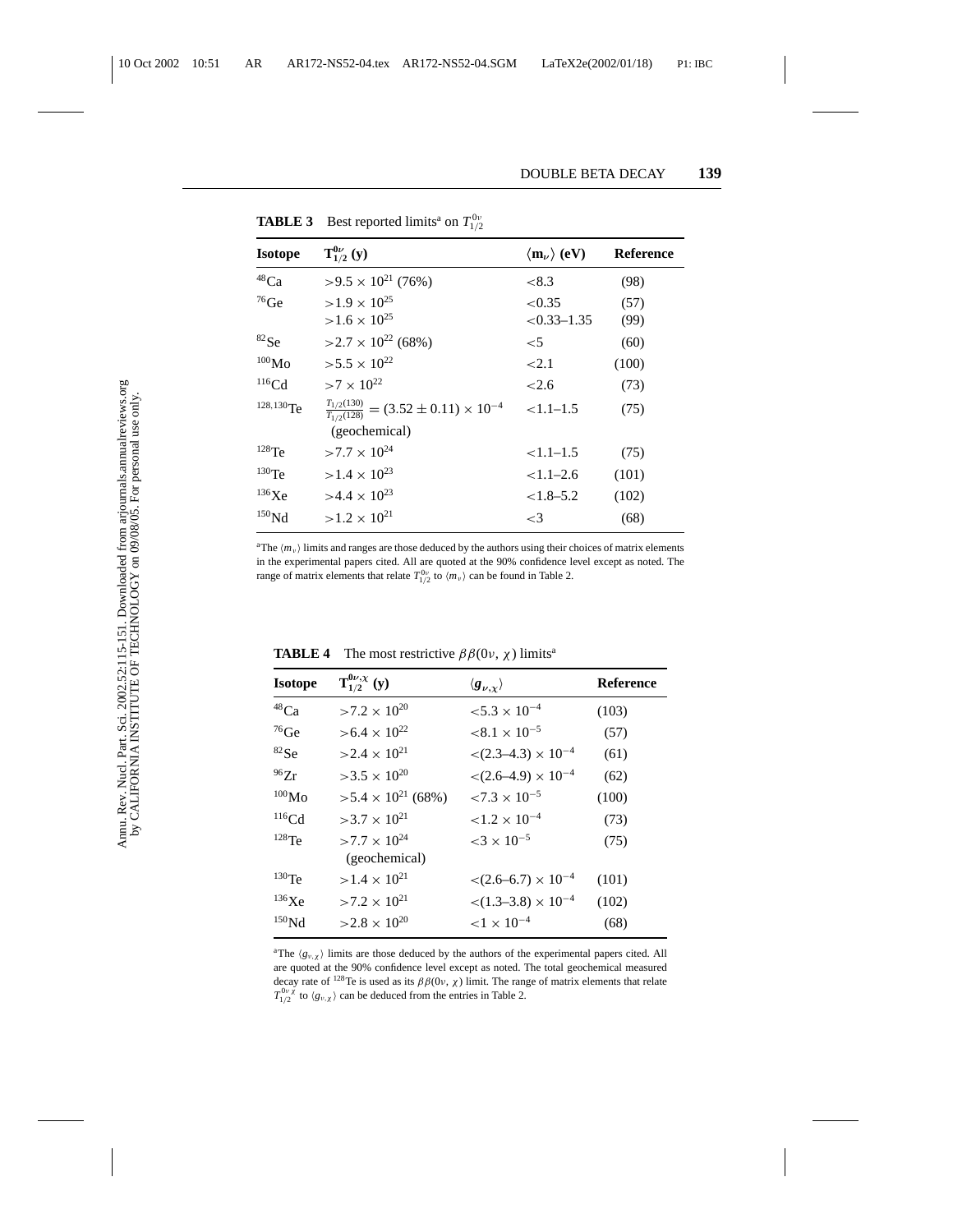between  $T_{1/2}^{0\nu, \chi}$  and  $\langle g_{\nu,\chi} \rangle$ .) Note that, naturally, the deduced  $\langle g_{\nu,\chi} \rangle$  limits depend on the nuclear matrix elements.

Interestingly, the best constraint on  $\langle g_{v,x} \rangle$  comes from <sup>128</sup>Te, which has the longest measured total half-life. Furthermore, its *Q*-value is very low, resulting in a relative enhancement of the phase-space factors for the  $\beta\beta(0v, \chi)$  and  $\beta\beta(0v)$ modes compared with the  $\beta\beta(2\nu)$  mode. Therefore, even though the observed rate is probably due to the  $\beta\beta(2\nu)$  decay, a conservative assumption is to assign all the rate to an exotic mode when estimating parameter limits. In the case of <sup>128</sup>Te, the limit on  $\langle g_{\nu,\chi} \rangle$  of  $\leq 10^{-5}$  is the best, and for  $\beta\beta(0\nu)$  the limit of ≈1 eV is competitive.

In the remainder of this section, we discuss selected recent double beta decay experiments that can be considered effective prototypes for future programs. We have ordered the discussion in the current section according to experimental technique to parallel Section 5.

**4.3.1. MIBETA** The MIBETA experiment  $(101)$  used TeO<sub>2</sub> crystals as bolometers. These detectors exploit the low heat capacity of the crystals at low temperature. A small energy deposit therefore results in a significant temperature increase of the crystal. The experiment consisted of an array of 20 crystals totaling 6.8 kg. Because <sup>130</sup>Te is 33.8% naturally abundant, enrichment was not necessary, although two crystals were enriched to 93% in 130Te and two others were enriched to 95% in <sup>128</sup>Te. The crystals were arranged into a tower of five layers of four detectors within a dilution refrigerator 3500 mwe underground at the Laboratori Nazionali del Gran Sasso. The tower frame was made of oxygen-free high-conductivity (OFHC) copper and the crystal supports of Teflon. The temperature sensors were neutrontransmutation-doped germanium thermistors. Old Roman lead ( $<$ 4 mBq/kg<sup>210</sup>Pb) was placed inside the cryostat surrounding the tower. The dilution refrigerator itself was shielded with low-activity lead (16  $\pm$  4 Bq/kg <sup>210</sup>Pb). The array was operated at a temperature of  $\approx$ 12 mK with an array-averaged resolution of  $\approx$ 8 keV FWHM (0.3%) at the  $\beta\beta(0v)$  endpoint energy of 2.529 MeV. Because thermal detectors are sensitive over their entire volume, they are susceptible to surface contamination, and indeed these crystals did observe a surface alpha activity that contributed significantly to the  $\beta\beta(0v)$  window. The cosmogenically produced activities in Te are short-lived and therefore posed no significant problem.

**4.3.2. GOTTHARD TUNNEL** The Gotthard Xe experiment (102) used a five-atm gas time projection chamber with 3.3 kg of  $62.5\%$  enriched  $136Xe$ . The tracking feature of the detector permitted the identification of two-electron tracks indicative of double beta decay. The energy resolution at the  $\beta\beta(0\nu)$  endpoint (2.481 MeV) was  $\approx$ 165 keV FWHM (6.6%). The dominant background for  $\beta\beta(0\nu)$  was concluded to be Compton-scattered electrons from natural gamma activities. These electrons were occasionally misidentified as two-electron events. Cosmogenic activities are not a serious issue for Xe experiments because there are no long-lived Xe isotopes and liquid or gaseous Xe can be continuously purged of non-Xe isotopes.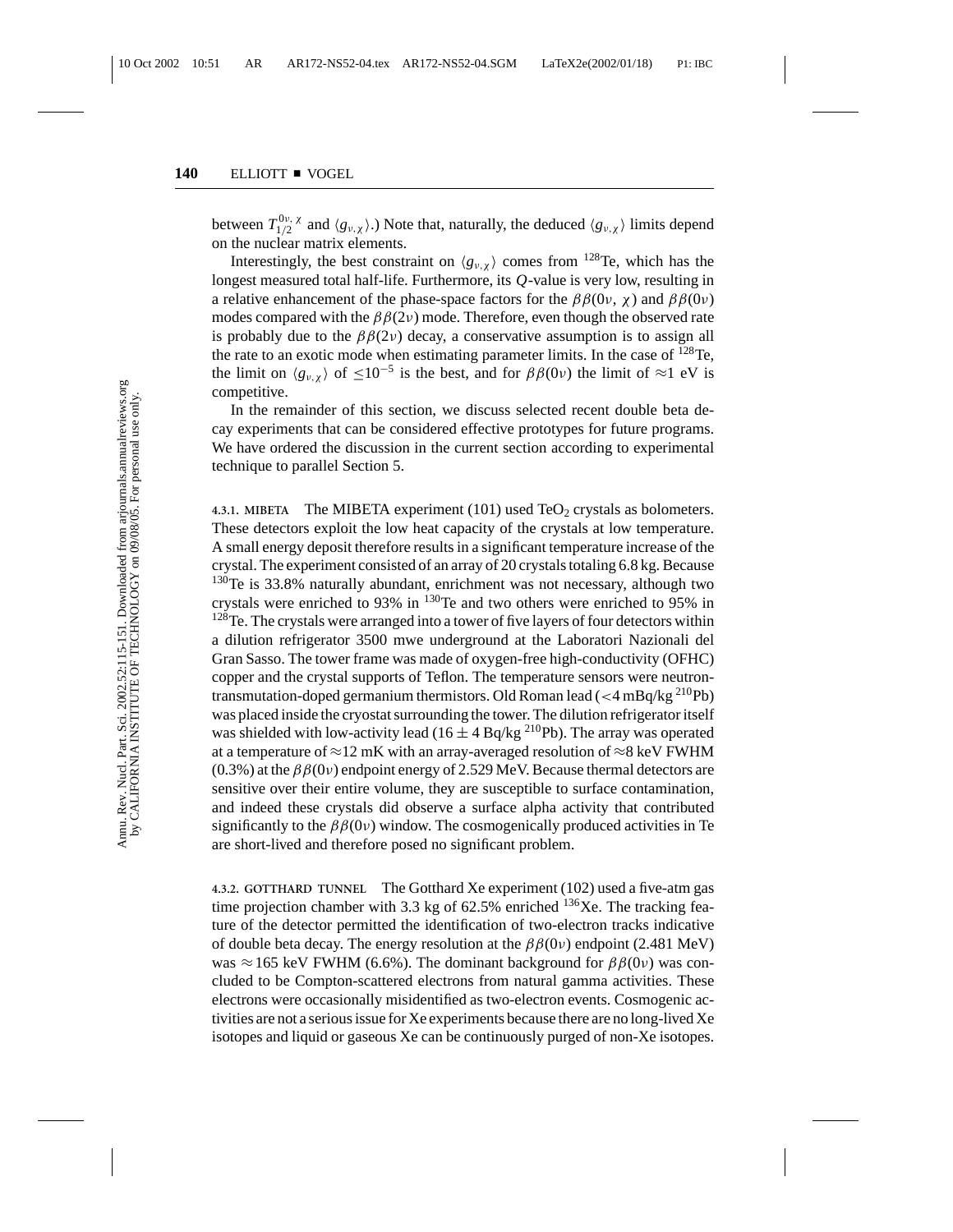**4.3.3. HEIDELBERG-MOSCOW AND IGEX** The Heidelberg-Moscow (HM) (57, 104) and International Germanium Experiment (IGEX) (99) collaborations both used Ge detectors 86% enriched in 76Ge. HM used 125.5 moles of active material whereas IGEX used 90 moles. With comparable masses and run times, the results from the two experiments are similar; HM posted a modestly better  $T_{1/2}^{0\nu}$  limit. Because  $\beta\beta(0v)$  events produce localized ionization in the detectors and many backgrounds (e.g., Compton scattering of gamma rays) produce multisite energy deposits, both experiments used pulse-shape discrimination to reduce background.

HM identifies the radioactivities that contribute to the data by their associated peaks within the spectrum. With these identifications, the response of the detectors to these radioactivities was simulated with Monte Carlo. A fit to the actual data using the Monte Carlo spectra indicated the location of the activity. The conclusion of that work (57) is that the copper parts of the cryostat contained the majority of the background sources.

IGEX measured the cosmogenic activity produced in Ge crystals and compared that to a calculation of the expected rate based on the measured surface neutron flux and neutron interaction cross sections (105). The calculated rates and measured rates agreed well. The IGEX group found that initially <sup>68</sup>Ge was the dominant cosmogenic activity, with the longer-lived  ${}^{60}Co$  dominating at later times. The rate of <sup>68</sup>Ge can be determined within each crystal by measuring the intensity of the 10.4 keV x-ray peak. The count rate in the  $\beta\beta(0\nu)$  window could be mostly attributed to radon intrusion. However, the authors concluded that if Rn were reduced, Ge activation isotopes would be the limiting background source in the IGEX experiment.

The two experiments quote similar background levels in the  $\beta\beta(0\nu)$  region of ≈0.20 counts/(keV · kg · y) before pulse shape discrimination and ≈0.06 counts/  $(keV \cdot kg \cdot y)$  after. However, remarkably, the two collaborations reach very different conclusions as to the composition of the limiting component of the background in these experiments. This is one of the most critical debates in experimental  $\beta\beta(0\nu)$ research today, since the design of the next generation of Ge detector experiments depends heavily on its outcome (see Section 5.1).

During the preparation of this review (January 2002), Klapdor-Kleingrothaus et al. (106) used the HM data to claim evidence for  $\beta\beta(0\nu)$  in <sup>76</sup>Ge with a  $T_{1/2}^{0\nu} = (0.8-18.3) \times 10^{25}$  y. If true, this result is extremely important and hence requires extensive substantiation and review. However, by itself, the paper does not sufficiently support the claim (107). Its deficiencies do not necessarily mean that the claim is wrong, but they indicate that the assessment of this result by the double beta decay community will take time. In particular, the questions raised by Aalseth et al. (107) should be answered first by the authors of Reference (106).

**4.3.4. UCI, ELEGANTS, AND NEMO** The time projection chamber experiment (TPC) at the University of California at Irvine measured several isotopes. Each sample, a few tens of grams, was placed as a thin foil on the central electrode of a TPC. On either side of this source plane were drift regions for recording a three-dimensional image of the ionization trails produced by the  $\beta\beta(2\nu)$  electrons. The experiment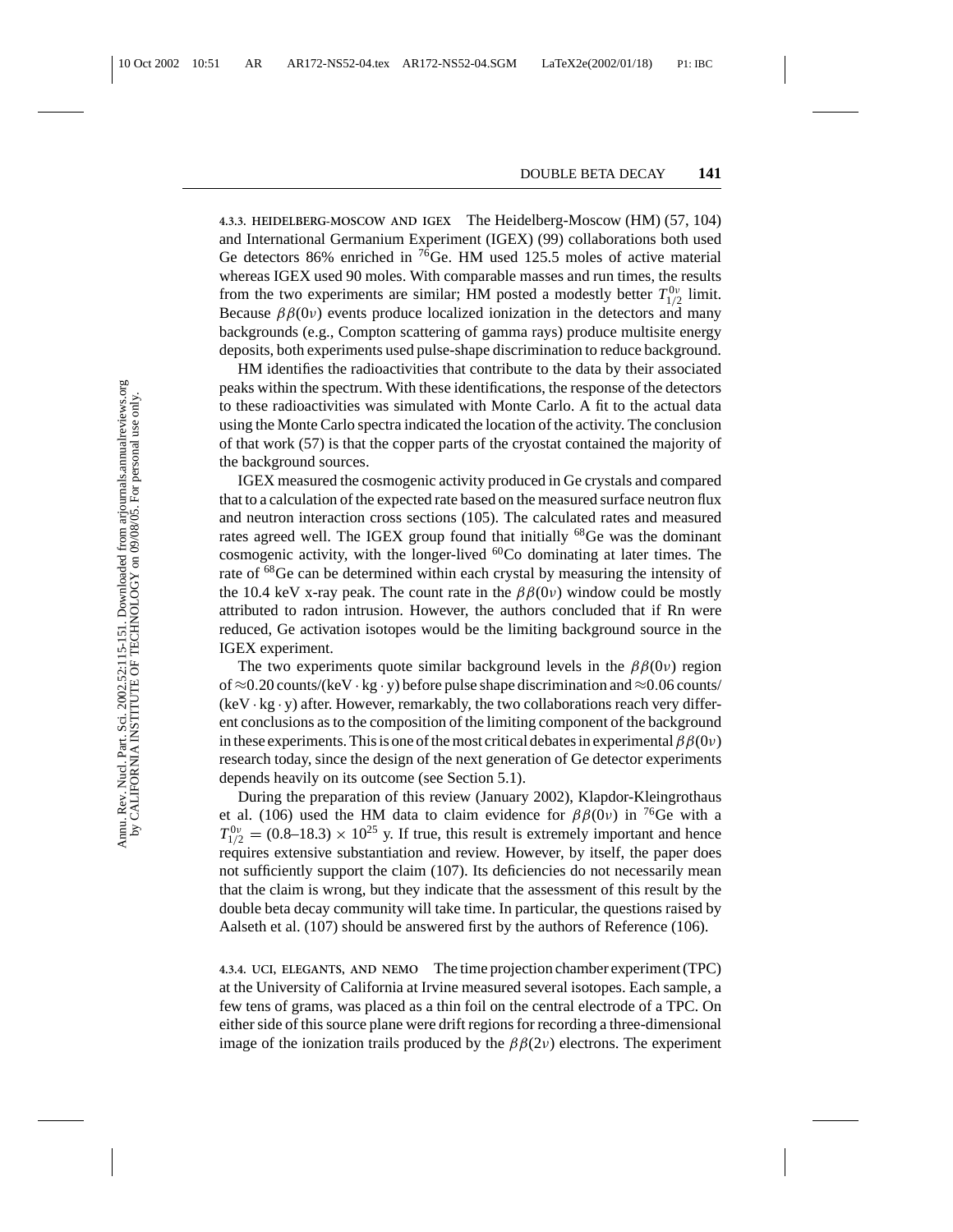successfully used the tracking capability to determine several kinematic parameters that characterized events. This information was critical to reducing backgrounds to a level that allowed the first direct detection of double beta decay (60, 108, 109). The drawback of the design is the limited amount of source mass compared with the size and complexity of the detector.

The best limits on  $100$ Mo  $\beta\beta(0\nu)$  decay come from the ELEGANTS (ELEctron GAmma-ray Neutrino TeleScope) experiments (100). The emitted electrons in this experiment traversed drift chambers that measured their trajectories and then passed into plastic scintillator that measured their energies and arrival times. NaI arrays surrounded the apparatus to provide gamma- and x-ray observation. Copper and lead shielding enclosed the detectors. The  $171 g$  <sup>100</sup>Mo source was two thin foils situated between the drift chambers. This detector had a diminished  $\beta \beta(0\nu)$ detection efficiency compared with the Ge detectors or bolometers. However, it had additional background rejection power because of its measurement of several kinematic parameters. The dominant backgrounds in the  $\beta\beta(0\nu)$  window were identified to be  $^{214}$ Bi and  $^{208}$ Tl contained in the source film and detector elements.

The NEMO-2 experiment (Neutrino Ettore Majorana Observatory) (61, 62, 65, 72, 110) analyzed the  $\beta\beta(2\nu)$  rate for several isotopes. The detector had a tracking volume of  $1 \text{ m}^3$  of He gas with two sides covered by scintillator calorimeters. The tracking volume was bisected by a thin source plane and consisted of frames containing crossed Geiger cells. An electron was defined by a track passing from the source foil to the calorimeter. Three-dimensional track measurements were made by using the drift times and plasma propagation times of the Geiger cells. The energy was determined with the calorimeters. The various source foils weighed up to about 175 g.

These tracking experiments all had small source masses, modest energy resolution, and a complex apparatus. As a result, it will be a challenge for future efforts modeled on these designs to be competitive in the search for  $\beta\beta(0\nu)$  decay.

**4.3.5. SCINTILLATING CRYSTALS** There has been some progress in making large scintillating crystals that contain an appreciable amount of double beta decay isotope. The Bejing group used  $CaF<sub>2</sub>$  (98) to study <sup>48</sup>Ca and placed a lower limit on the  $\beta\beta(0v)$  decay rate. A Kiev-Firenze collaboration (73) has used <sup>116</sup>CdWO<sub>4</sub> scintillators to measure the  $\beta\beta(2\nu)$  half-life of <sup>116</sup>Cd and placed limits on the  $\beta\beta(0v)$  and  $\beta\beta(0v, \chi)$  modes. Future experiments will exploit similar crystal technologies.

## **5. FUTURE** ββ**(0**ν**) EXPERIMENTS AND PROPOSALS**

#### **5.1. The Various Proposals**

The criteria described in Section 4 are frequently incompatible. Thus, no past or proposed experiment can optimize them all simultaneously. We are aware of 14 ideas or proposals for  $\beta\beta(0v)$  experiments. Table 5 summarizes these proposals,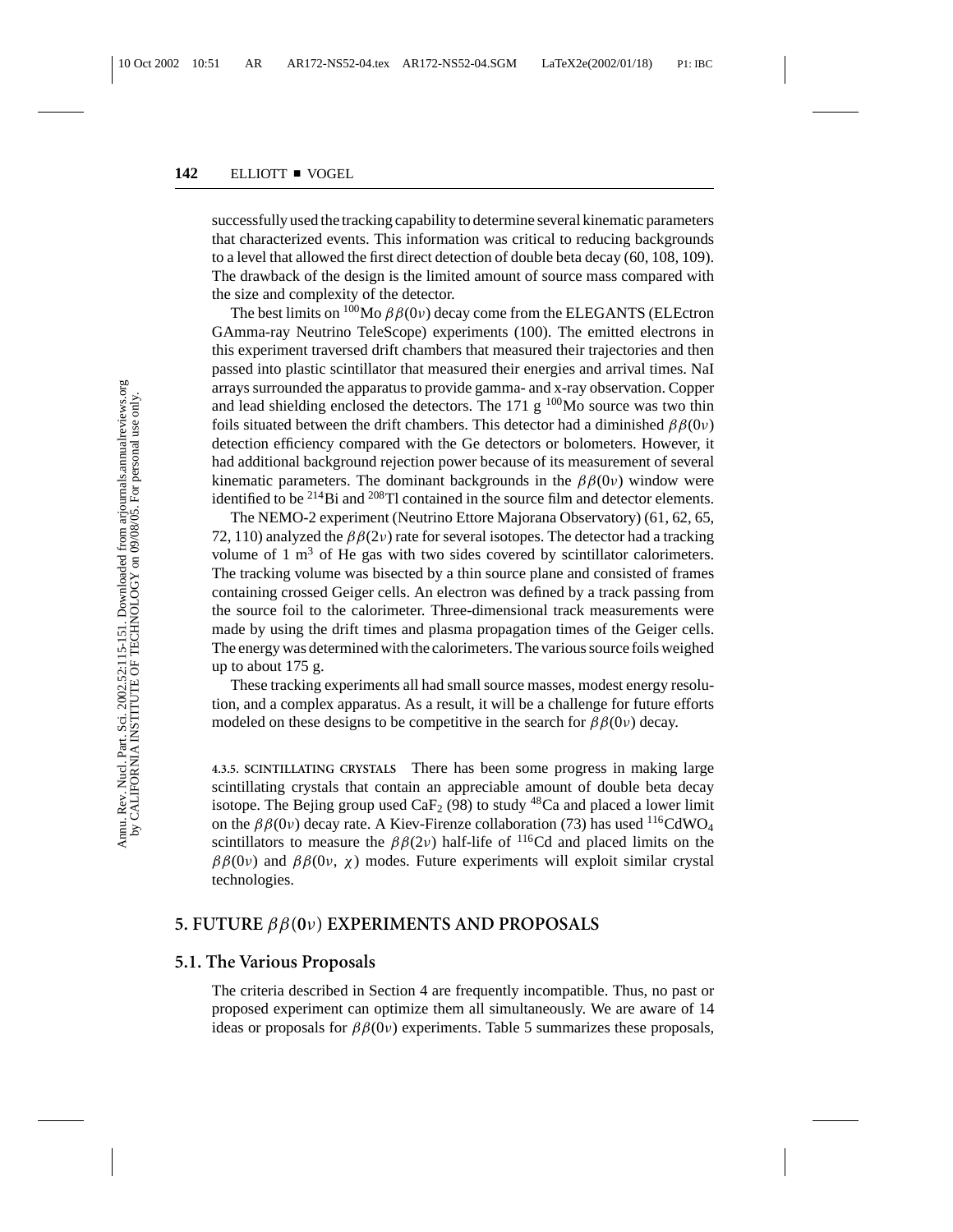| <b>Experiment</b>   | <b>Source</b>       | <b>Detector description</b>                                         | <b>Sensitivity to</b><br>$T_{1/2}^{0\nu}(y)$ |
|---------------------|---------------------|---------------------------------------------------------------------|----------------------------------------------|
| <b>COBRA (111)</b>  | $130$ Te            | 10 kg CdTe semiconductors                                           | $1 \times 10^{24}$                           |
| <b>DCBA</b> (112)   | $^{150}\rm{Nd}$     | 20 kg enrNd layers between<br>tracking chambers                     | $2 \times 10^{25}$                           |
| NEMO-3 (113)        | $^{100}\rm{Mo}$     | 10 kg of $\beta\beta(0v)$ isotopes (7 kg Mo)<br>with tracking       | $4 \times 10^{24}$                           |
| <b>CAMEO</b> (114)  | $^{116}$ Cd         | 1 t $CdWO_4$ crystals in liquid scintillator                        | $>10^{26}$                                   |
| CANDLES (115)       | $48$ Ca             | several tons of CaF <sub>2</sub> crystals in liquid<br>scintillator | $1\times10^{26}$                             |
| CUORE (116)         | $130$ Te            | 750 kg TeO <sub>2</sub> bolometers                                  | $2\times10^{26}$                             |
| EXO(73)             | 136Xe               | 1 t $\text{en } Xe$ TPC (gas or liquid)                             | $8 \times 10^{26}$                           |
| GEM (117)           | $^{76}$ Ge          | 1 t $e^{an}$ Ge diodes in liquid N                                  | $7\times10^{27}$                             |
| <b>GENIUS</b> (118) | $^{76}$ Ge          | 1 t 86% $\mathrm{^{enr}Ge}$ diodes in liquid N                      | $1\times10^{28}$                             |
| GSO (119, 120)      | $\rm ^{160}Gd$      | 2 t $Gd_2SiO_5:Ce$ crystal scintillator<br>in liquid scintillator   | $2\times10^{26}$                             |
| Majorana (121)      | $^{76}$ Ge          | $0.5$ t 86% segmented $\text{enr}$ Ge diodes                        | $3\times10^{27}$                             |
| <b>MOON</b> (122)   | $^{100}\rm{Mo}$     | 34 t natMo sheets between plastic scintillator                      | $1 \times 10^{27}$                           |
| Xe (123)            | $^{136}\mathrm{Xe}$ | 1.56 t of $e^{int}Xe$ in liquid scintillator                        | $5\times10^{26}$                             |
| <b>XMASS</b> (124)  | $136$ Xe            | 10 t of liquid Xe                                                   | $3 \times 10^{26}$                           |

**TABLE 5** Proposed or suggested future  $\beta\beta(0\nu)$  experiments, grouped by the magnitude of the proposed isotope mass<sup>a</sup>

<sup>a</sup>The  $T_{1/2}^{0\nu}$  sensitivities are those estimated by the collaborators but scaled for five years of data taking. These anticipated limits should be used with caution, since they are based on assumptions about backgrounds for experiments that do not yet exist. Because some proposals are more conservative than others in their background estimates, one should not use this table to contrast the experiments. See Table 2 for the range of matrix elements that relate  $T_{1/2}^{0\nu}$  to  $\langle m_{\nu} \rangle$ .

dividing them into two groups according to source mass and listing them alphabetically within each group. Each proposal chooses a different approach to attain this optimization. Five of them are substantially developed and have the potential to reach the crucial 50 meV region. Although we briefly mention all 14 proposals, we devote particular attention to these five: CUORE, EXO, GENIUS, Majorana, and MOON.

**5.1.1. CUORE** The success of the MIBETA experiment inspired the Cryogenic Underground Observatory for Rare Events (CUORE) proposal (125). One thousand TeO<sub>2</sub> crystals of 750 g each will be operated as a collection of bolometers. The detectors will be collected into 25 separate towers of 40 crystals. Each tower will have 10 planes of 4 crystals each. One such plane has already been successfully tested, and a single tower prototype called CUORICINO has been approved.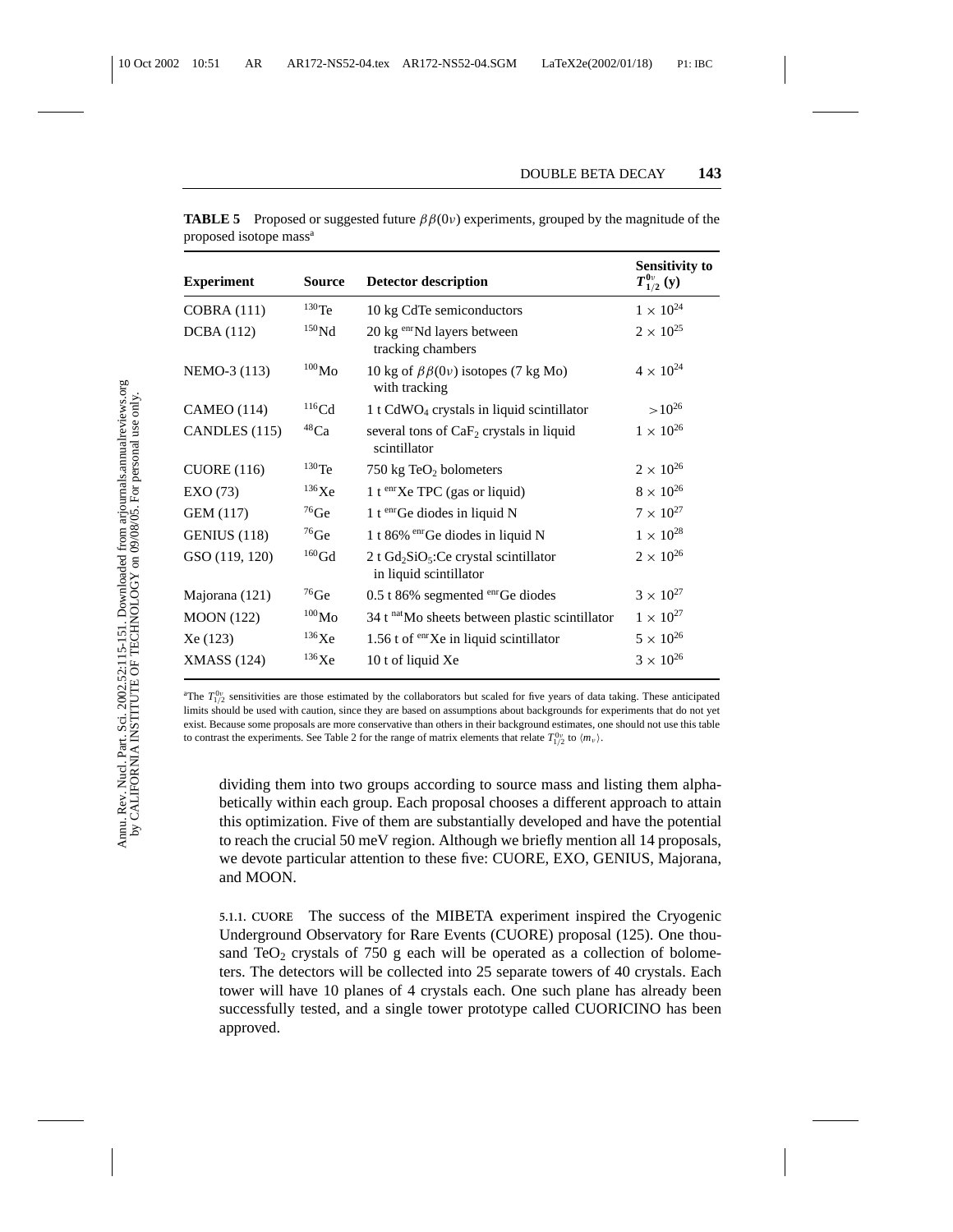The energy resolution at the  $\beta\beta(0v)$  peak (2.529 MeV) is expected to be about 5 keV FWHM ( $\approx$ 0.2%). A low energy threshold of 5–10 keV is anticipated, so the experiment will also search for dark matter. The background has been measured in the first plane to be  $\approx 0.5$  counts/(keV · kg · y). However, a major component of this background is surface contamination arising from the use of cerium oxide polishing compound, which tends to be high in thorium. With this problem solved, the experimenters project a conservative estimate of the background to be  $≈0.01$  counts/(keV · kg · y).

A major advantage of this proposal is that the natural abundance of  $130$ Te is 34%. No enrichment is needed, resulting in significant cost savings. As with MIBETA, the cosmogenic activities within the  $TeO<sub>2</sub>$  crystals are not a serious concern. On the other hand, the crystal mounts and cryostat comprise a significant amount of material close to the bolometers. Much of the cryostat is shielded with Romanperiod lead, but a fair quantity of copper and Teflon remain close to the crystals.

**5.1.2. EXO** The Enriched Xenon Observatory (EXO) (126) proposes to use up to 10 tons of 60–80% enriched  $136$ Xe. The unique aspect of this proposal is the plan to detect the <sup>136</sup>Ba daughter ion correlated with the decay. If the technique is perfected, it would eliminate all background except that associated with  $\beta\beta(2\nu)$ . The realtime optical detection of the daughter Ba ion, initially suggested in Reference (94), might be possible if the ion can be localized and probed with lasers. The spectroscopy has been used for  $Ba<sup>+</sup>$  ions in atom traps. However, the additional technology to detect single Ba ions in a condensed medium, or to extract single Ba ions from a condensed medium and trap them, must be demonstrated for this application. For optical detection, the alkali-like Ba<sup>+</sup> ion is excited from a  $6^{2}S_{1/2}$ ground state to a  $6^2P_{1/2}$  with a 493 nm laser. Because this excited state has a 30% branching ratio to a  $5^4D_{3/2}$  metastable state, the ion is detected by re-exciting this metastable state to the 6P state using a 650 nm laser, and then observing the resulting decay back to the ground state. This procedure can be repeated millions of times per second on a single ion to produce a significant signal.

EXO is presently considering two detector concepts: high-pressure-gas Xe TPC or Liquid Xe (LXe) scintillator. The TPC baseline design consists of two  $35 \text{ m}^3$ modules at  $\approx$  20 atm for a total of 8.4 t of Xe. The Xe would be contained in a nonstructural bag within a pressurized buffer gas to constrain the Xe to the active region. The spatial resolution and typical beta particle range (5 cm) will permit the identification of the high-ionization-density points at the terminus of the beta tracks, aiding in the separation of two-electron events from one-electron backgrounds such as Compton scatters. Upon a trigger of an event near the  $\beta\beta(0\nu)$ peak energy, 2.481 MeV, the lasers are directed to the decay point to excite the  $Ba^+$ ion. One complication is that the  $\beta\beta(0v)$  of <sup>136</sup>Xe produces a Ba<sup>++</sup> ion whereas the spectroscopy requires a  $Ba^+$  ion. Because Xe is a tightly bound atom, charge exchange with the Ba ion is unlikely and a quenching gas is required to neutralize one stage of ionization.

The EXO LXe concept has the advantage of being much smaller than the TPC because of the high density of LXe. The scintillation readout has better energy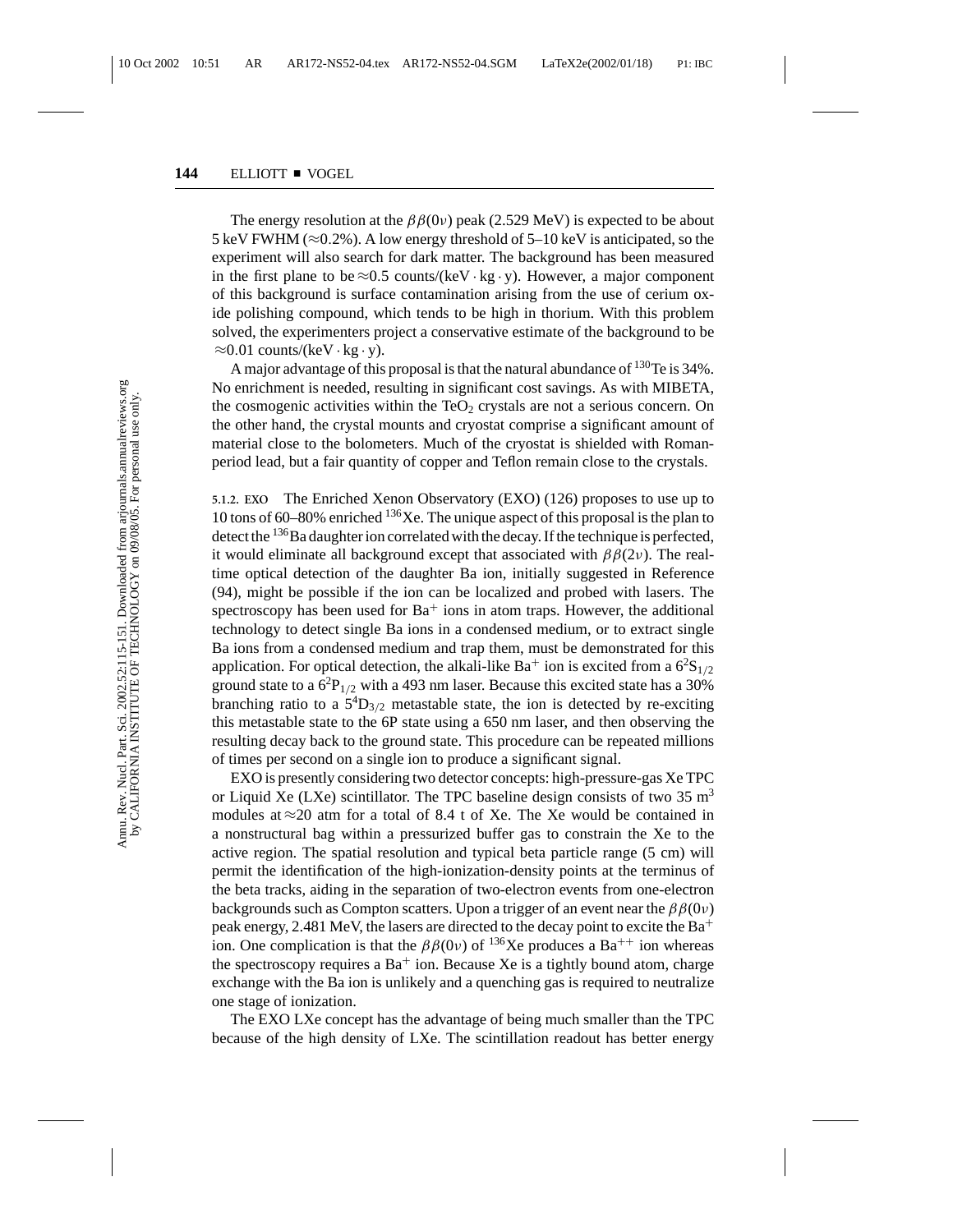resolution but cannot spatially resolve the high-ionization points. The higher density makes the scattering of the laser light too great for optical detection of the  $Ba^+$ in situ. However, once the Ba ion is localized via its scintillation and ionization, it might be extracted via a cold-finger electrode coated in frozen Xe (M. Vient, unpublished observation). The ion is electrostatically attracted to the cold finger, which later can be heated to evaporate the Xe and release the Ba ion into a radiofrequency quadrupole trap. At that point, the  $Ba^{++}$  captures an electron to become  $Ba<sup>+</sup>$ , is laser cooled, and is optically detected. The efficiency of the tagging has yet to be demonstrated and is a focus of current research.

The collaboration is currently performing experiments to optimize the energy resolution for both configurations. The resolution is a critical parameter, since  $\beta\beta(2\nu)$  would then be the lone background if the Ba tagging is successful. Tests to determine the viability of the Ba extraction process are also being performed. The EXO collaboration has received funding to proceed with a 100 kg enriched Xe detector without Ba tagging. This initial prototype will operate at the Waste Isolation Pilot Plant (WIPP) in southern New Mexico.

**5.1.3. GENIUS** The understanding of Ge detectors has been developed over more than 30 years of experience. The potential of these detectors lies in their great energy resolution, ease of operation, and the extensive body of experience relating to the reduction of backgrounds. This potential is not yet exhausted, as is evidenced by the GENIUS and Majorana proposals, which build on the experimenters' previous efforts.

The GENIUS (Germanium Nitrogen Underground Setup) (118) proposal evolved from the HM experiment. Driving the design of this proposed Ge detector array experiment is the evidence that the dominant background in the HM experiment was due to radioactivity external to the Ge. (The reader should contrast this with the motivation for the design of the Majorana proposal described below.) An array of 2.5 kg, p-type Ge crystals would be operated "naked" within a large liquid nitrogen (LN) bath. The use of naked crystals moves the external activity outside the LN region. P-type crystals have a dead layer on the external surface that reduces their sensitivity to external beta and alpha activity. Due to its low stopping power, roughly 12 m of LN is required to shield the crystals from the ambient gamma-ray flux at the intended experimental site at Gran Sasso. By immersion in LN, the optimal operating temperature is maintained without a bulky cryostat, and a test of the naked operation of a crystal in a 50 l dewar has been successful (127). The results indicate that the performance of the detector was comparable to those operated in a conventional vacuum-tight cryostat system. The measurements also indicate that very little cross talk occurs between naked detectors and that an extended distance  $(\approx 6 \text{ m})$  between the FET and the crystal does not degrade the signal.

The proposal anticipates an energy resolution of  $\approx$ 6 keV FWHM (0.3%) and a threshold of 11 keV. This low threshold is set by x rays from cosmogenic activities. Using 1 t of 86% enriched Ge detectors, the target mass is large enough for dark matter studies. In fact, a 40 kg  $<sup>nat</sup>Ge$  proof-of-principle experiment has been</sup> approved for dark matter studies.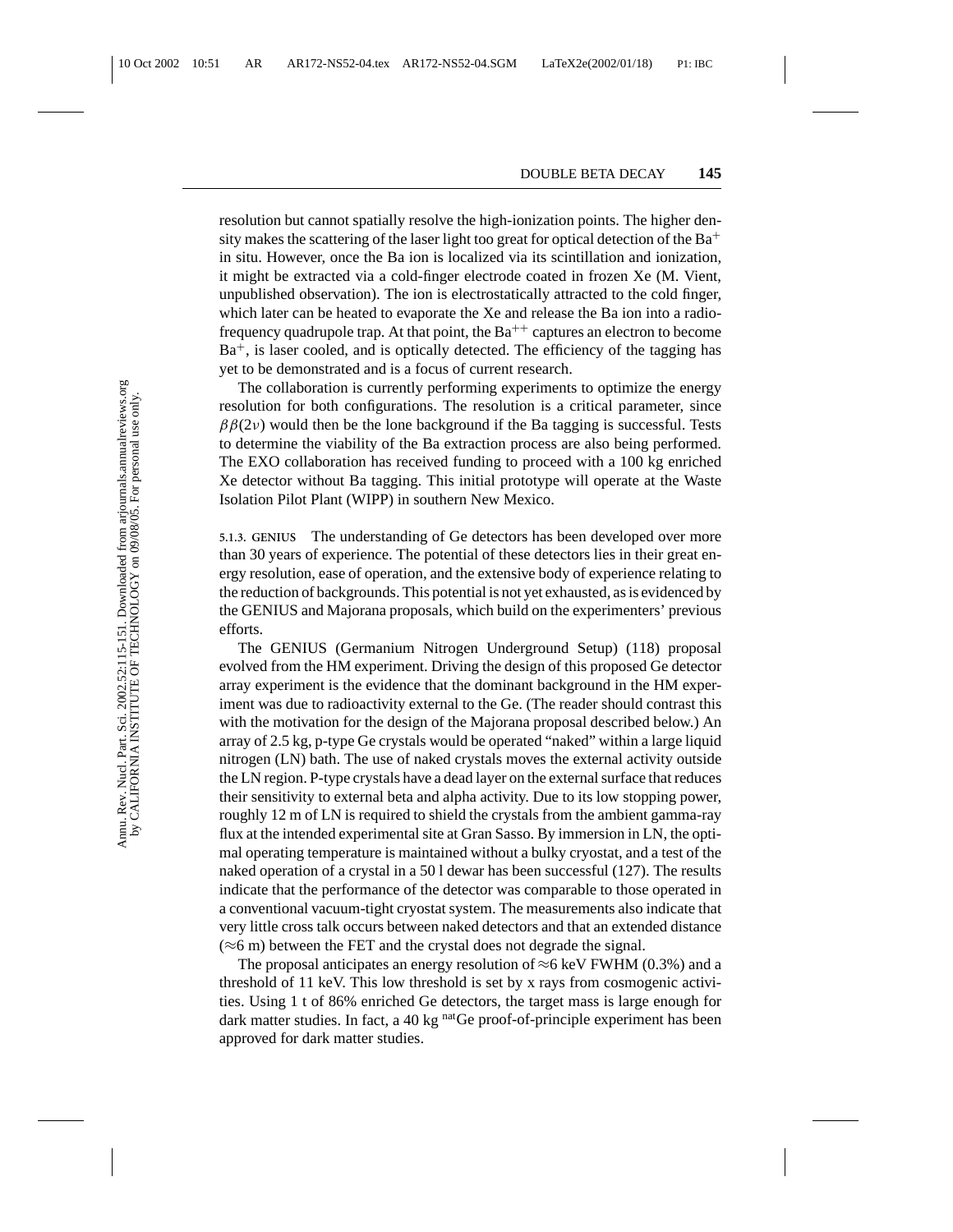**5.1.4. MAJORANA** The Majorana proposal (121) (named in honor of Ettore Majorana) involves many of the IGEX collaborators. Their analysis indicated that <sup>68</sup>Ge contained within the Ge detectors was the limiting background for their  $\beta\beta(0v)$  search. (Contrast this with the GENIUS approach described above.) The proposal's design therefore emphasizes segmentation and pulse-shape discrimination to reject this background. The electron capture of  $^{68}$ Ge is not a significant problem, but <sup>68</sup>Ge decays to the  $\beta^+$  emitting <sup>68</sup>Ga. This isotope can create background in the  $\beta\beta(0v)$  window if one of the annihilation gamma rays converts within the crystal. The energy deposits of the positron and gamma ray may pollute the peak window in energy, but the deposits will be separated in space. In contrast, a  $\beta\beta(0v)$  event will have a localized energy deposit. Segmentation of the crystals permits a veto of such events. Furthermore, distinct ionization events will have a different pulse shape than a localized event. Therefore, pulse-shape analysis can also help reject background. Majorana plans to use 210 86% enriched, segmented Ge crystals for a total of 500 kg of detector. The cryostat would be formed from very pure electroformed Cu (<25  $\mu$ Bq/kg <sup>226</sup>Ra, 9  $\mu$ Bq/kg <sup>228</sup>Th) (87).

**5.1.5. MOON** The MOON (Mo Observatory of Neutrinos) proposal (122) would use  $100$ Mo as a  $\beta\beta(0v)$  source and as a target for solar neutrinos. This dual purpose and a sensitivity to low-energy supernova electron neutrinos (128) make it an enticing idea.  $100$ Mo has a high *Q*-value (3.034 MeV), which results in a large phase-space factor and places the  $\beta\beta(0\nu)$  peak region well above most radioactive backgrounds. It also has hints of a favorable  $|M^{\overline{0}\nu}|$  but unfortunately it has a fast  $T_{1/2}^{2\nu}$ . The experiment will make energy and angular correlation studies to select  $\beta\beta(0v)$  events and to reject backgrounds. The planned MOON configuration is a supermodule of scintillator and Mo ensembles. One option is a module of plastic fiber scintillators with thin  $(0.03 \text{ g/cm}^2)$  layers of clad Mo, which are arranged to achieve a position resolution comparable to the fiber diameter (2–3 mm). A total of 34 tons of natural Mo would be required.

As a solar neutrino detector,  $100$ Mo has a low threshold of 168 keV, and the estimated observed event rate is  $\approx$  160/(ton <sup>100</sup>Mo · year) without neutrino oscillations. It is sobering to realize that the primary background for the delayed-coincidence solar neutrino signal is accidental coincidences between  $\beta\beta(2\nu)$  decays.

The project needs Mo and scintillator radioactive impurity levels of better than 1 mBq/ton, which can be achieved by carbonyl chemistry for Mo while plastics can be produced cleanly. However, the total surface area of the Mo-scintillator modules is  $\approx$ 26000 m<sup>2</sup>. Dust, being electrostatically charged, tends to garner Rn daughters and becomes radioactive. Keeping these surfaces clean of dust during production and assembly will be a challenge. Liquid scintillator and bolometer options that would avoid this large surface area are also being considered. The simulations of the design indicate that the energy resolution for the  $\beta\beta(0\nu)$  peak will be  $\approx$ 7%, which is at the upper end of the range of feasibility for a sub-50 meV  $\langle m_v \rangle$  experiment. The bolometer option would also remove the resolution concerns. Use of enriched 100Mo is feasible and would reduce the total volume of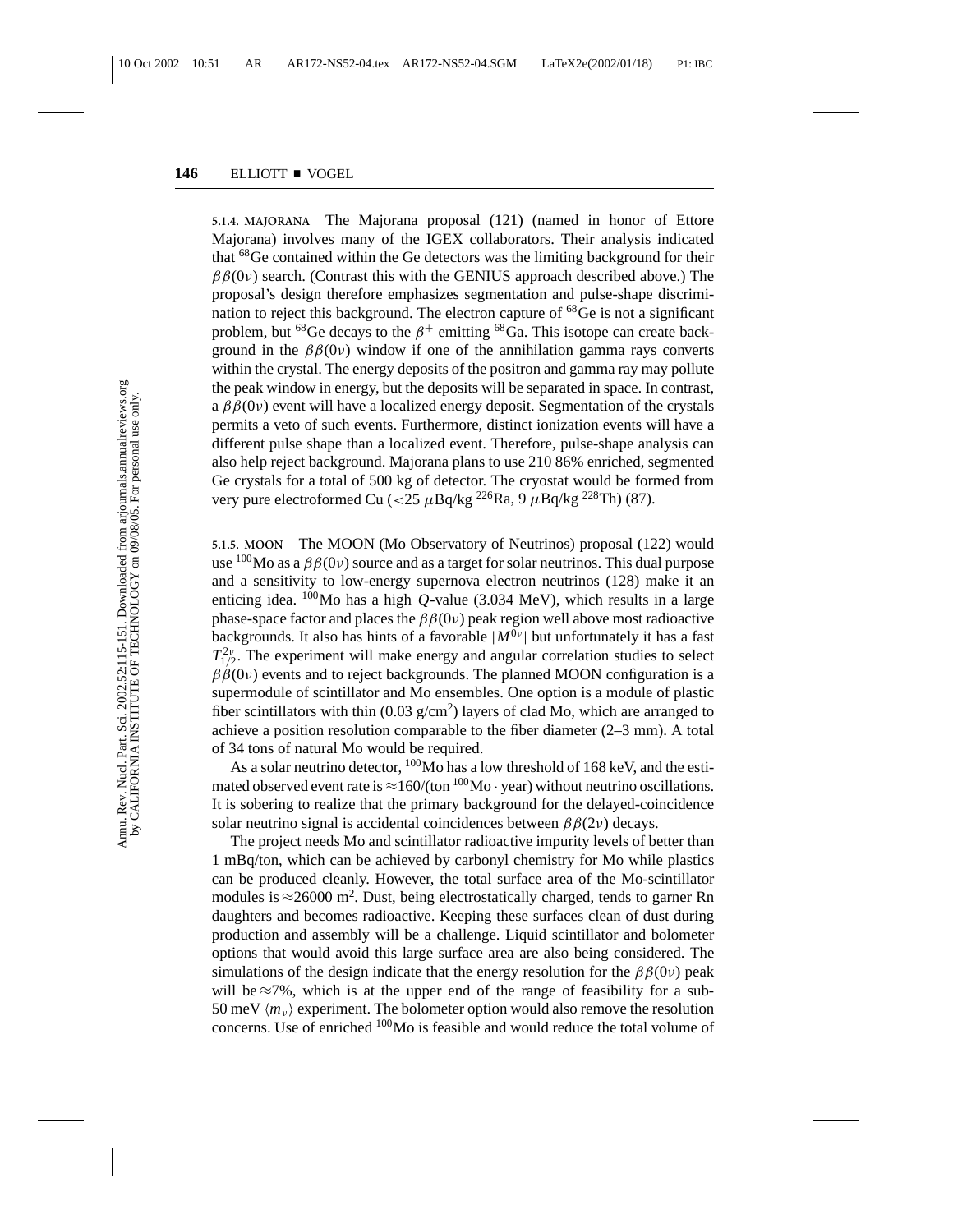the detector and source ensemble, lowering the internal radioactivity contribution to the background by an order of magnitude.

**5.1.6. OTHER PROPOSALS** Table 5 summarizes the other proposals of which we are aware. The CAMEO proposal (114) would use 1000 kg of scintillating  $116$ CdWO<sub>4</sub> crystals situated within the Borexino apparatus. The Borexino liquid scintillator would provide shielding from external radioactivity and light piping of crystal events to the photomultiplier tube array surrounding the system. Early phases of the program would use the Borexino counting test facility. Similarly, the CAN-DLES proposal (115) (CAlcium fluoride for study of Neutrino and Dark matter by Low-Energy Spectrometer) would immerse  $CaF<sub>2</sub>$  in liquid scintillator. The scintillation light from the double beta decay of  $^{48}Ca$  would be detected via photomultiplier tubes. The low isotopic abundance (0.187%) of  ${}^{48}Ca$  requires a very large operating mass. Two groups (119, 120) have been studying the use of GSO crystals ( $Gd_2SiO_5:Ce$ ) for the study of  $160Gd$ .

COBRA (CdTe O neutrino double Beta Research Apparatus) (111) would use CdTe or CdZnTe semiconductors to search for  $\beta\beta(0\nu)$  in either Cd or Te. Sixteen hundred 1 cm<sup>3</sup> crystals would provide 10 kg of material. The GEM (Germanium Experiment for neutrino Mass) proposal (117) is very similar to the GENIUS proposal, but much of the LN shielding would be replaced with high-purity water.

The Drift Chamber Beta-ray Analyzer (DCBA) proposal (112) is for a threedimensional tracking chamber in a uniform magnetic field. A drift chamber inside a solenoid and cosmic-ray veto counters comprise the detector. Thin plates of Nd would form the source. The series of NEMO experiments is progressing, with NEMO-3 (113) beginning operation in 2002. In concept, the detector is similar to NEMO-2. That is, it contains a source foil enclosed between tracking chambers that is itself enclosed within a scintillator array. NEMO-3 can contain a total of 10 kg of source and plans to operate with several different isotopes,  $100$ Mo being the most massive at 7 kg. The collaboration is also discussing the possibility of building a 100 kg experiment that would be called NEMO-4.

Two additional groups are proposing to use <sup>136</sup>Xe to study  $\beta\beta(0\nu)$ . Caccianiga & Giammarchi (123) propose to dissolve 1.56 t of enriched Xe in liquid scintillator. The XMASS (124) collaboration proposes to use 10 t of liquid Xe for solar neutrino studies. The detector would have sensitivity to  $\beta\beta(0v)$ .

**5.1.7. ISOTOPE ENRICHMENT** Only the enrichment facilities of Russia can enrich materials in the 1-ton quantities that are required for the future proposals described above. One of Russia's several centrifuge enrichment facilities, the Electro Chemical Plant (ECP) in Krasnoyarsk, can produce  $\approx$ 30 kg/y of enriched <sup>76</sup>Ge material in apparatus never used for uranium enrichment. With some modest improvements, ECP could increase production to  $\approx$ 200 kg/y. The <sup>136</sup>Xe production rate at these facilities is estimated to be 2 t/y. With several plants throughout Russia and fairly easy expansion, the total capacity is large enough that two samples of isotope could be produced simultaneously.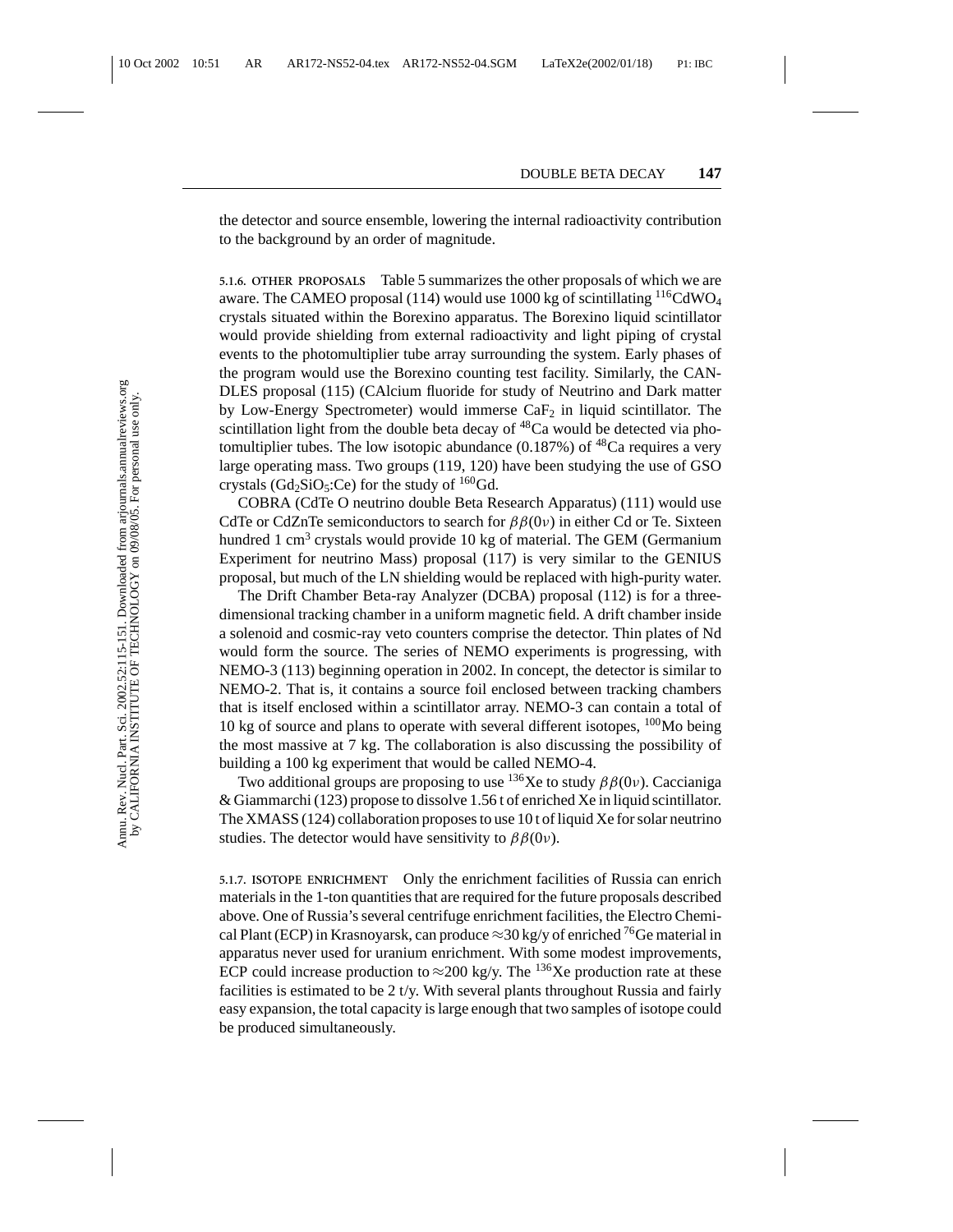#### **6. CONCLUSIONS**

We have reviewed the motivation, present status, and future plans of the search for  $ββ(0ν)$  decay. Seeing  $ββ(0ν)$  decay would be a remarkable physics result, with important consequences for neutrino physics in particular and for the hunt for physics beyond the standard model in general.

For  $N = 3$  neutrino flavors and mass states, the neutrino mass matrix contains, in general, nine parameters. Three mixing angles, two  $\Delta m^2$  mass differences, and one *CP*-violation phase can be, in principle, determined in neutrino oscillation experiments. Remarkable progress has been made lately in determining some of these parameters, and great effort is being devoted to verify the discoveries already made and to refine and extend the search for neutrino oscillations.

The remaining parameters of the neutrino mass matrix, the absolute mass scale and the two Majorana phases, can be determined or severely constrained only by the observation of  $\beta\beta(0v)$  decay and/or by further progress in the tritium endpoint neutrino mass experiments. Thus, the search for the  $\beta\beta(0v)$  decay has become one of the critical issues of particle physics today.

We note again that if a nonzero  $m_{\nu}$  is observed in either  $\beta \beta(0\nu)$  decay or in tritium beta decay (or, ideally, in both), the nuclear matrix element  $|M^{0\nu}|$  issue will become critical. To dramatize this problem, consider the following possibility. Suppose a nonzero  $\langle m_{\nu} \rangle$  of about 100 meV is indicated by an upcoming <sup>76</sup>Ge experiment. The anticipated experimental uncertainty is approximately  $\pm 25$  meV, and the matrix element uncertainty of a factor of 2–3 would dominate the total uncertainty on the mass parameter. Hence, the possible range of effective neutrino mass would be 33 meV  $\langle m_v \rangle$   $\langle$  300 meV. If one keeps this in mind while looking at the right-hand side of Figure 3, one sees that this matrix element uncertainty alone is large enough to compromise physics conclusions regarding the mass hierarchy at small minimum neutrino masses. We hope that the improved sensitivity of the upcoming  $ββ(0ν)$  experiments will promote an increased interest in the nuclear theory of double beta decay.

The recent neutrino physics results have stimulated a great rebirth of interest in the field of double beta decay. The oscillation experiments indicate that neutrinos do have mass and, in particular, at least one neutrino has a mass greater than  $m_{scale} \approx 50$  meV. The upcoming  $\beta\beta(0\nu)$  experiments will have a sensitivity to  $\langle m_{\nu} \rangle$  values below this critical mass scale. This is a very exciting time for  $\beta \beta(0\nu)$ research, as it is reasonable to hope for a positive result within the coming decade.

#### **ACKNOWLEDGMENTS**

We would like to thank the following colleagues for useful discussions concerning this manuscript: Frank Avignone III, Laura Baudis, John Beacom, Peter Doe, Hiro Ejiri, Giorgio Gratta, Ryuta Hazama, Harry Miley, and Michael Moe.

This work was supported by the U.S. Department of Energy under contracts DEFG03-97ER41020 and DE-FG03-88ER40397.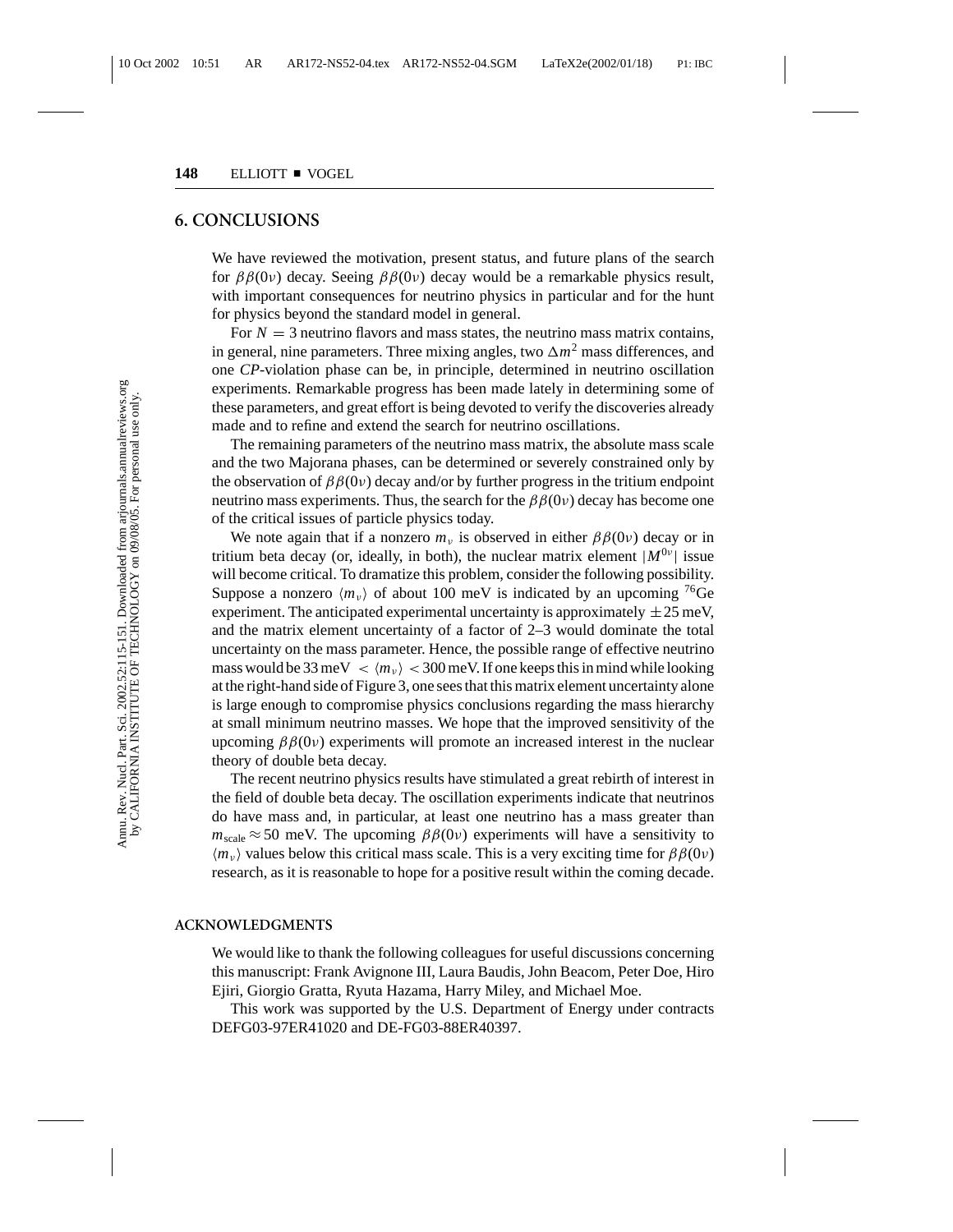#### **The** *Annual Review of Nuclear and Particle Science* **is online at http://nucl.annualreviews.org**

#### **LITERATURE CITED**

- 1. Moe M, Vogel P. *Annu. Rev. Nucl. Part. Sci.* 44:247 (1994)
- 2. Kajita T, Totsuka Y. *Rev. Mod. Phys.* 73: 85 (2001)
- 3. Ahn SH, et al.*Phys. Lett.*B511:178 (2001)
- 4. Fukuda Y, et al. *Phys. Lett.* B335:237 (1994)
- 5. Becker-Szendy RA, et al. *Phys. Rev.* D46:3720 (1992)
- 6. Allison WWM, et al. *Phys. Lett.*B449:137 (1999)
- 7. Cleveland BT, et al. *Astrophys. J.* 496:505 (1998)
- 8. Ahmad QR, et al. *Phys. Rev. Lett.* 87: 071301 (2001); *Phys. Rev. Lett.* 89: 001301 (2002); *Phys. Rev. Lett*. 001302 (2002)
- 9. Fukuda S, et al. *Phys. Rev. Lett.* 86:5651 (2001); *Phys. Rev. Lett* 86:5656 (2001)
- 10. Hampel W, et al. *Phys. Lett.* B447:127 (1999)
- 11. Abdurahitov JN, et al. *Phys. Rev. C* 60:055801 (1999)
- 12. Apollonio M, et al. *Phys. Lett.* B466:415 (1999)
- 13. Boehm F, et al. *Phys. Rev. D* 64:112001 (2001)
- 14. Chikige Y, Mohapatra RN, Peccei RD. *Phys. Lett.* B98:265 (1981)
- 15. Racah G. *Nuovo Cim.* 14:322 (1937)
- 16. Majorana E. *Nuovo Cim.* 14:171 (1937)
- 17. Goeppert-Mayer M. *Phys. Rev.* 48:512 (1935)
- 18. Furry WH. *Phys. Rev.* 56:1184 (1939)
- 19. Primakoff H, Rosen SP. *Rep. Progr. Phys.* 22:121 (1959)
- 20. Haxton WC, Stephenson GJ, Jr. *Progr. Part. Nucl. Phys.* 12:409 (1984)
- 21. Doi M, Kotani T, Takasugi E. *Progr. Theor. Phys. Suppl.* 83:1 (1985)
- 22. Boehm F, Vogel P. *Physics of Massive*

*Neutrinos.* Cambridge, UK: Cambridge Univ. Press (1992). 2nd ed.

- 23. Suhonen J, Civitarese O. *Phys. Rep.* 300: 123 (1998)
- 24. Faessler A, Simkovic F. *J. Phys. G* 24: 2139 (1998)
- 25. Vergados JD. *Phys. Atom. Nucl.* 63:1137 (2000)
- 26. Klapdor-Kleingrothaus HV. *Springer Tracts in Mod. Phys.* 163:69 (2000)
- 27. Tretyak VI, Zdesenko YuG. *At. Data Nucl. Data Tables* 61:43 (1995)
- 28. Tretyak VI, Zdesenko YuG. *At. Data Nucl. Data Tables* 80:83 (2002)
- 29. Groom DE, et al. *Eur. J. Phys. C* 15:1 (2000)
- 30. Fisher P, Kayser B, McFarland KS. *Annu. Rev. Nucl. Part. Sci.* 49:481 (1999)
- 31. Kobzarev IYu, et al. *Sov. J. Nucl. Phys.* 32:823 (1980)
- 32. Kayser B, Gibrat-Debu F, Perrier F. *The Physics of Massive Neutrinos.* Singapore: World Sci. (1985)
- 33. Zralek M. *Acta Phys. Pol.* B28:2225 (1997)
- 34. Yanagida T. *Proc. Workshop on Unified Theory*, ed. Sawada and Sugamoto, KEK, (1979); Gell-Mann M, Ramond P, Slansky R. *Supergravity*, ed. P van Nieuwenhuizen, DZ Freedman. Amsterdam: North Holland (1979)
- 35. Li LF, Wilczek F. *Phys. Rev. D* 25:143 (1982); Kayser B, Shrock RE. *Phys. Lett.* B112:137 (1982); Kayser B. *Phys. Rev. D* 26:1662 (1982)
- 36. Paes H, Hirsch M, Klapdor-Kleingrothaus HV, Kovalenko SG. *Phys. Lett.* B453:194 (1999); *Phys. Lett.* B498:35 (2001)
- 37. Schechter J, Valle JWF. *Phys. Rev. D* 25:2951 (1982)
- 38. Doi M, et al. *Phys. Lett.* B102:323 (1981)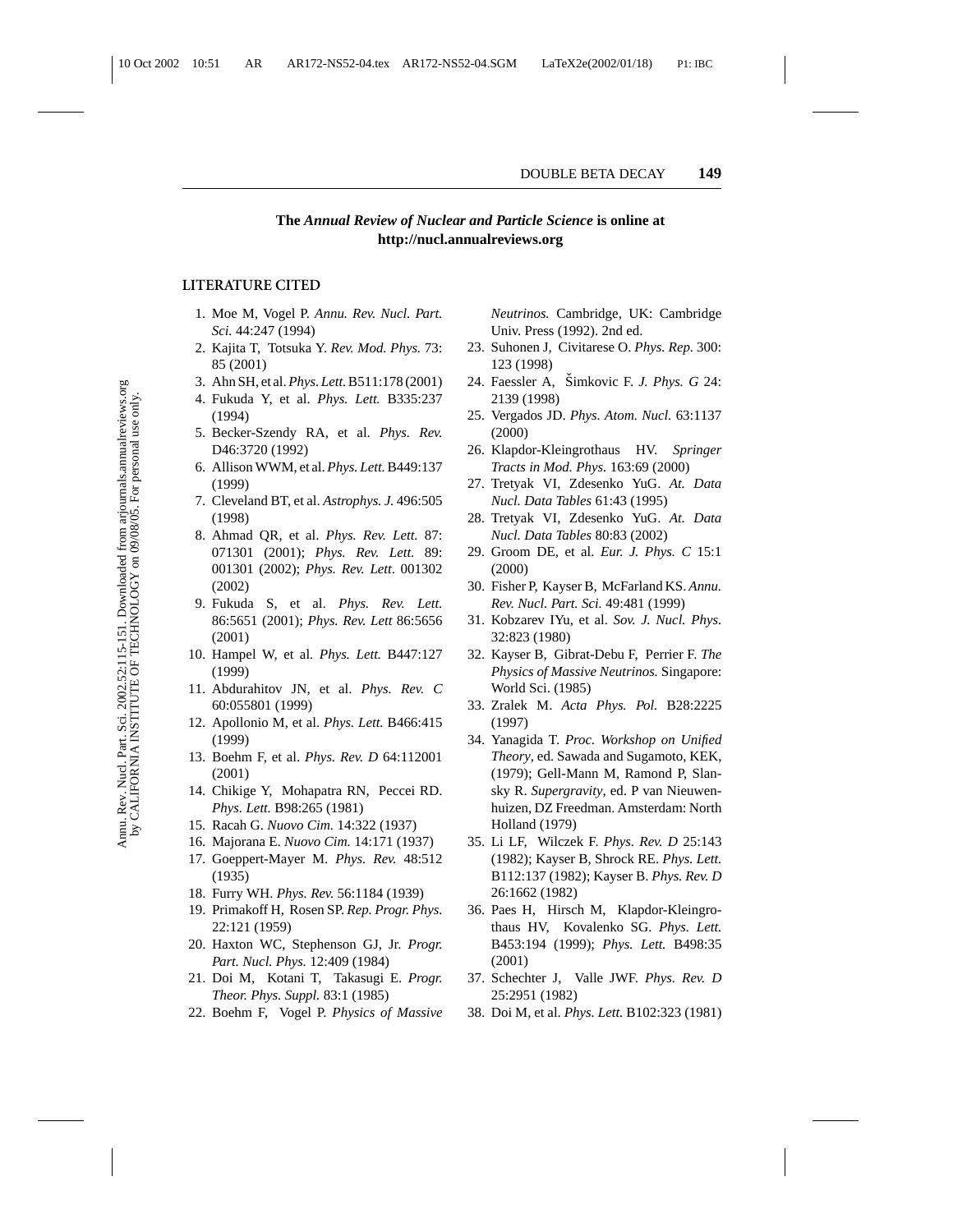- 39. Wolfenstein L.*Phys. Lett.*B107:77 (1981)
- 40. Zee A. *Phys. Lett.* B93:389 (1980); *Phys. Lett.* B161:141 (1985)
- 41. Vissani F. *JHEP* 06:022 (1999)
- 42. Bilenky SM, et al. *Phys. Lett.* B465:193 (1999); Bilenky SM, Pascoli S, Petcov ST. *Phys. Rev. D* 64:053010 (2001)
- 43. Klapdor-Kleingrothaus HV, Pas H, Smirnov AY. *Phys. Rev. D* 63:073005 (2001)
- 44. Matsuda K, et al. *Phys. Rev. D* 64:013001 (2001)
- 45. Czakon M, et al. *Phys. Rev. D* 65:053008 (2001)
- 46. Pascoli S, Petcov ST, Wolfenstein L.*Phys. Lett.* B524:319 (2002)
- 47. Feruglio F, Strumia A, Vissani F. hep-ph/ 0201291
- 48. Zuber K. hep-ph/0008080
- 49. Kaulard J, et al. *Phys. Lett.* B422:334 (1998)
- 50. Appel R, et al. *Phys. Rev. Lett.* 85:2877 (2000)
- 51. Littenberg LS, Shrock R. *Phys. Lett.* B491:255 (2000)
- 52. Weinheimer Ch, et al. *Phys. Lett.* B460: 219 (1999)
- 53. Lobashev VM, et al. *Phys. Lett.* B460:227 (1999)
- 54. Vogel P, Ericson M, Vergados JD. *Phys. Lett.* B212:259 (1988); Muto K. *Phys. Lett.* B277:13 (1992)
- 55. Balysh A, et al. *Phys. Rev. Lett.* 77:5186 (1996)
- 56. Brudanin VB, et al. *Phys. Lett.* B495:63 (2000)
- 57. Klapdor-Kleingrothaus HV, et al. *Eur. Phys. J. A* 12:147 (2001)
- 58. Avignone FT, et al. *Phys. Lett.* B256:559 (1991)
- 59. Aalseth CE, et al. *Nucl. Phys.* B48:223 (Proc. Supp.) (1996)
- 60. Elliott SR, et al. *Phys. Rev. C* 46:1535 (1992)
- 61. Arnold R, et al. *Nucl. Phys.* A636:209 (1998)
- 62. Arnold R, et al. *Nucl. Phys.* A658:299 (1999)
- 63. Kawashima A, Takahashi K, Masuda A. *Phys. Rev. C* 47:2452 (1993)
- 64. Wieser ME, De-Laeter JR. *Phys. Rev. C* 64:024308 (2001)
- 65. Dassie D, et al. *Phys. Rev. D* 51:2090 (1995)
- 66. Ejiri H, et al. *Phys. Lett.* B258:17 (1991)
- 67. Ejiri H, et al. *J. Phys. G* 17:S155 (1991)
- 68. De Silva A, Moe MK, Nelson MA, Vient MA. *Phys. Rev. C* 56:2451 (1997)
- 69. Alston-Garnjost M, et al. *Phys. Rev. C* 55:474 (1997)
- 70. Ashitkov VD, et al. *JETP Lett.* 74:529 (2001)
- 71. Vasil'ev SI, et al. *JETP Lett.* 51:622 (1990)
- 72. Arnold R, et al. *Z. Phys. C* 72:239 (1996)
- 73. Danevich FA, et al. *Phys. Rev. C* 62: 044501 (2000)
- 74. Ejiri H, et al. *J. Phys. Soc. Jpn.* 64:339 (1995)
- 75. Bernatowicz T, et al. *Phys. Rev. C* 47:806 (1993)
- 76. da Cruz MTF, et al. *Phys. Rev. C* 48:3106 (1993)
- 77. Gavriljuk JuM, et al. *Phys. Rev. C* 61: 035501 (2000)
- 78. Artemiev V, et al. *Phys. Lett.* B345:564 (1995)
- 79. Turkevich AL, Economou TE, Cowan GA. *Phys. Rev. Lett.* 67:3211 (1991)
- 80. Caurier E, Nowacki F, Poves A, Retamosa J. *Phys. Rev. Lett.* 77:1954 (1996); Caurier E, Nowacki F, Poves A, Retamosa J. *Nucl. Phys.* A654:973c (1999)
- 81. Engel J, Vogel P, Zirnbauer M. *Phys. Rev. C* 37:731 (1988)
- 82. Staudt A, Muto K, Klapdor-Kleingrothaus HV. *Europhys. Lett.* 13:31 (1990)
- 83. Toivanen J, Suhonen J. *Phys. Rev. Lett.* 75:410 (1995)
- 84. Pantis G, Simkovic F, Vergados JD, Faessler A. *Phys. Rev. C* 53:695 (1996)
- 85. Moe M. *Nucl. Phys.* B (Proc. Suppl.) 19:158 (1991)
- 86. Benziger JB, et al.*Nucl. Instrum. Methods A* 417:278 (1998)
- 87. Brodzinski RL, Miley HS, Reeves JH,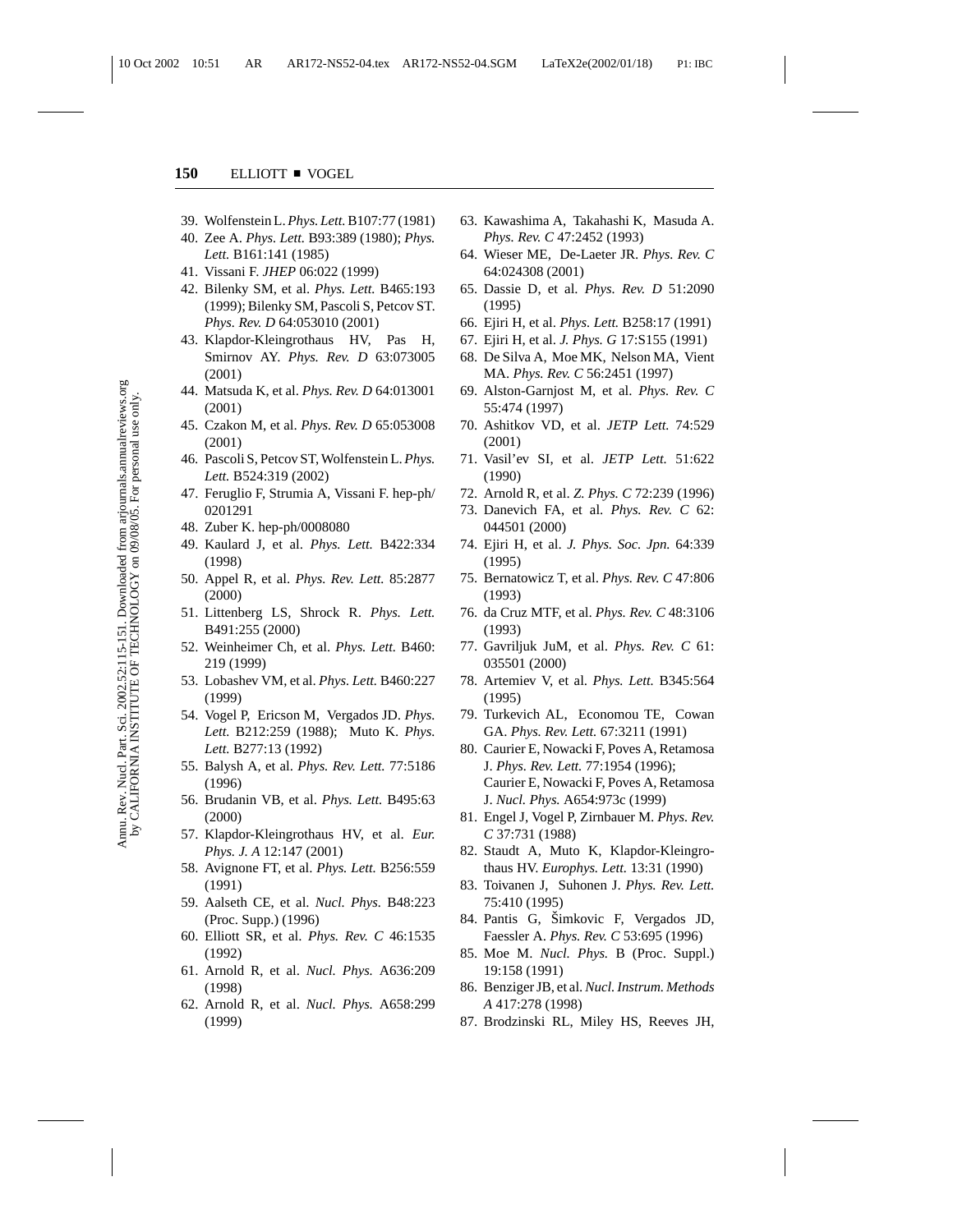Avignone FT. *Nucl. Instrum. Methods A* 292:337 (1990)

- 88. Boger J, et al. *Nucl. Instrum. Methods A* 449:172 (2000)
- 89. Wang YF, et al. *Phys. Rev. D* 64:013012 (2001)
- 90. Abdurashitov J, et al. physics/0001007
- 91. Macdonald B, Diaz JA, Kaplan SN, Pyle RV. *Phys. Rev.* 139:B1253 (1965)
- 92. Kozlowski T, et al. *Nucl. Phys.* A436:717 (1985)
- 93. O'Connell JS, Schima FJ. *Phys. Rev. D* 38:2277 (1988)
- 94. Moe MK. *Phys. Rev. C* 44:R931 (1991); Barabash AS, et al. *Phys. Lett.* B345:408 (1995)
- 95. Barabash AS, et al. *Phys. At. Nucl.* 62: 2039 (1999)
- 96. De Braeckeleer L, et al. *Phys. Rev. Lett.* 86:3510 (2001)
- 97. Griffiths A, Vogel P. *Phys. Rev. C* 46:181 (1992)
- 98. You Ke, et al. *Phys. Lett.* B265:53 (1991)
- 99. Aalseth CE, et al. *Phys. Rev. C* 59:2108 (1999); *Nucl. Phys. Russ. Acad. Sci.* 63: 1299 (2000); hep-ex/0202026
- 100. Ejiri H, et al. *Phys. Rev. C* 63:065501 (2001)
- 101. Alessandrello A, et al.*Phys. Lett.*B486:13 (2000)
- 102. Luescher R, et al. *Phys. Lett.* B434:407 (1998)
- 103. Barabash AS. *Phys. Lett.* B216:257 (1989)
- 104. Baudis L, et al. *Phys. Rev. Lett.* 83:41 (1999)
- 105. Avignone FT III, et al. *Nucl. Phys.* B (Proc. Suppl.) 28A:280 (1992)
- 106. Klapdor-Kleingrothaus HV, Dietz A, Harney HL, Krivosheina IV. *Mod. Phys. Lett.* 16:2409 (2001)
- 107. Aalseth, et al. hep-ex/0202018
- 108. Elliott SR, Hahn AA, Moe MK. *Phys. Rev. Lett.* 59:2020 (1987)
- 109. Elliott SR, Hahn AA, Moe MK. *Nucl. Instrum. Methods A* 273:226 (1988)
- 110. Arnold R, et al. *Nucl. Phys.* A678:341 (2000)
- 111. Zuber K. *Phys. Lett.* B519:1 (2001)
- 112. Ishihara N, et al. *Nucl. Instrum. Methods A* 443:101 (2000)
- 113. Sarazin X, et al. hep-ex/0006031
- 114. Bellini G, et al. *Eur. Phys. J. C* 19:43 (2001)
- 115. Kishimoto T, et al. *Osaka University Laboratory for Nuclear Studies Annual Report* (2000)
- 116. Avignone FT, et al. hep-ex/0201038
- 117. Zdesenko YuG, Ponkratenko OA, Tretyak VI. *J. Phys.* G27:2129 (2001)
- 118. Klapdor-Kleingrothaus HV. hep-ph/ 0103074
- 119. Danevich FA, et al. *Nucl. Phys.* A694:375 (2001)
- 120. Wang SC, Wong HT, Fujiwara M. hep-ex/ 0009014. Submitted to *Astropart. Phys.*
- 121. Aalseth CE, et al. hep-ex/0201021
- 122. Ejiri H, et al. *Phys. Rev. Lett.* 85:2917 (2000)
- 123. Caccianiga B, Giammarchi MG. *Astropart. Phys.* 14:15 (2001)
- 124. Moriyama S, et al. Presented at XENON01 Workshop, Dec. 2001, Tokyo, Jpn.
- 125. Pirro S, et al. *Nucl. Instrum. Methods A* 444:71 (2000)
- 126. Danilov M, et al. *Phys. Lett.* B480:12 (2000)
- 127. Klapdor-Kleingrothaus HV, Hellmig J, Hirsch M. *J. Phys.* G24:483 (1998)
- 128. Ejiri H, Engel J, Kudomi N. *Phys. Lett.* B530:27 (2002)